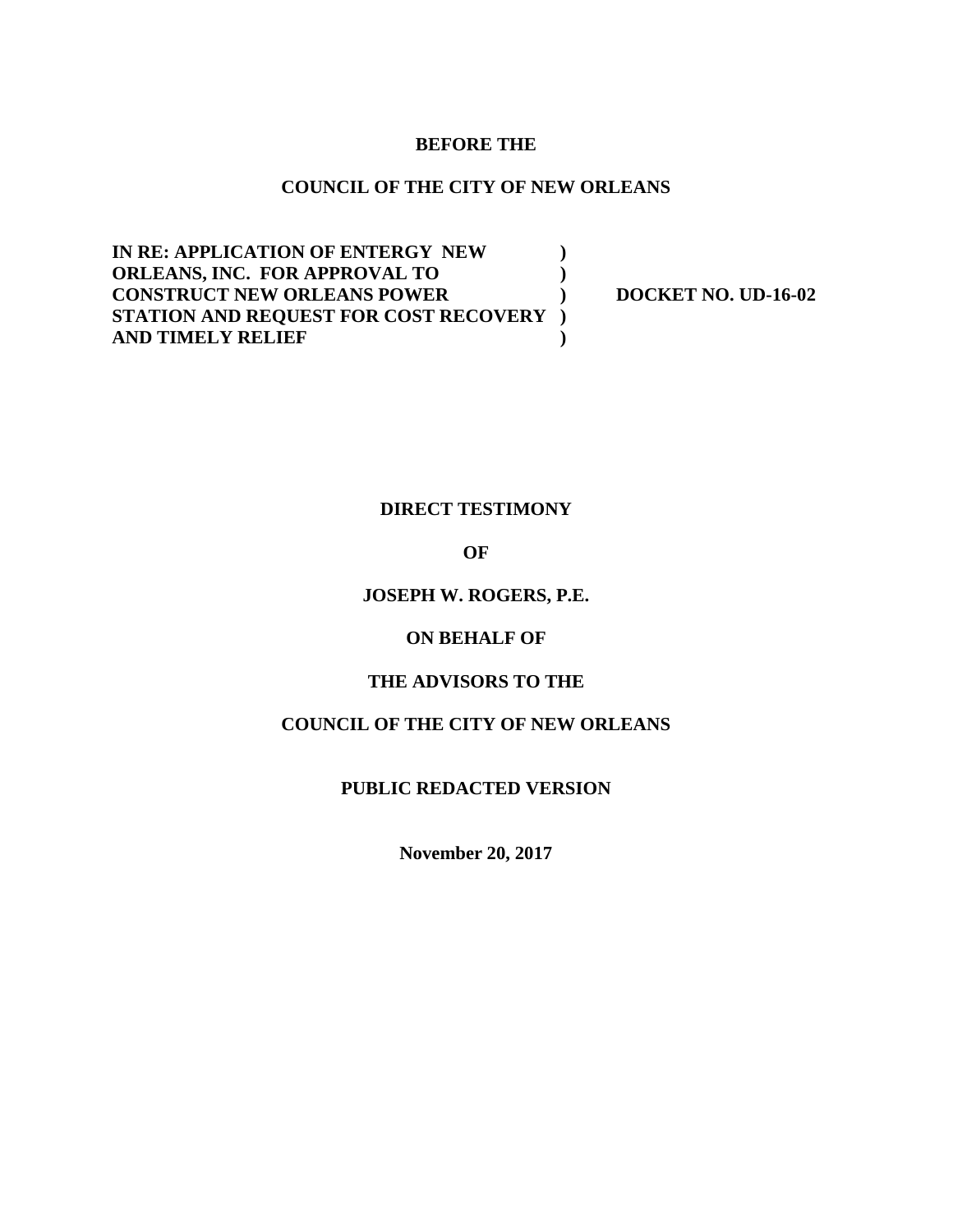Exhibit No.  $\underline{\hspace{1cm}}$  (JWR-1) Docket No. UD-16-02 Page 1 of 52

#### **PREPARED DIRECT TESTIMONY**

**OF**

#### **JOSEPH W. ROGERS**

#### **I. INTRODUCTION**

#### **Q. PLEASE STATE YOUR NAME, BUSINESS ADDRESS AND OCCUPATION.**

 **A.** My name is Joseph W. Rogers. My business address is 8055 East Tufts Avenue, Suite 1250, Denver, Colorado. I am a registered Professional Engineer in the States of Kansas, Colorado, and Louisiana and I am an Executive Consultant with the firm, Legend Consulting Group Limited ("Legend").

#### **Q. ON WHOSE BEHALF DO YOU APPEAR IN THIS PROCEEDING?**

 **A.** I am presenting testimony on behalf of the Advisors to the Council of the City of New Orleans ("Council" or "CNO"). The Council regulates the rates, terms, and conditions of electric and gas service of Entergy New Orleans, Inc. ("ENO"). ENO is one of the Entergy 1 Operating Companies<sup>1</sup> and is a wholly-owned subsidiary of Entergy Corporation ("Entergy").

<span id="page-1-0"></span> The Entergy Operating Companies ("Operating Companies") are Entergy Arkansas, Inc. ("EAI"); Entergy Louisiana, LLC ("ELL"); Entergy Mississippi, Inc. ("EMI"); Entergy Texas, Inc. ("ETI"); and ENO.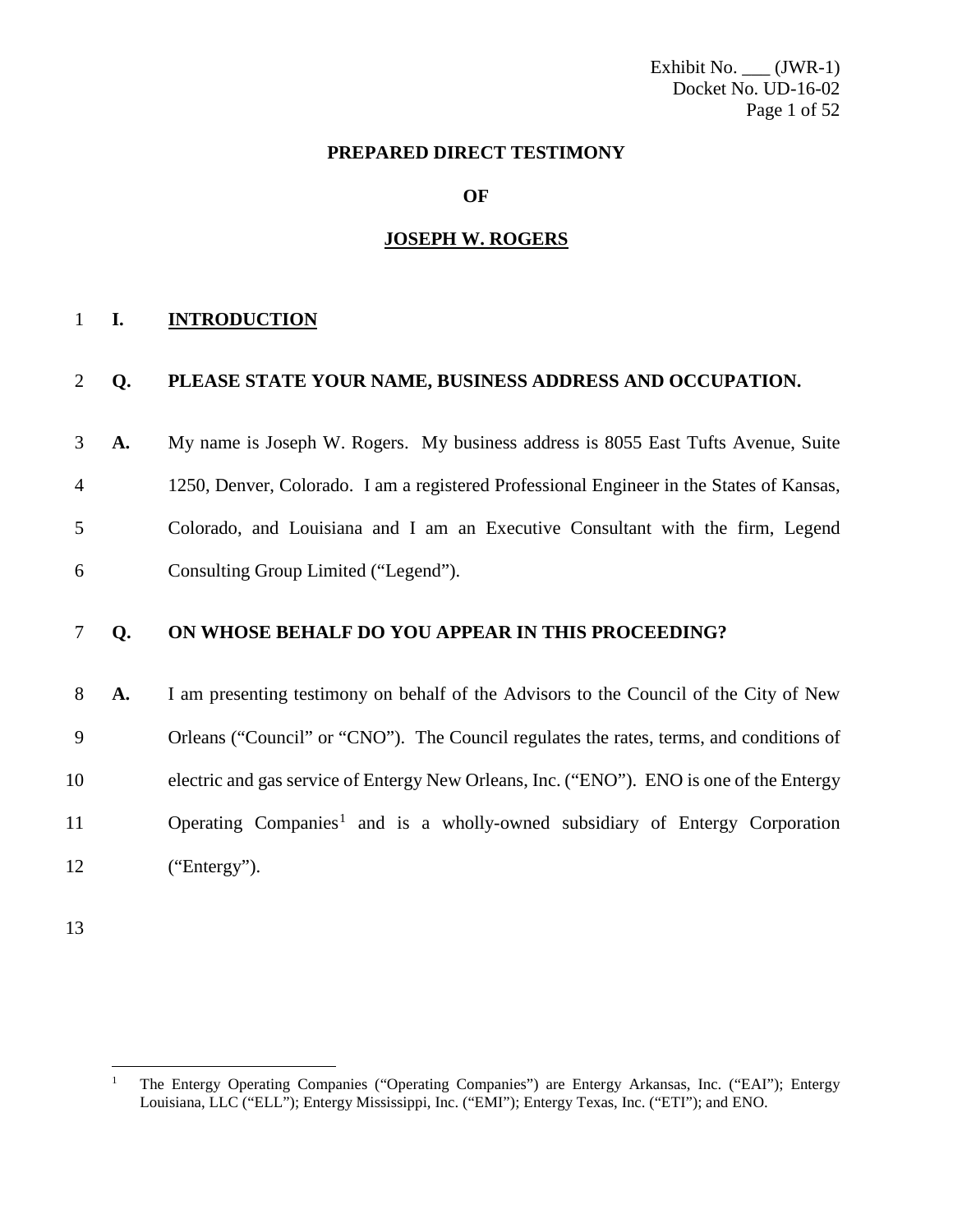### **Q. PLEASE SUMMARIZE YOUR RELEVANT EDUCATIONAL BACKGROUND AND PROFESSIONAL EXPERIENCE.**

**A.** Exhibit No. (JWR-2) provides a summary of my relevant education and professional 4 experience and Exhibit No. (JWR-3) lists my previous testimony.

#### **Q. WHAT IS THE PURPOSE OF YOUR TESTIMONY?**

 **A.** The purpose of my testimony is to provide the results of my review related to 1) ENO's June 20, 2016, "*Application of Entergy New Orleans, Inc. for Approval to Construct New Orleans Power Station and Request for Cost Recovery and Timely Relief*" ("Initial Application"), 2) ENO's November 18, 2016 Supplemental Direct Testimony ("Supplemental Testimony") and, 3) ENO's July 6, 2016, *"Supplemental and Amending Application of Entergy New Orleans, Inc. for Approval to Construct New Orleans Power Station and Request for Cost Recovery and Timely Relief"* ("Supplemental Application"). I refer to the Initial Application, November 18, 2016 Supplemental Direct Testimony, and the Supplemental Application collectively as the "Application". Further, based upon my review of the Application, intervenor testimony, and discovery in this docket; to provide my recommendations regarding the Application to the Council.

### **Q. PLEASE SUMMARIZE YOUR MAJOR CONCLUSIONS AND RECOMMENDATIONS.**

 **A.** In my testimony, I present my review of ENO's application to construct the New Orleans Power Station ("NOPS") based on capacity need, economics, and sensitivity to the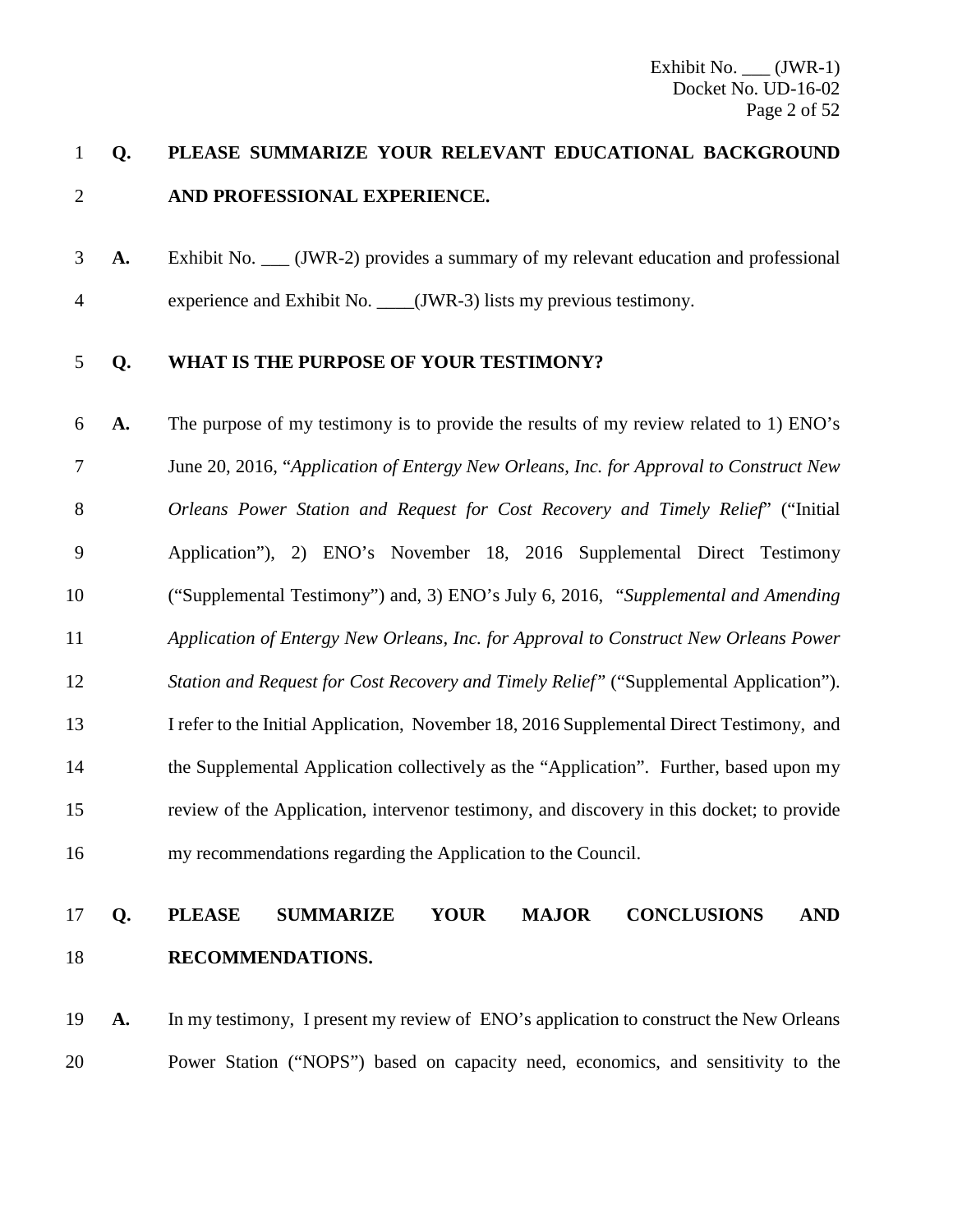Midcontinent Independent System Operator, Inc. ("MISO") capacity market. I conclude that, of the cases modeled, the economically preferred alternative appears to be construction of transmission upgrades and 100 MW of solar capacity instead of constructing NOPS. This alternative compares favorably under a significant range of capacity market price forecasts, however, the Council should not base its decision in this docket solely on economics. As Mr. Movish explains, reliance on this transmission alternative poses potentially excessive risk to ENO's customers, and that this transmission alternative should not be considered as a realistic alternative until such time as ENO files additional information with the Council.

 Among the two NOPS configurations, I recommend that the Council strongly consider favoring the 128 MW project, consisting of seven Reciprocating Internal Combustion Engine ("RICE") generator sets, due to its better fit with ENO's load and capability needs especially when considering the Council's 2% DSM Goal, superior heat rate, operational flexibility, and black start capability in the event that New Orleans becomes disconnected from the regional transmission grid.

 Lastly I conclude that, if the Council elects to construct NOPS, ENO's requested monitoring and reporting requirements should be modified as I have identified in my testimony.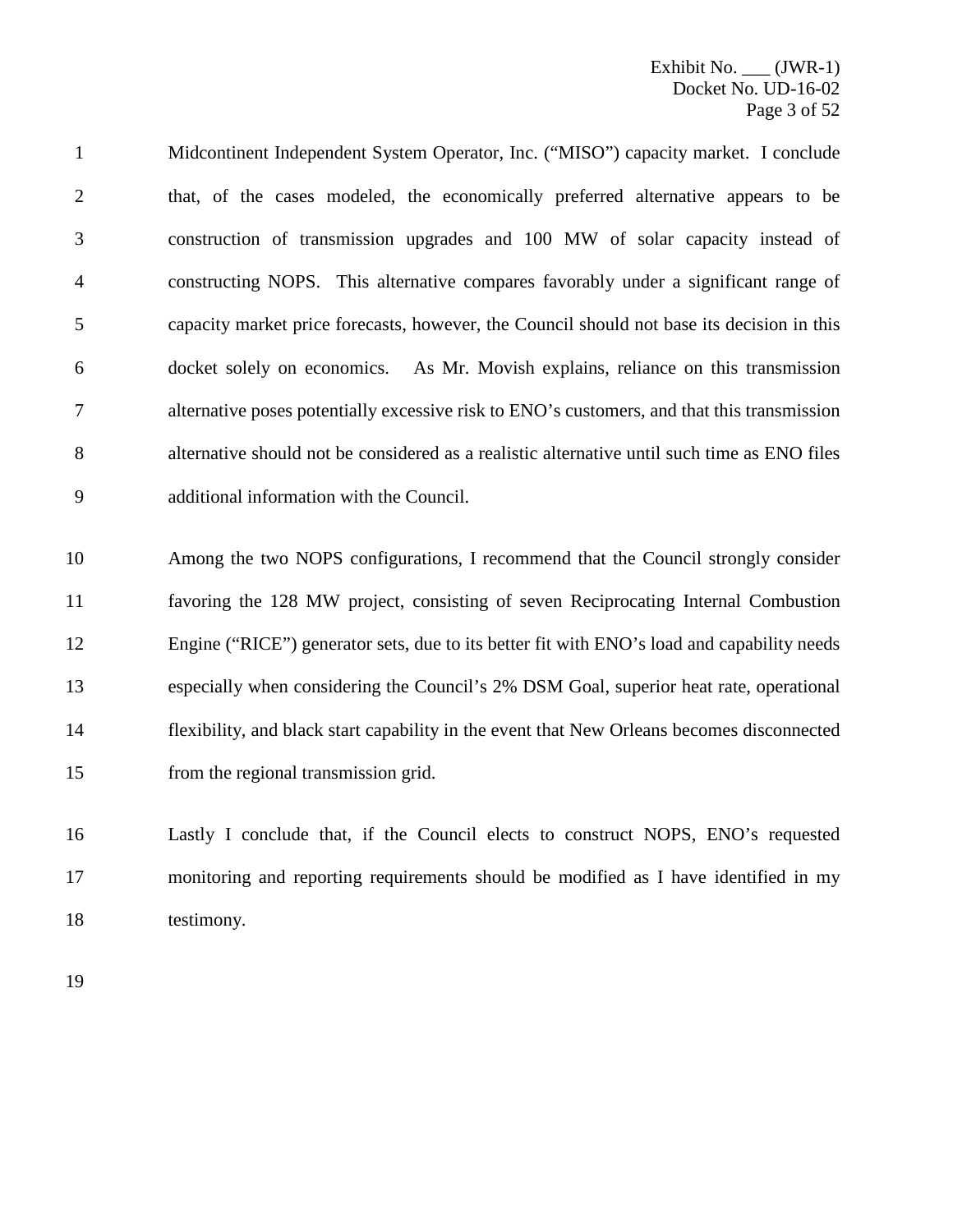#### **II. ENO'S APPLICATION BEFORE THE COUNCIL**

#### **Q. WHAT IS ENO SEEKING IN IN THIS DOCKET?**

 **A.** In the Supplemental Application, ENO seeks authorization to proceed with constructing the New Orleans Power Station ("NOPS" or the "Project"). In the Initial Application, the Project consisted of an approximately 226 MW (summer rating) combustion turbine ("CT"). In Supplemental Application, ENO amends the Initial Application to include an alternative to the original Project configuration. As an alternative, the Company proposes an approximately 128 MW project, consisting of seven Reciprocating Internal Combustion Engine generator sets. ENO proposes that either facility, if approved by the Council, would be located at ENO's existing Michoud facility in New Orleans East. I will refer to the originally proposed CT configuration of the Project as the "CT Alternative" and the alternatively proposed RICE configuration of the Project as the "RICE Alternative".

### **Q. PLEASE DESCRIBE BOTH PROPOSED CONFIGURATIONS OF THE NEW ORLEANS POWER STATION.**

 **A.** The CT Alternative is a 226 MW (summer rating) natural gas-fired plant consisting of one Mitsubishi Hitachi Power Systems America ("MHPSA") 501 GAC CT. The CT Alternative is proposed to be located at ENO's Michoud facility in New Orleans East and will be constructed by CB&I under an Engineer, Procure, and Construct ("EPC") contract. The estimated total project cost is \$232 million, or approximately \$1,026 per kW, and includes: the EPC cost, Entergy project management, Allowance for Funds Used During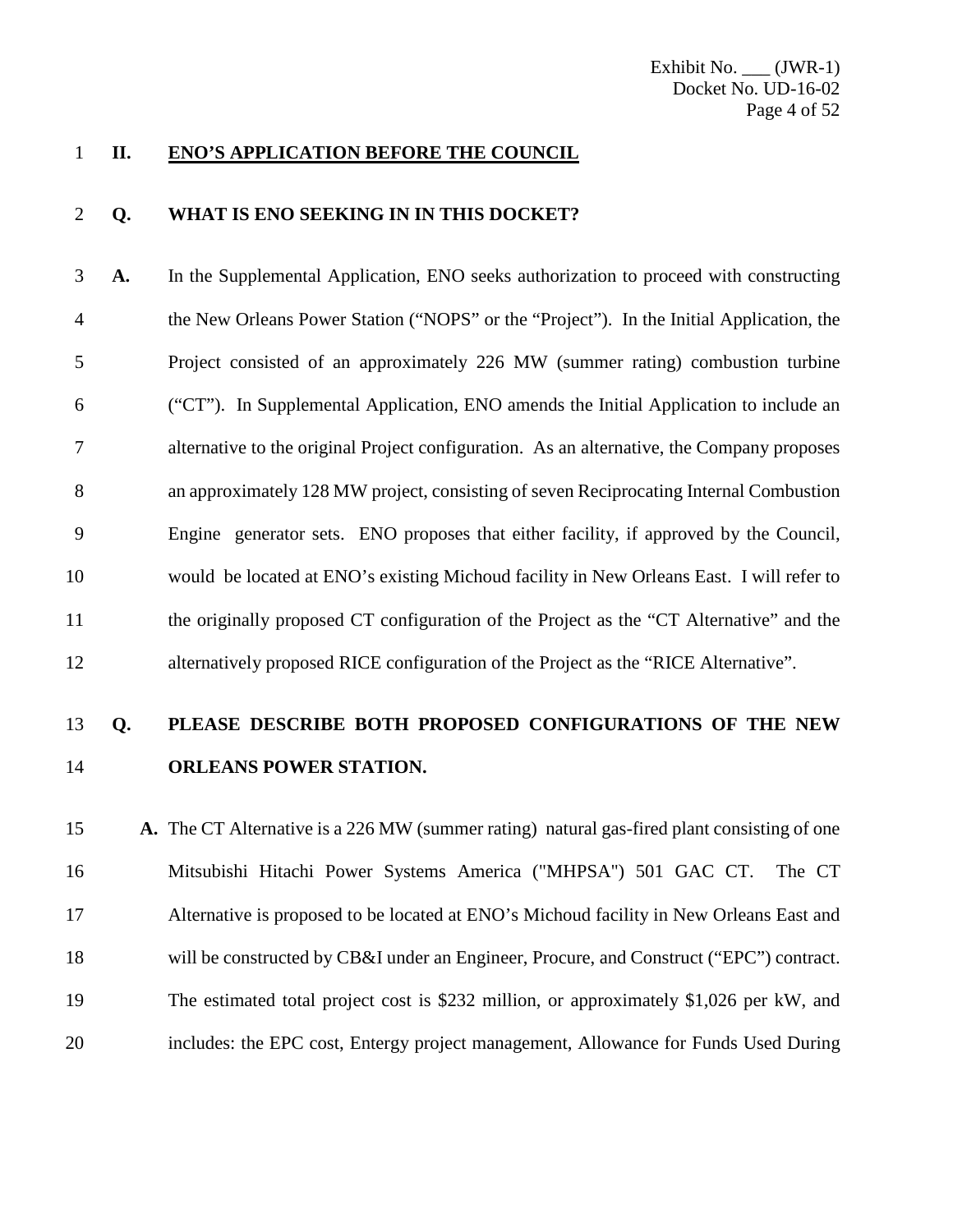Construction ("AFUDC"), project contingency and the costs necessary to interconnect to the switchyard. The CT Alternative includes natural gas compressors to ensure sufficient gas pressure at the fuel inlet of the CT. As currently designed, the CT Alternative has an 1 MW emergency diesel generator to supply vital auxiliary loads in the event of a complete power loss, but the diesel generator is too small for the CT Alternative to have "black 6 start"<sup>[2](#page-5-0)</sup> capability. Under the Council's current procedural schedule the CT Alternative, if approved, would be expected to achieve commercial operation in March 2021. This date assumes that any regulatory approval would be provided by the Council by the end of February 2018 and Notice to Proceed ("NTP") would be provided to the EPC contractor 10 by March 1, 2018.<sup>[3](#page-5-1)</sup>

 The RICE Alternative is a 128 MW natural gas-fired plant consisting of seven Wärtsilä 18V50SG RICE generator sets. The RICE Alternative is proposed to be located at ENO's Michoud facility in New Orleans East and will be constructed by Burns and McDonnell ("B&M") under an EPC contract. The estimated total project cost is \$210 million, or approximately \$1,640 per kW, and includes: the EPC cost, Entergy project management, AFUDC, project contingency and the costs necessary to interconnect to the switchyard. The RICE Alternative includes a standby diesel generator and compressed air system to

<span id="page-5-0"></span><sup>&</sup>lt;sup>2</sup> Black Start Resource: a generating unit(s) and its associated set of equipment which has the ability to be started without support from the system or is designed to remain energized without connection to the remainder of the system, with the ability to energize a bus, meeting the transmission operator's restoration plan needs for real and reactive power capability, and frequency and voltage control.

<span id="page-5-1"></span><sup>&</sup>lt;sup>3</sup> The Supplemental Application at page 4 indicates that commercial operation could be achieved by November 2020, provided regulatory approval is received by the end of October 2017 and NTP is granted to the EPC contractor by November 1, 2017.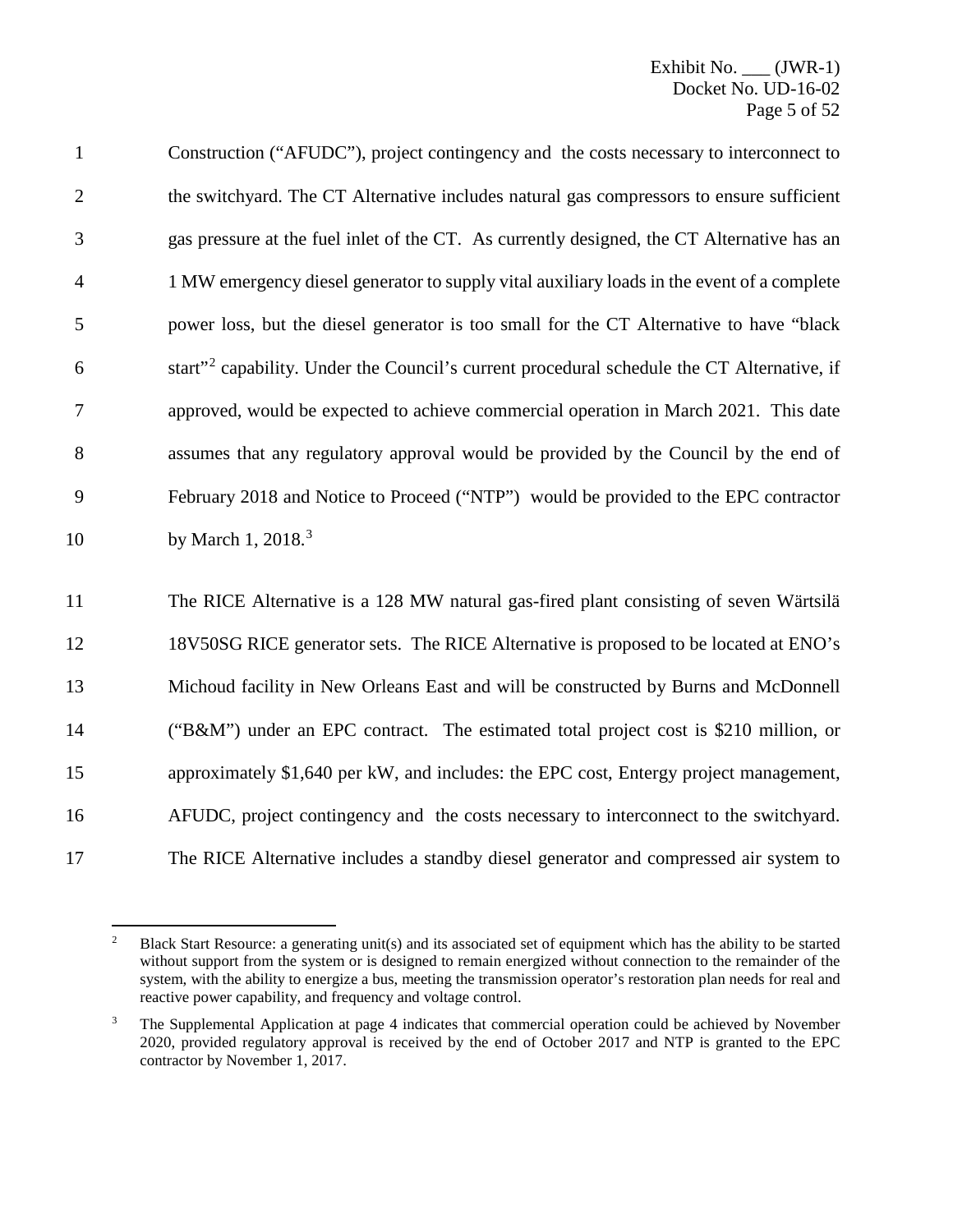| 5              | Proceed ("NTP") would be provided to the EPC contractor by March 1, 2018. <sup>4</sup>    |
|----------------|-------------------------------------------------------------------------------------------|
| 4              | approval would be provided by the Council by the end of February 2018 and Notice to       |
| 3              | achieve commercial operation in February 2020. This date assumes that any regulatory      |
| $\overline{2}$ | current procedural schedule the RICE Alternative, if approved, would be expected to       |
| $\mathbf{1}$   | provide black start capability in the event of a complete power loss. Under the Council's |

### 7 **Q. PLEASE DESCRIBE THE COMPANY'S LOAD FORECAST PRESENTED IN**  8 **THE INITIAL APPLICATION.**

9 **A.** ENO's load forecast in the Initial Application is presented in a Highly Sensitive Protected 10 Material ("HSPM") exhibit labeled Exhibit SEC-4. According to ENO's responses to 11 Advisors' discovery, the forecast reflects forecasted peak loads from the Company's 12 business plan BP16-Update. For reference, the load forecast contained in ENO's 2015 13 Integrated Resource Plan ("Final 2015 IRP") stakeholder input case reflects forecasted 14 peak loads from the Company's business plan BP16. Over the 20 year planning period in 15 the Initial Application, ENO's total load requirements (peak load plus 12 percent planning 16 reserves) were estimated to grow from approximately MW in 2016 to MW in 17 2035. The forecast contained in the Initial Application, as compared to the Final 2015 IRP 18 forecast, shows a near term increase in the forecasted total load requirements followed by

<span id="page-6-0"></span> $\overline{a}$ 4 The Supplemental Application at page 5 indicates that commercial operation could be achieved by October 2019, provided regulatory approval is received by the end of October 2017 and NTP is granted to the EPC contractor by November 1, 2017, is expected in October 2019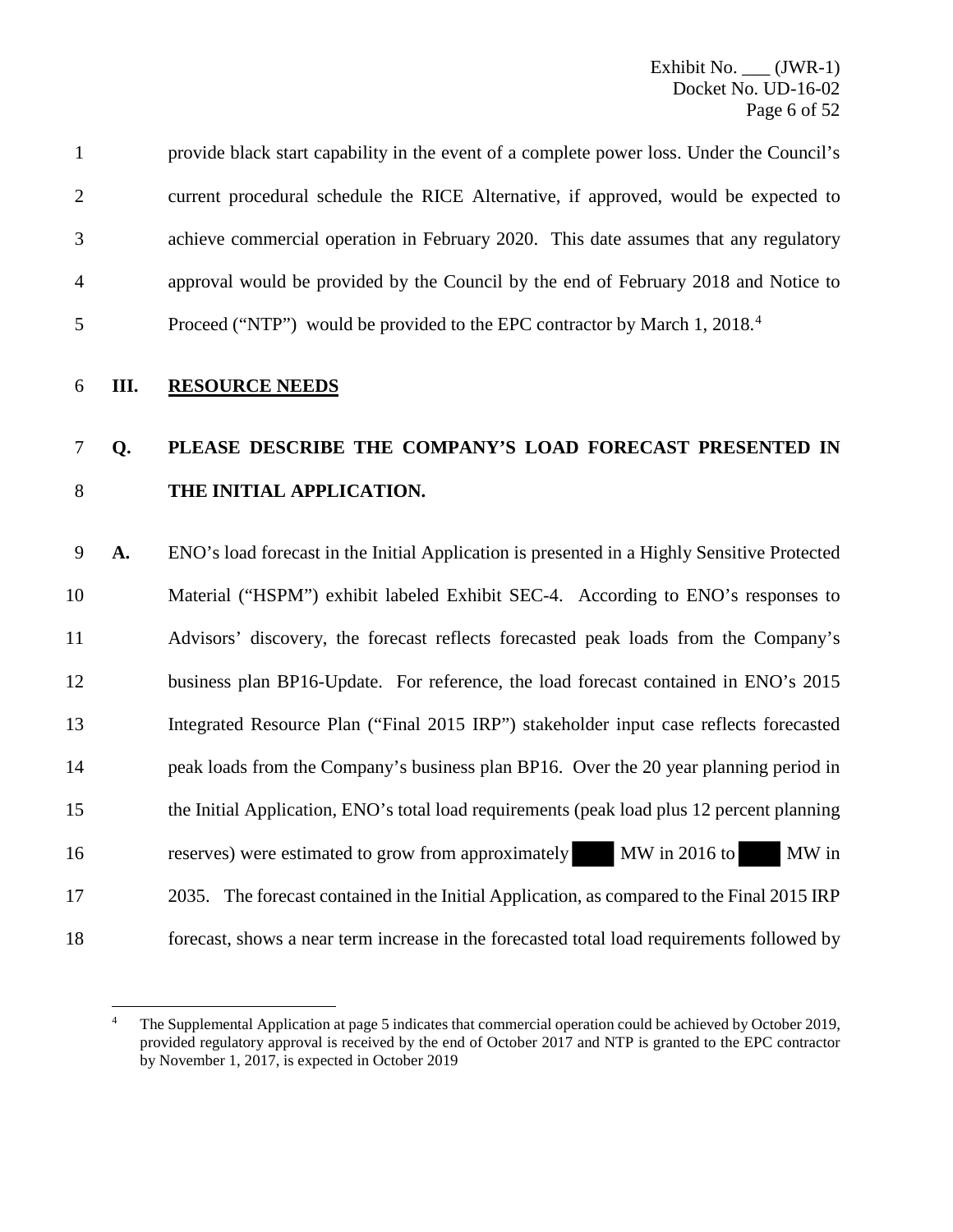1 slower average annual growth. By 2030, the forecasted total load requirements in the 2 Initial Application is MW lower than that which was forecasted in the Final 2015 IRP; 3 by 2035 it is MW lower than the Final 2015 IRP.

### 4 **Q. PLEASE DESCRIBE THE REASON FOR THE SIGNIFICANT DECREASE IN**

## 5 **THE FORECASTED LONG-TERM LOAD REQUIREMENTS IN THE INITIAL** 6 **APPLICATION AS COMPARED TO THE FINAL 2015 IRP.**

7 **A.** I do not know the primary reason for the decrease, however, it appears to be generally 8 related to updated input parameters. ENO was asked in discovery question Advisors 1-23 9 to reconcile the difference between the load requirements presented in the Final 2015 IRP 10 and the load requirements presented in the Initial Application by identifying any 11 differences in assumptions, input data, or methodologies. ENO's response to Advisors 1- 12 23 indicated:

*"No changes to ENO's forecasting methodology or assumptions were introduced between BP16 and BP16-U. As a result, differences in forecasted load requirements between the two business plans reflect the impact of refreshed input data into ENO's energy sales forecast models, to include: historical energy sales, historical weather, economic data, and customer end-use indices. Additionally, BP16-U reflects individual forecast updates for large customers."*

## 20 **Q. ARE THE FORECASTED LONG-TERM LOAD REQUIREMENTS IN THE**  21 **SUPPLEMENTAL APPLICATION THE SAME AS THOSE PRESENTED IN THE**

22 **INITIAL APPLICATION?**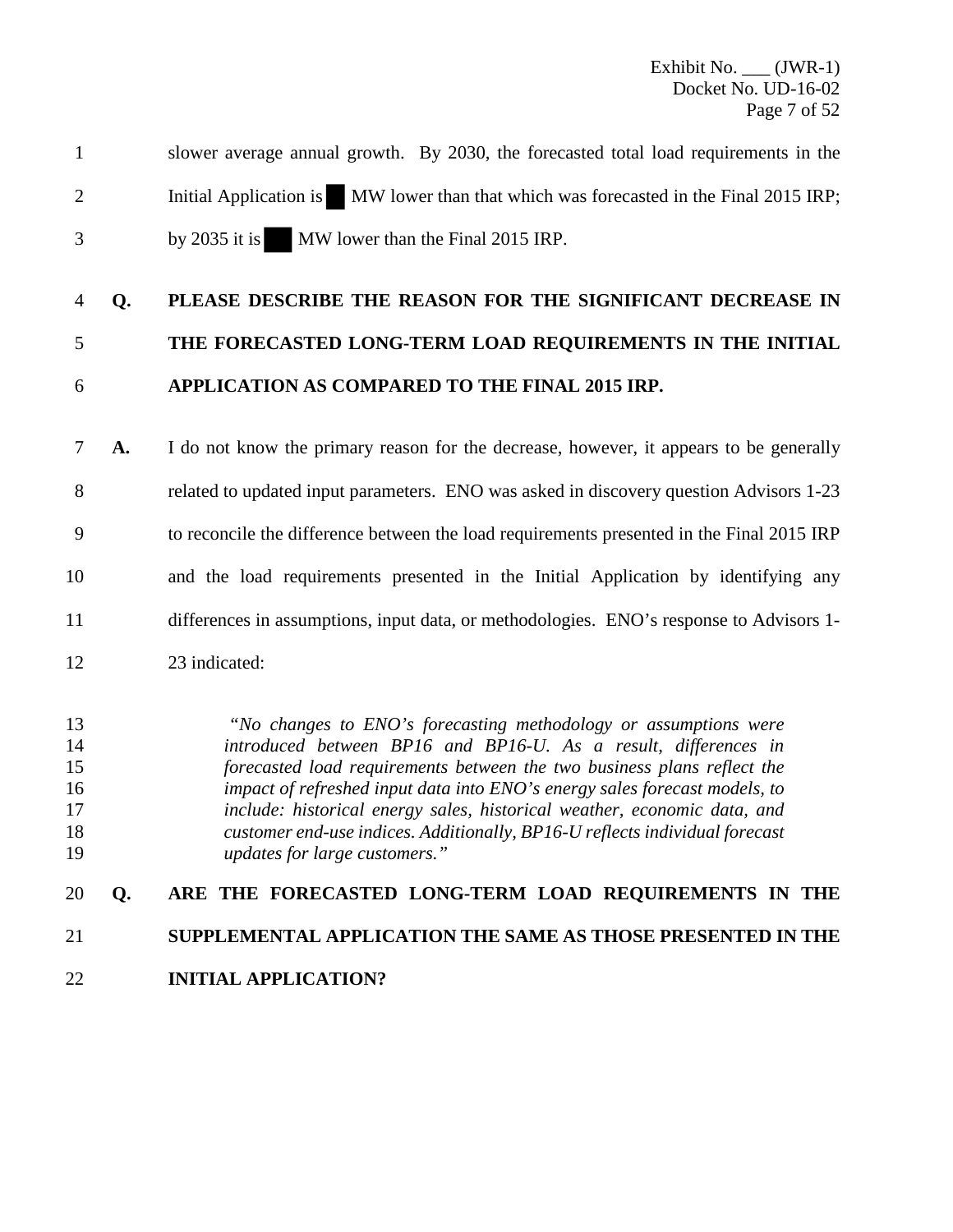1 **A.** No, ENO's estimates of total load requirements decreased again. The decrease in estimated 2 load requirements was cited by ENO in its February 14, 2017 motion to suspend the 3 procedural schedule in this proceeding. The suspension ultimately resulted in ENO filling 4 the Supplemental Application.

## 5 **Q. WHAT WAS THE MAGNITUDE OF THE DECREASE IN TOTAL LOAD**  6 **REQUIREMENTS BETWEEN THE INITIAL APPLICATION AND THE**  7 **SUPPLEMENTAL APPLICATION?**

8 **A.** The forecast contained in the Supplemental Application shows a relatively flat projection 9 of total load requirements over the forecast period with total load requirements increasing 10 by less than MW over the 20 year planning period; on average this level of growth is 11 less than MW per year. According to ENO, the decline in ENO's projected peak load 12 from the projections contained in the Initial Application is primarily a result of a decline in 13 residential and commercial usage per customer. In comparison, the forecasted total load 14 requirements in the Supplemental Application, by 2030, is MW lower than that which 15 was forecasted in the Final 2015 IRP; by 2035 it is lower than the Final 2015 IRP.

16 Figure 1 presents a comparison of the total load requirements (peak load plus 12 percent 17 planning reserve margin) in the Final 2015 IRP, Initial Application, and Supplemental 18 Application.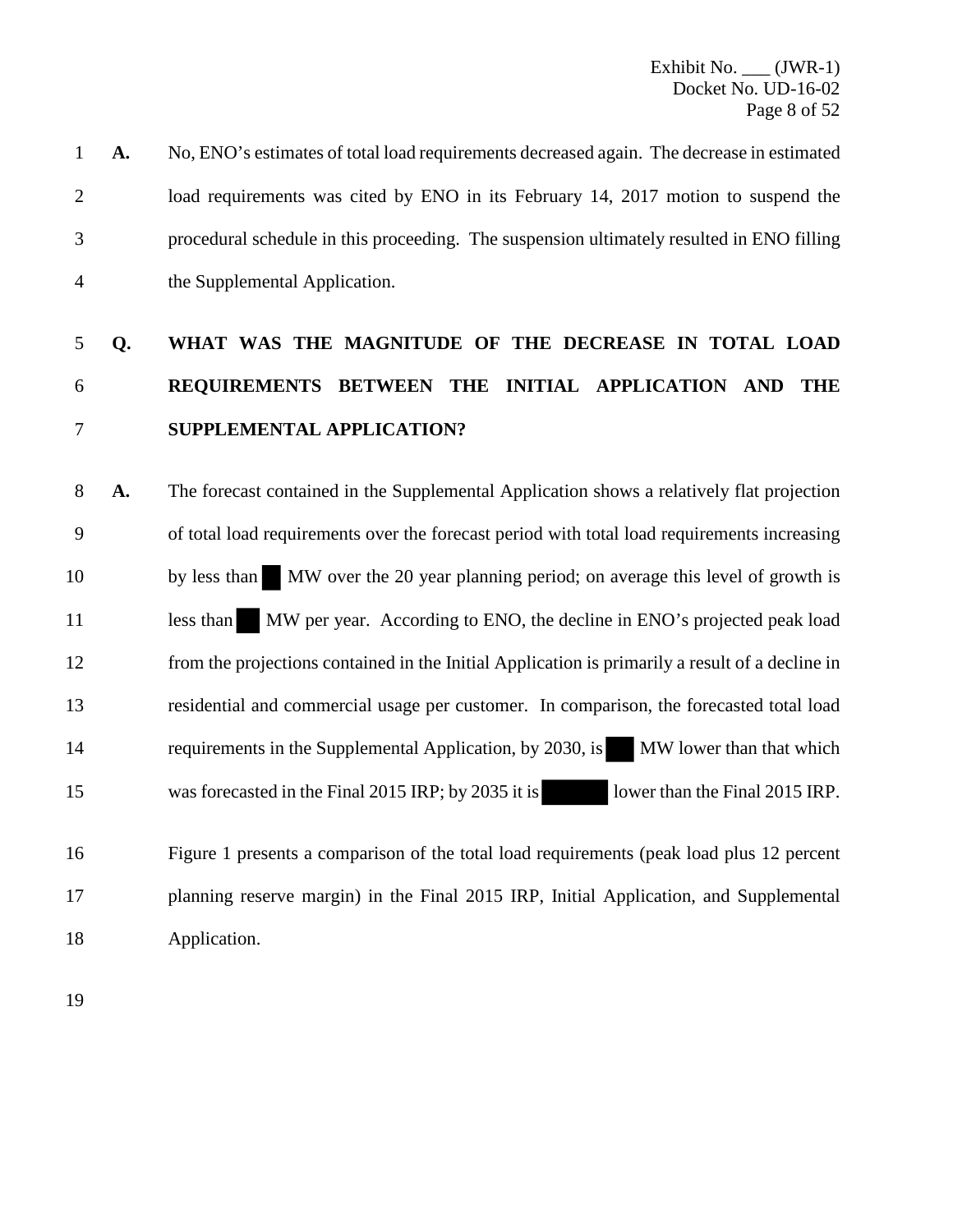

|   | The significant reduction in projected total load requirements since the 2015 Final IRP,  |
|---|-------------------------------------------------------------------------------------------|
|   | where a 250 MW CT in 2019 was selected as part of the preferred portfolio, would strongly |
| 5 | suggest that 226 MW may be greater than the optimal size for the proposed peaking plant   |
| 6 | on a capacity need basis.                                                                 |
|   |                                                                                           |

### 7 Q. **BASED ON THE REVISED LOAD REQUIREMENTS IN THE SUPPLEMENTAL**  8 **APPLICATION WHAT IS THE COMPANY'S OVERALL CAPACITY NEED?**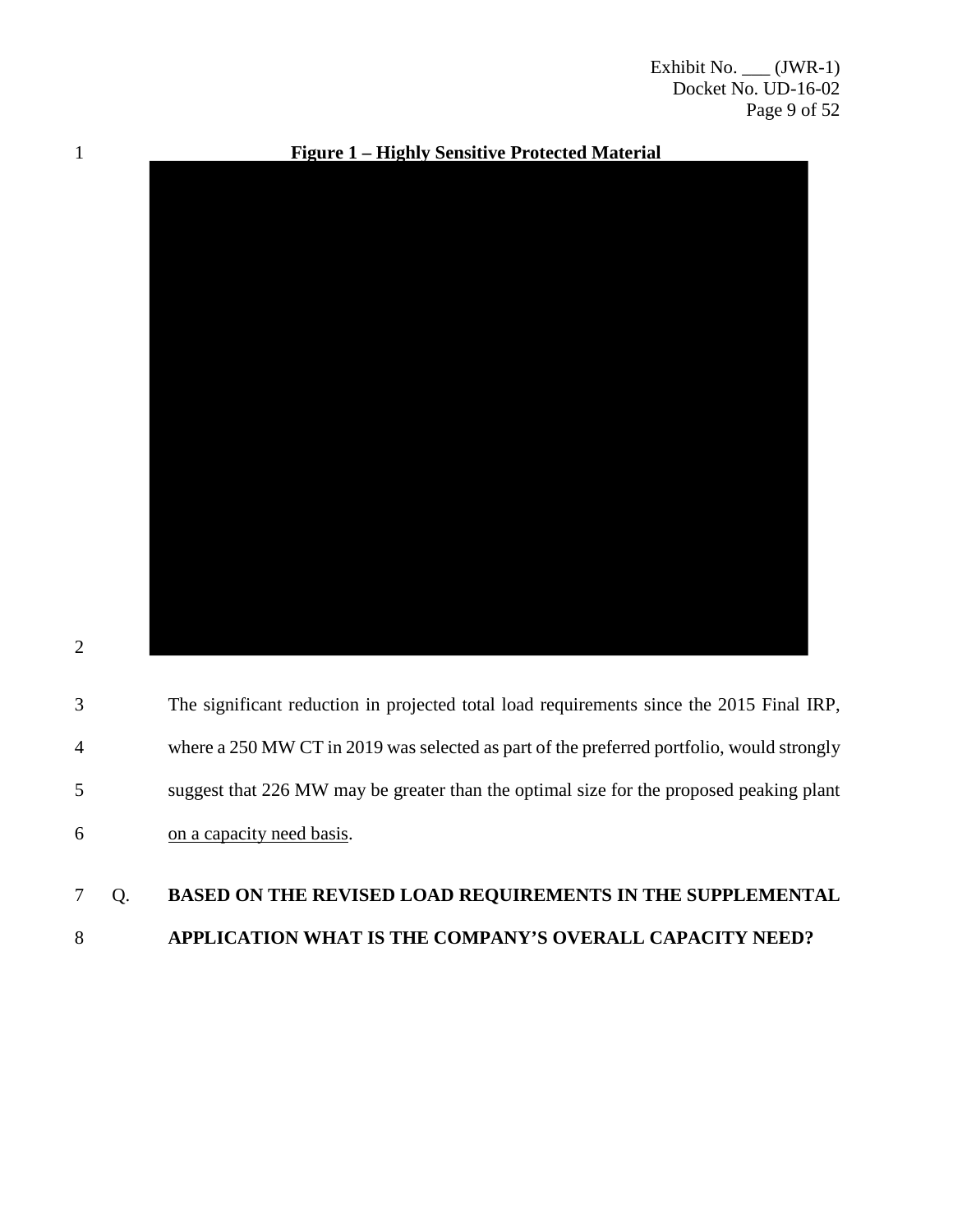| $\mathbf{1}$   | A. | In the Supplemental Application, ENO indicates that the Company has overall need for           |
|----------------|----|------------------------------------------------------------------------------------------------|
| $\overline{2}$ |    | capacity of approximately 99 MW by 2026, growing to 248 MW by 2036. <sup>5</sup> These numbers |
| 3              |    | are derived from Exhibit SEC-11. However, a review of Exhibit SEC-11 reveals that while        |
| $\overline{4}$ |    | ENO accounted for the effects of existing demand side management ("DSM") programs,             |
| 5              |    | they did not incorporate reductions in the load requirements for future DSM programs.          |
| 6              |    | The Council has expressed strong support for DSM and energy efficiency through the             |
| 7              |    | Energy Smart program. The Council's Utility, Cable, Telecommunications and                     |
| 8              |    | Technology Committee ("UCTTC") accepted ENO's Final 2015 IRP for the purpose of                |
| 9              |    | Energy Smart implementation and, subsequently, approved levels for Energy Smart                |
| 10             |    | Program Years 7 through 9 which were consistent with the goal of increasing the projected      |
| 11             |    | savings from the Energy Smart program by 0.2% per year. The goal of increasing the             |
| 12             |    | projected savings from the Energy Smart program by 0.2% per year is contained in what I        |
| 13             |    | refer to as the Council's 2% DSM Goal which is expressly stated in Council Resolution          |
| 14             |    | No. R-15-599:                                                                                  |
|                |    |                                                                                                |

 "*WHEREAS, the Council believes it would be reasonable in the development of subsequent Energy Smart Program Years (Program Year 7 and beyond) for the Company to incorporate in its Energy Smart and IRP filings for evaluation by the Advisors, Intervenors, and the Council the goal of increasing the projected savings from the Energy Smart program by 0.2% per year, until such time as the program generates kWh savings at a rate equal to 2% of annual kWh sales; now therefore;"*

<span id="page-10-0"></span>Supplemental and Amending Direct Testimony of Seth E. Cureington at page 7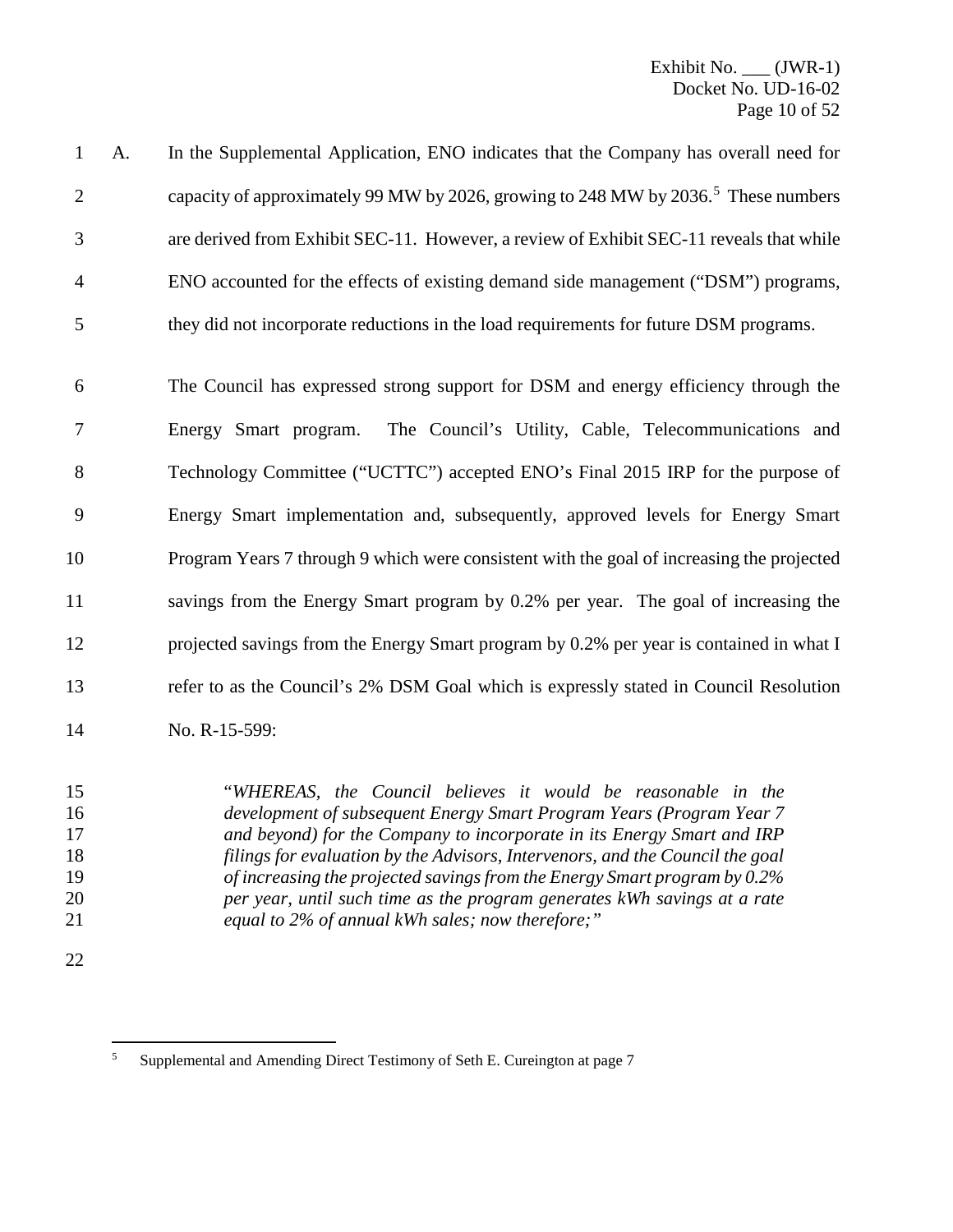| $\mathbf{1}$   | Accordingly, I believe that the expectation that DSM through the Energy Smart program            |
|----------------|--------------------------------------------------------------------------------------------------|
| $\overline{2}$ | would continue and expand in the future should have, at a minimum, been evaluated in             |
| 3              | ENO's load and capability calculations. I suspect, in accordance with the provisions of          |
| $\overline{4}$ | Council Resolution No. R-15-599, the Advisors, Intervenors, and the Council will continue        |
| 5              | to evaluate the Council's 2% DSM Goal by weighing the costs and benefits of that goal as         |
| 6              | Energy Smart continues to grow. That said, the Council has approved savings levels for           |
| 7              | Energy Smart that are consistent with the Council's 2% DSM Goal through 2019 and I               |
| $8\,$          | believe it would be appropriate to consider the Council's 2% DSM Goal in evaluating the          |
| 9              | Company's overall capacity need. As such, I have utilized ENO's estimates of the peak            |
| 10             | impact associated with implementing the DSM required to achieve the Council's 2% DSM             |
| 11             | Goal to adjust the data contained in Exhibit SEC-11 to identify the load and capability          |
| 12             | requirements if the Council's 2% DSM Goal is achieved. Figure 1 presents the load and            |
| 13             | capability that is consistent with ENO's stated overall need for capacity of approximately       |
| 14             | 99 MW by 2026, growing to 248 MW by 2036. <sup>6</sup> Figure 2 presents the load and capability |
| 15             | requirements if the Council's 2% DSM Goal is achieved.                                           |
|                |                                                                                                  |

<span id="page-11-0"></span>Supplemental and Amending Direct Testimony of Seth E. Cureington at page 7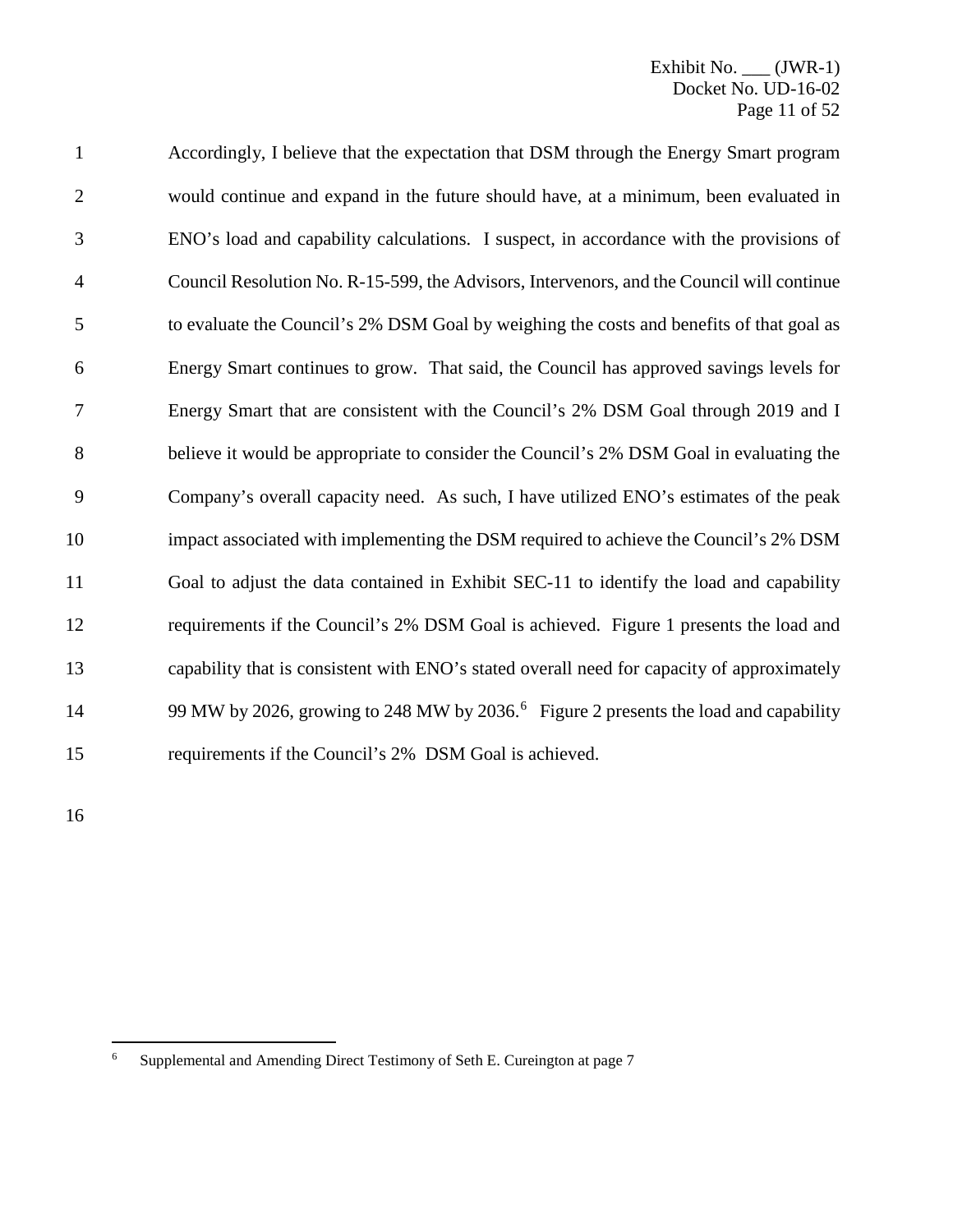Exhibit No. \_\_\_ (JWR-1) Docket No. UD-16-02 Page 12 of 52



**Figure 2 – Highly Sensitive Protected Material**

**Figure 3 – Highly Sensitive Protected Material**

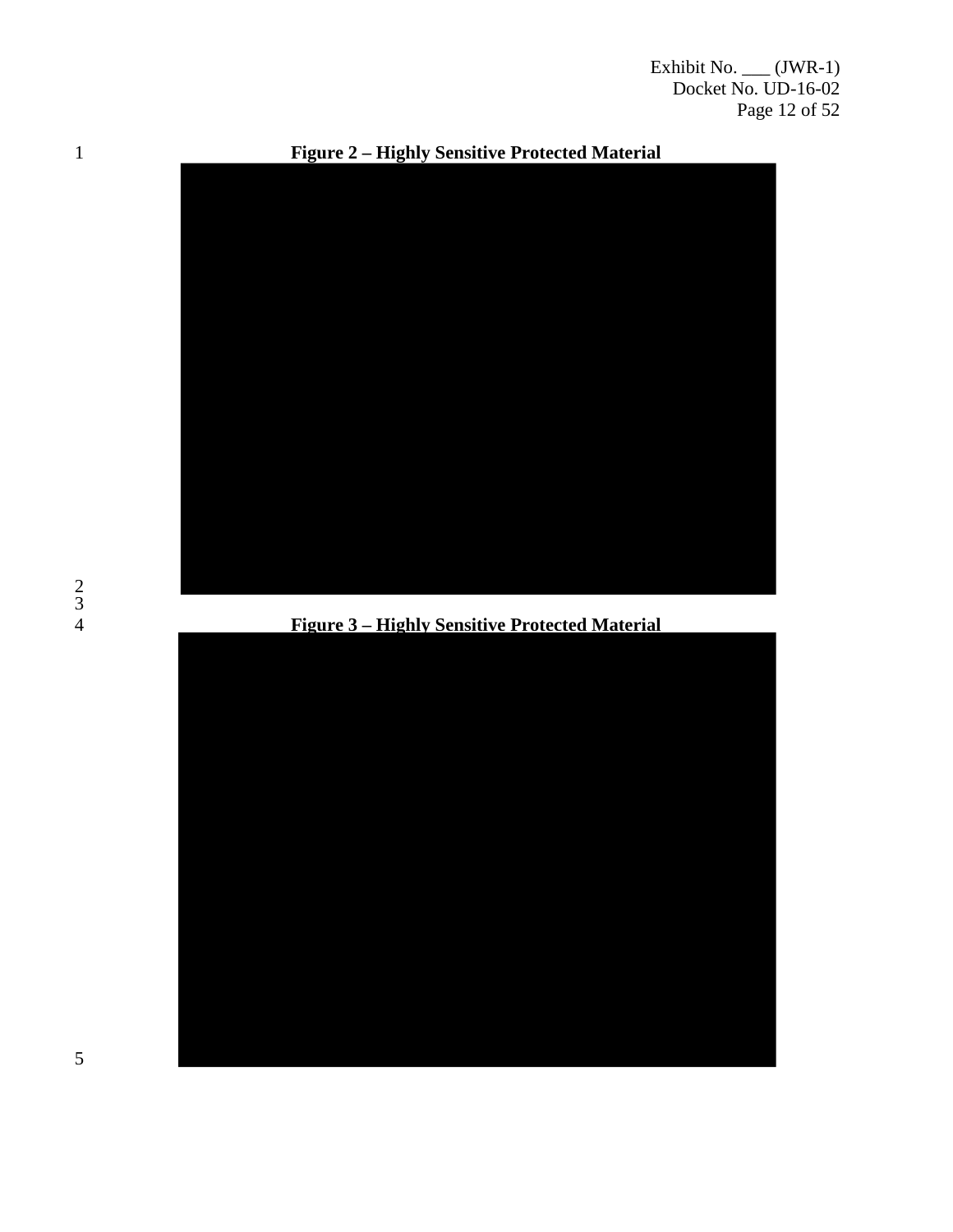### 1 **Q. WHAT IS THE SIGNIFICANCE OF THE LOAD AND CAPABILITY IN THIS**  2 **PROCEEDING?**

3 **A.** Beyond demonstrating the need for the Project, the Council in Resolution No. R-17-100 4 expressed that the size and timing of the Project be fully vetted in this Docket. As 5 proposed, the earliest the Project could be reasonably expected to achieve commercial 6 operation is early 2020. A review of Figure 3 shows an immediate need for approximately 7 MW of capacity. However, by 2020 as Energy Smart continues to grow in accordance 8 with the Council's 2% DSM Goal, the savings from demand side measures outpaces the 9 estimated increase in total resource requirements from load growth and existing resource 10 retirements resulting in a projected reduced capacity shortfall declining to by 2030 11 then increasing to MW by 2036. This suggests from a capacity planning perspective 12 that, if Councils 2% Goal can be achieved, the 128 MW RICE Alternative is a better fit 13 with ENO's capacity needs than the 226 MW CT Alternative.

### 14 **IV. SIZE OF THE PROJECT**

## 15 **Q. THE 226 MW PROJECT SIZE OF THE CT ALTERNATIVE IS CONSIDERABLY**  16 **LARGER THAN THE NEAR TERM NEED SHOWN IN FIGURE 3 WITH OR**  17 **WITHOUT CONSIDERATION OF THE COUNCIL'S 2% DSM GOAL; HOW**  18 **WAS THE PROJECT SIZED?**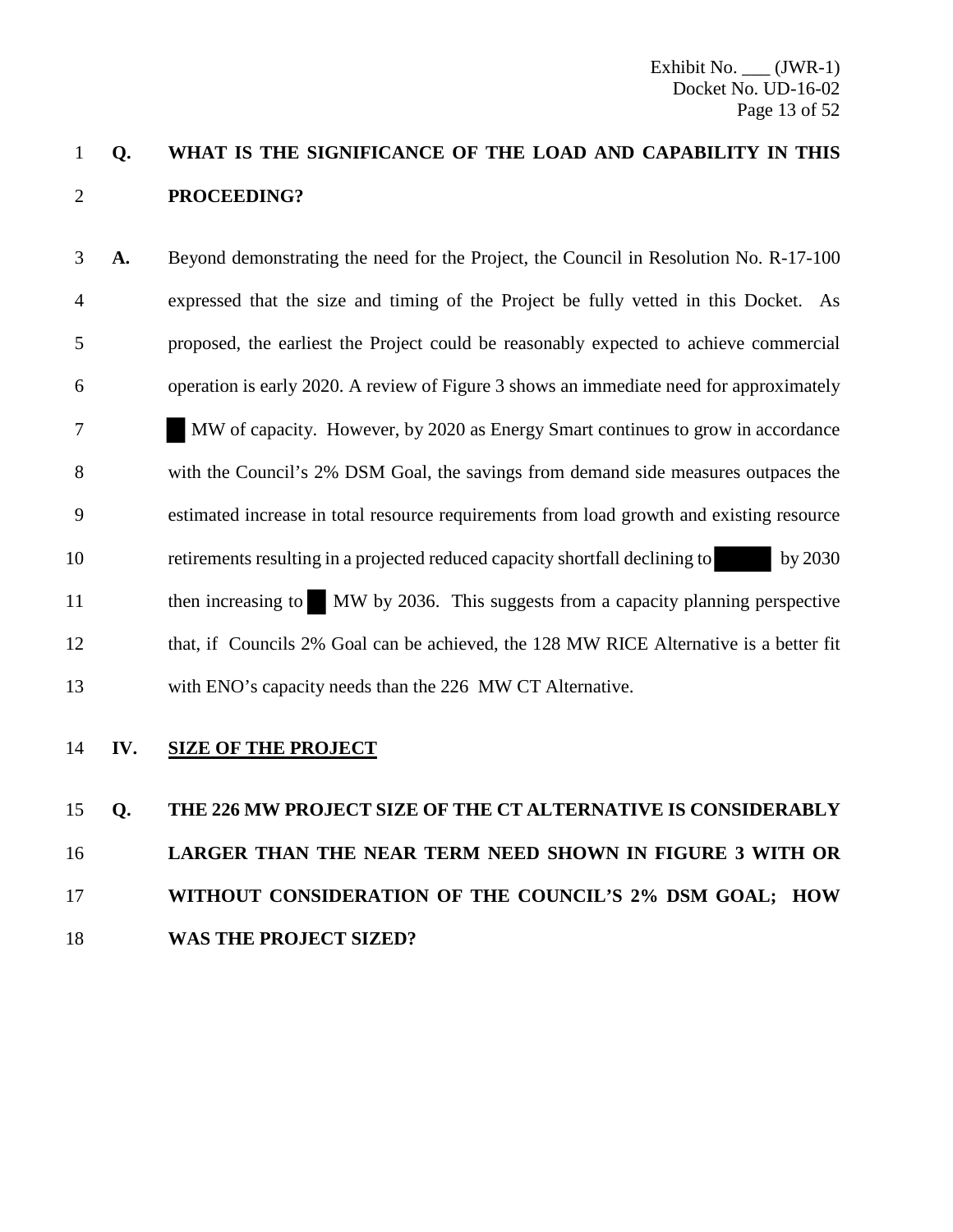- **A.** The origins of the Project sizing are in the 2015 IRP process. The 2015 Draft Integrated Resource Plan ("Draft 2015 IRP") was filed in June 2015 and included in the Preferred Portfolio a 194 MW CT addition in 2019.
- As part of the IRP, ENO performed a Technology Assessment in which ENO screened a wide range of generation technologies to define a set of reference supply-side generation technologies that would be modeled in the IRP process. The final set of supply-side generation technologies included: pulverized coal generation, combustion turbines, combined cycle gas turbines ("CCGT"), internal combustion engines, generation from biomass, nuclear, wind, solar, and battery storage. Specifically, with respect to peaking technologies modeled in the IRP, ENO included six different internal combustion engine and CT technologies ranging from 19 MW to 194 MW.
- To select from this pool of resources, and after consideration of demand-side management ("DSM") resources, ENO utilized the AURORxmp ("AURORA") Capacity Expansion 14 Model.<sup>[7](#page-14-0)</sup> As ENO explains, AURORA utilizes a linear optimization process and iterative calculations to find the optimal combination of resources to meet projected load-serving needs. However, the capacity expansion portfolios that were developed by the AURORA optimization engine did not select a CT. Rather, in three of the four macro-economic

<span id="page-14-0"></span> AURORAxmp Energy Market Model is a computer based model developed by EPIS, Inc. for electric market price forecasting and capacity expansion modeling. The AURORAxmp Energy Market Model includes automated resource optimization logic.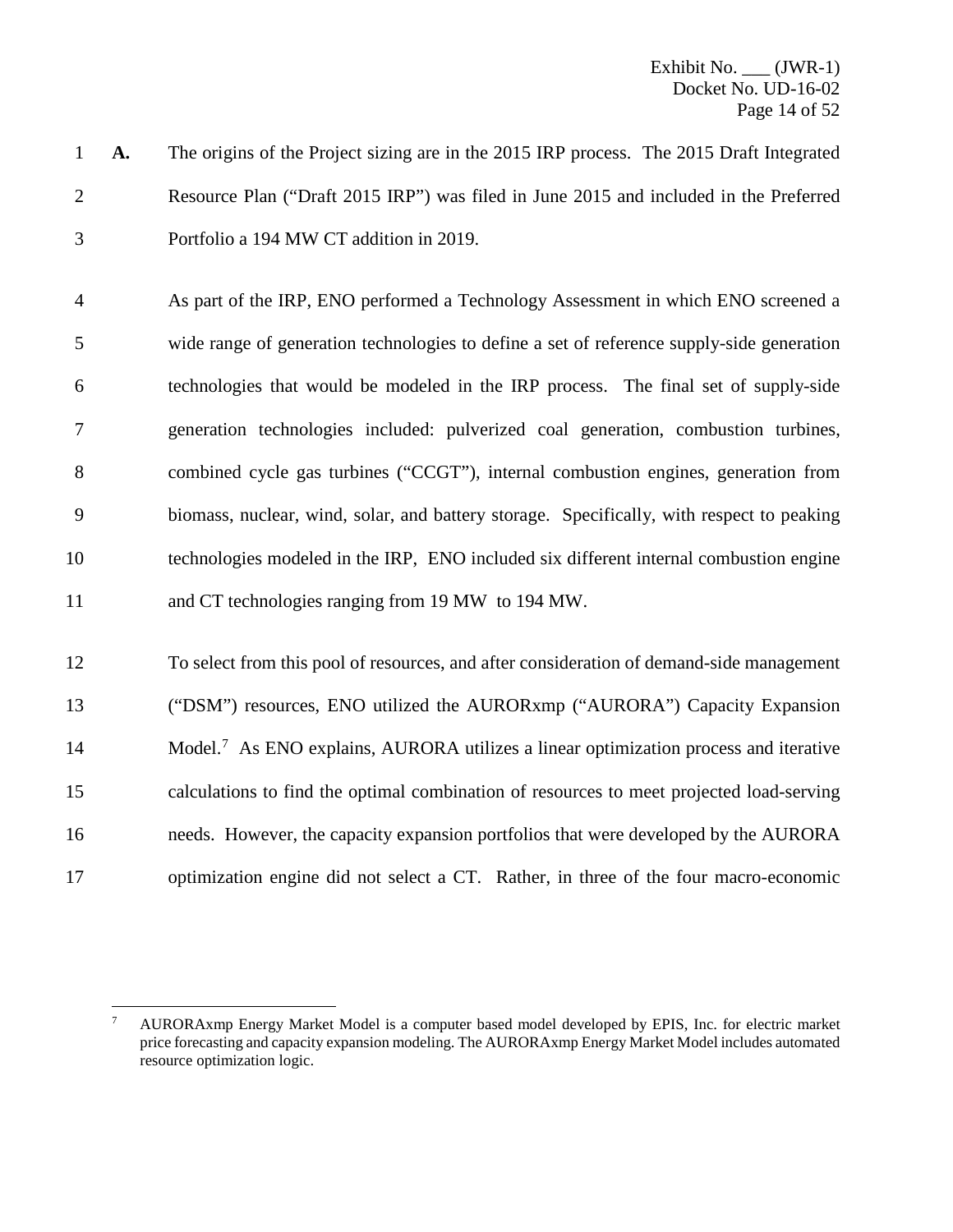|               | scenarios <sup>8</sup> AURORA selected a 382 MW CCGT resource in 2019. In the fourth scenario, |
|---------------|------------------------------------------------------------------------------------------------|
| 2             | a scenario favorable to generation with low $CO2$ emissions, AURORA selected 1,150 MW          |
| $\mathcal{R}$ | of solar resources and 50 MW of wind resources.                                                |

### **Q. IF THE AURORA EXPANSION MODEL OPTIMIZATION SELECTED A CCGT**

# **IN THE MAJORITY OF THE MACRO-ECONOMIC SCENARIOS, WHY WAS A 194 CT INCLUDED IN THE PREFERRED PORTFOLIO OF THE DRAFT 2015**

**IRP?**

### **A.** The 194 MW CT in 2019 was not a result of the AURORA optimization process. In the

Final 2015 IRP ENO explained:

 *"In AURORA, a resource is dispatched based on its ability to serve the load in MISO, regardless of who owns the generating resources. Because CCGT resources are expected to be dispatched before peaking resources due to their relative efficiency, the selection by AURORA of CCGT resources to serve load in MISO is predicated on the need for the energy those resources are dispatched to serve. ENO's challenge is that while CCGT resources may be more economic than peaking resources (e.g., CTs), it would not be prudent for ENO to add CCGT resources to its capacity portfolio if it does not have a corresponding need for the energy those resources are expected to produce when dispatched by MISO. If ENO were to add more CCGT resources beyond Union Power Block 1 than can be supported by the supply role needs analysis discussed in Section 3, effectively ENO would be exposing its customers to unnecessary risk associated with the known high fixed cost of CCGT resources as compared to the unknown market price for the excess energy necessary to make those resource additions economic."*[9](#page-15-1)

<span id="page-15-0"></span> The potential future scenarios considered in the IRP are: Industrial Renaissance (reference load), Business Boom, Distributed Disruption, and Generation Shift.

<span id="page-15-1"></span>Final 2015 IRP p 55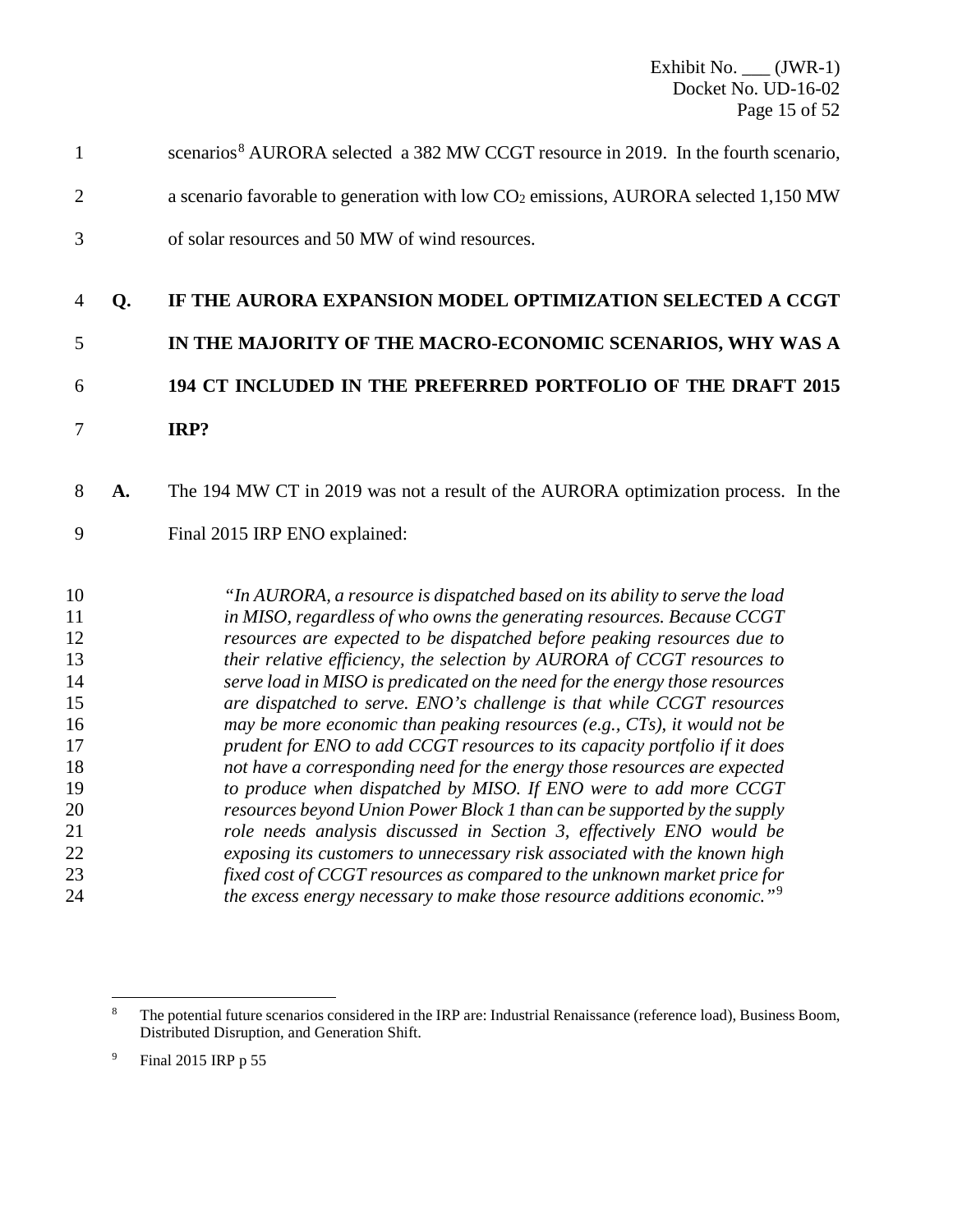As a result of this, ENO, outside of the AURORA Capacity Expansion Model, designed four new generation portfolios each with a 194 MW CT in 2019.

### **Q. HOW DID THE CT ALTERNATIVE COME TO BE SIZED AT 226 MW?**

 **A.** In an attempt to address comments and concerns raised by the Advisors and Intervenors regarding the Draft 2015 IRP, ENO developed additional portfolios and performed additional production cost analyses prior to filing the Final 2015 IRP on February 1, 2016. These additional analyses were included in the Final 2015 IRP and were referred to as the Stakeholder Input Case. It was in the development of these additional analyses that the Company abruptly switched from a 194 MW CT to a 250 MW CT. The increase in size was not a result of AURORA optimization process. For all portfolios in the Draft 2015 11 IRP that included an 194 MW CT, ENO simply replaced the 194 MW CT with a 250 MW CT for the Stakeholder Input Case. The Preferred Portfolio in the Final 2015 IRP is based on the Stakeholder Input Case and includes a 250 MW CT in 2019.

 The 250 MW CT modeled in the Final 2015 IRP is based on the MHPSA 501GAC CT which is the same technology that is proposed for the CT Alternative. The 250 MW rating 16 is the nominal rating of the CT at standard conditions. The 226 MW rating is based on 17 summer conditions of 97 °F and 59% relative humidity.<sup>[10](#page-16-0)</sup>

### **Q. HOW DID THE RICE ALTERNATIVE COME TO BE SIZED AT 128 MW?**

<span id="page-16-0"></span><sup>&</sup>lt;sup>10</sup> Direct Testimony of Jonathan E. Long at page 5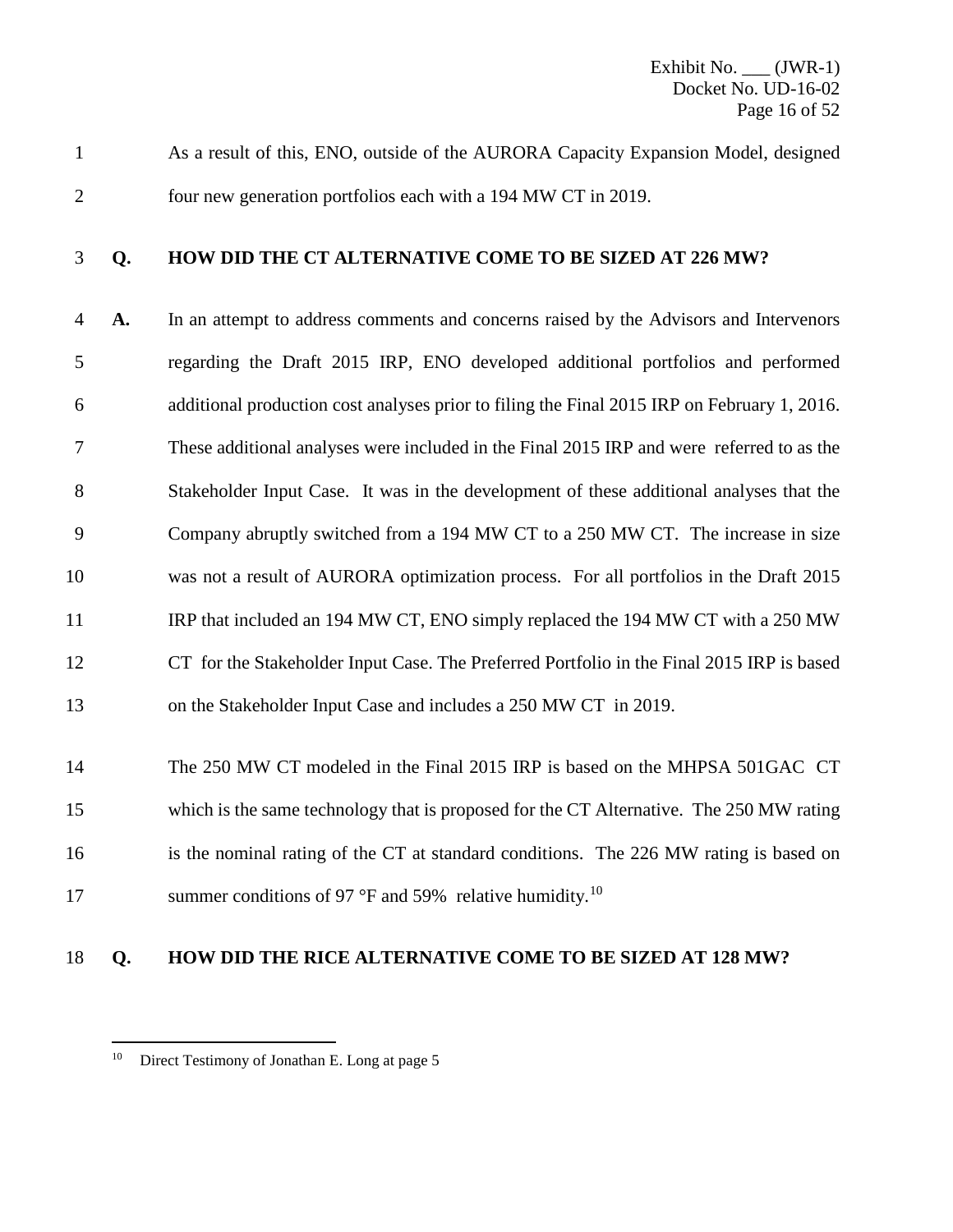| $\overline{1}$ | A. | In response to the updated load forecast, ENO engaged WorleyParsons to conduct a study             |
|----------------|----|----------------------------------------------------------------------------------------------------|
| 2              |    | regarding the Company's potential options for a smaller resource. <sup>11</sup> The Company looked |
| 3              |    | at potential combustion turbine and RICE alternatives with a net plant output between 106          |
| $\overline{4}$ |    | MW and 128 MW and ultimately concluded that the currently proposed 128 MW RICE                     |
| 5              |    | Alternative had the lowest levelized cost of electricity on a \$/MWh basis as well as other        |
| 6              |    | benefits such as low water usage, a low emissions profile, the ability to support renewable        |
| 7              |    | resources, and black-start capability. <sup>12</sup>                                               |

## **Q. BASED ON YOUR TESTIMONY IT APPEARS THAT NEITHER THE SIZE OR TIMING OF THE PROJECT WAS OPTIMIZED AS PART OF THE IRP PROCESS; IS THAT CORRECT?**

 **A.** Yes, that is correct. Neither the size or timing of the Project was optimized as part of the IRP process. The size of the CT Alternative evolved from ENO's initial selection of a 194 MW CT outside of the AURORA optimization process in the IRP process. The size of the RICE Alternative appears to be a result of the evaluation of options slated for consideration in a WorleyParsons study performed for ENO regarding peaking units in the 100 MW to 150 MW size range. The timing was originally chosen by ENO, as well, and appears to have been based on the timing of the optimized selection of the CCGT resource. The

<span id="page-17-0"></span><sup>&</sup>lt;sup>11</sup> Supplemental and Amending Direct Testimony of Jonathan E. Long at page 6

<span id="page-17-1"></span><sup>&</sup>lt;sup>12</sup> Supplemental and Amending Direct Testimony of Jonathan E. Long at page 6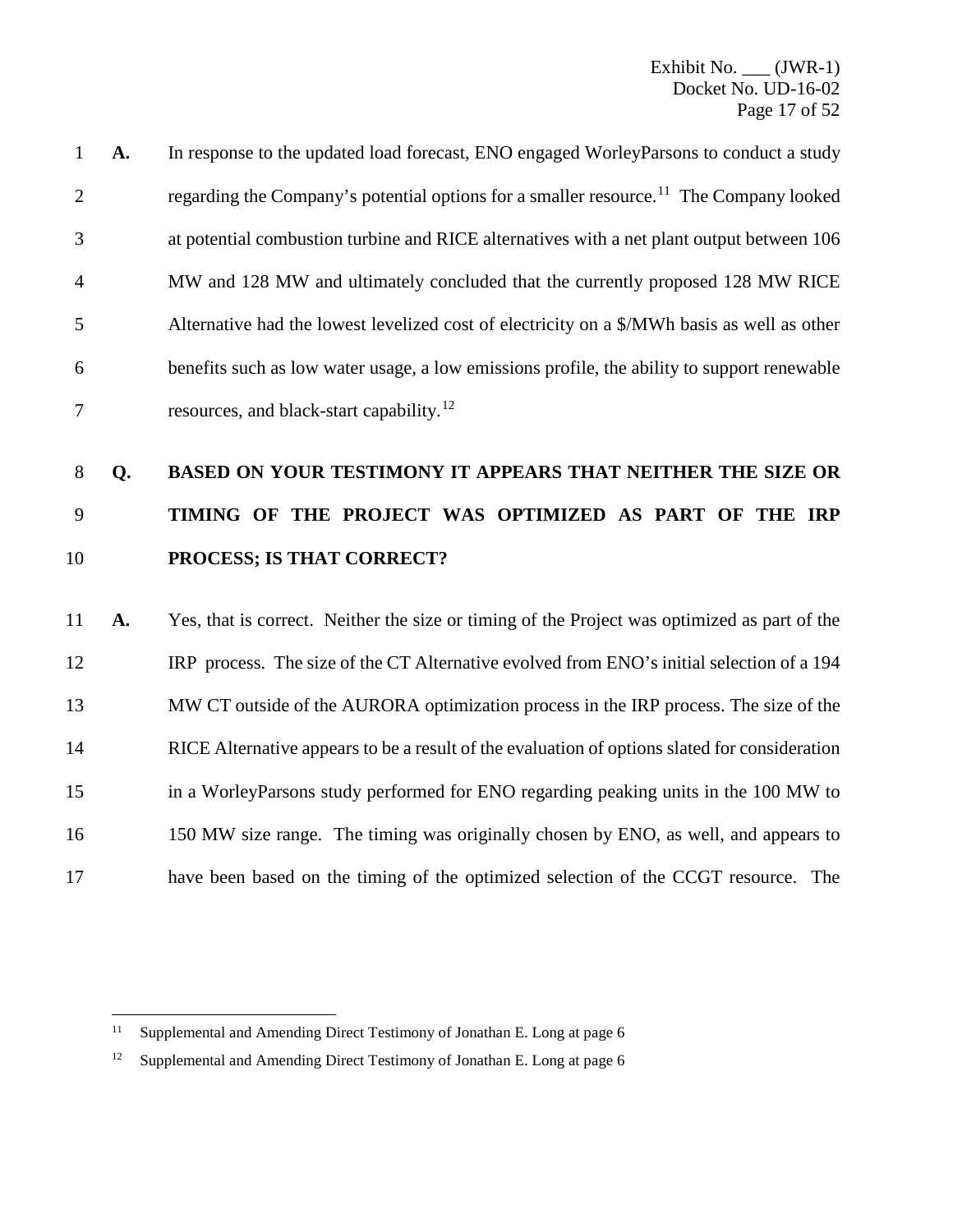| 1       |    | current timing of either the CT Alternative or RICE Alternative appears to be "as soon as                                                              |
|---------|----|--------------------------------------------------------------------------------------------------------------------------------------------------------|
| 2       |    | possible" based upon the anticipated schedule durations for each of the alternatives.                                                                  |
| 3       | V. | <b>ENO'S ECONOMIC ANALYSES</b>                                                                                                                         |
| 4       | Q. | WHAT IS THE SIGNIFICANCE OF YOUR STATEMENT THAT NEITHER THE                                                                                            |
| 5       |    | SIZE OR TIMING OF THE PROJECT WAS OPTIMIZED AS PART OF THE IRP                                                                                         |
| 6       |    | PROCESS?                                                                                                                                               |
| 8       | A. | From my perspective, it suggests that ENO cannot solely rely on the economic analyses<br>presented in the IRP to demonstrate a case for the NOPS unit. |
| 9<br>10 | Q. | WHAT ECONOMIC ANALYSES HAS ENO PROVIDED IN SUPPORT OF THE<br><b>PROJECT IN THIS DOCKET?</b>                                                            |
|         |    |                                                                                                                                                        |

 **A.** ENO has provided no less than three sets of economic analyses in this proceeding. One set with the Company's Initial Application, one set as part of the Supplemental Testimony, and one set with the Supplemental Application.

 In the Initial Application ENO generally provided a screening analyses of CT Alternatives. The analyses included with the Supplemental Testimony was required by Council Resolution R-16-506 and in response to a September 19, 2016 request by the Council's Advisors for ENO to perform additional AURORA IRP modeling to assist the Council in determining whether the construction of NOPS is necessary and in the public interest. Lastly, the analyses included with the Supplemental Application were also developed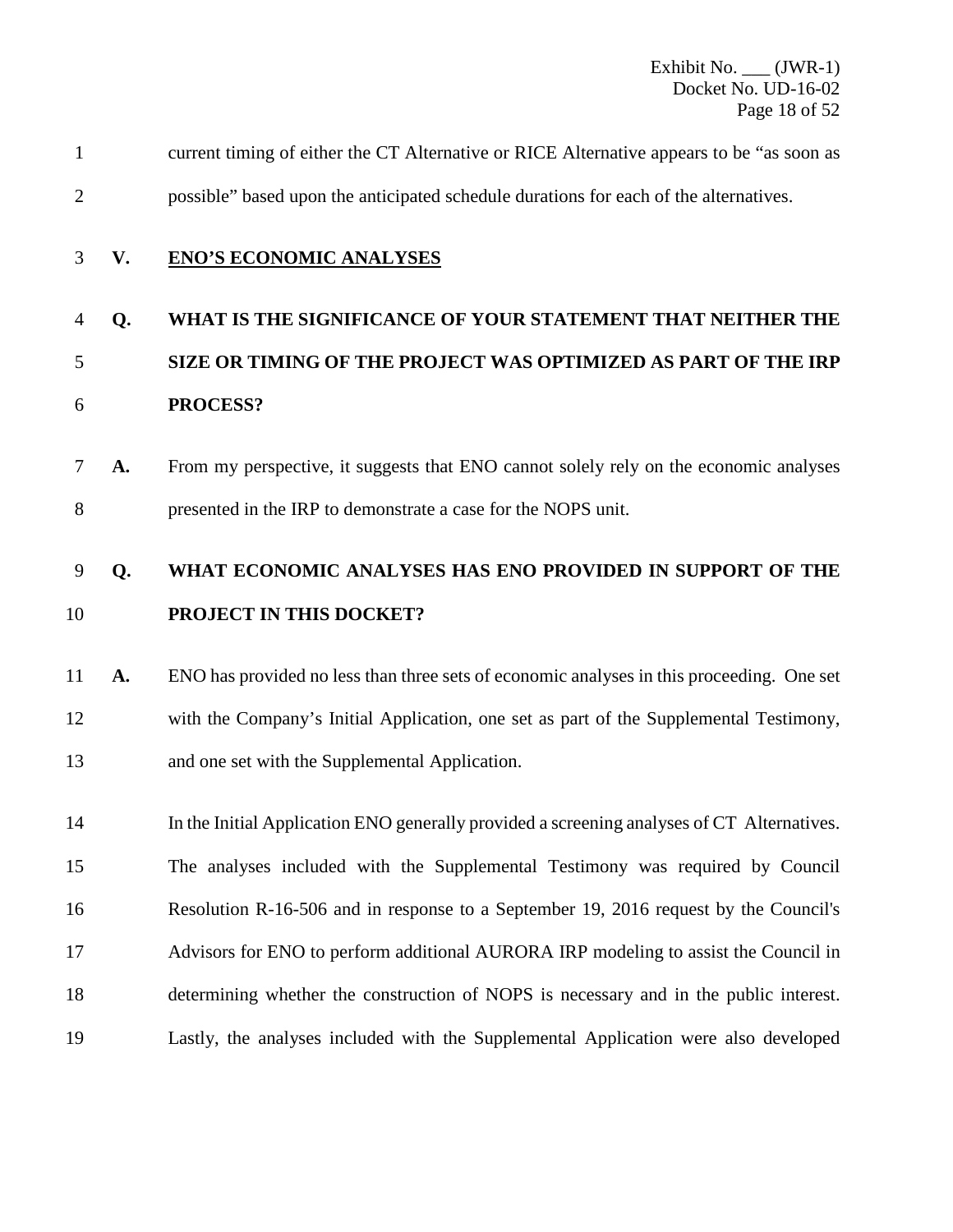utilizing the AURORA production cost modeling software and were, in part, informed by the Advisors' recommendations.

### **Q. WHY DID THE COUNCIL'S ADVISORS MAKE THE SEPTEMBER 19, 2016 REQUEST THAT ENO TO PERFORM ADDITIONAL AURORA ANALYSES?**

 **A.** The process to develop the Final 2015 IRP took place over a period of more than 20 months beginning in the first half of 2014 and culminating in the filing of the Final 2015 IRP in February 2016. During that time period, and after the Final 2015 IRP was filed, new developments and changes transpired that were not fully incorporated in the IRP process and, accordingly, warranted further analyses. These developments and changes included:

- The acquisition by ENO of the electric utility operations and certain assets serving 11 the Fifteenth Ward of the City of New Orleans from ELL in September of 2015 ("Algiers Transaction").
- On December 10, 2015 in Council Resolution R-15-599, the Council expressed its 2% DSM Goal.
- The Union Power acquisition changed from an initially planned 198 MW PPA for a 20 percent share of the capacity and associated energy of Power Blocks 3 and 4 to the Company's purchase of Power Block 1 comprising approximately 495 MW. 18 The acquisition closed on March 3, 2016.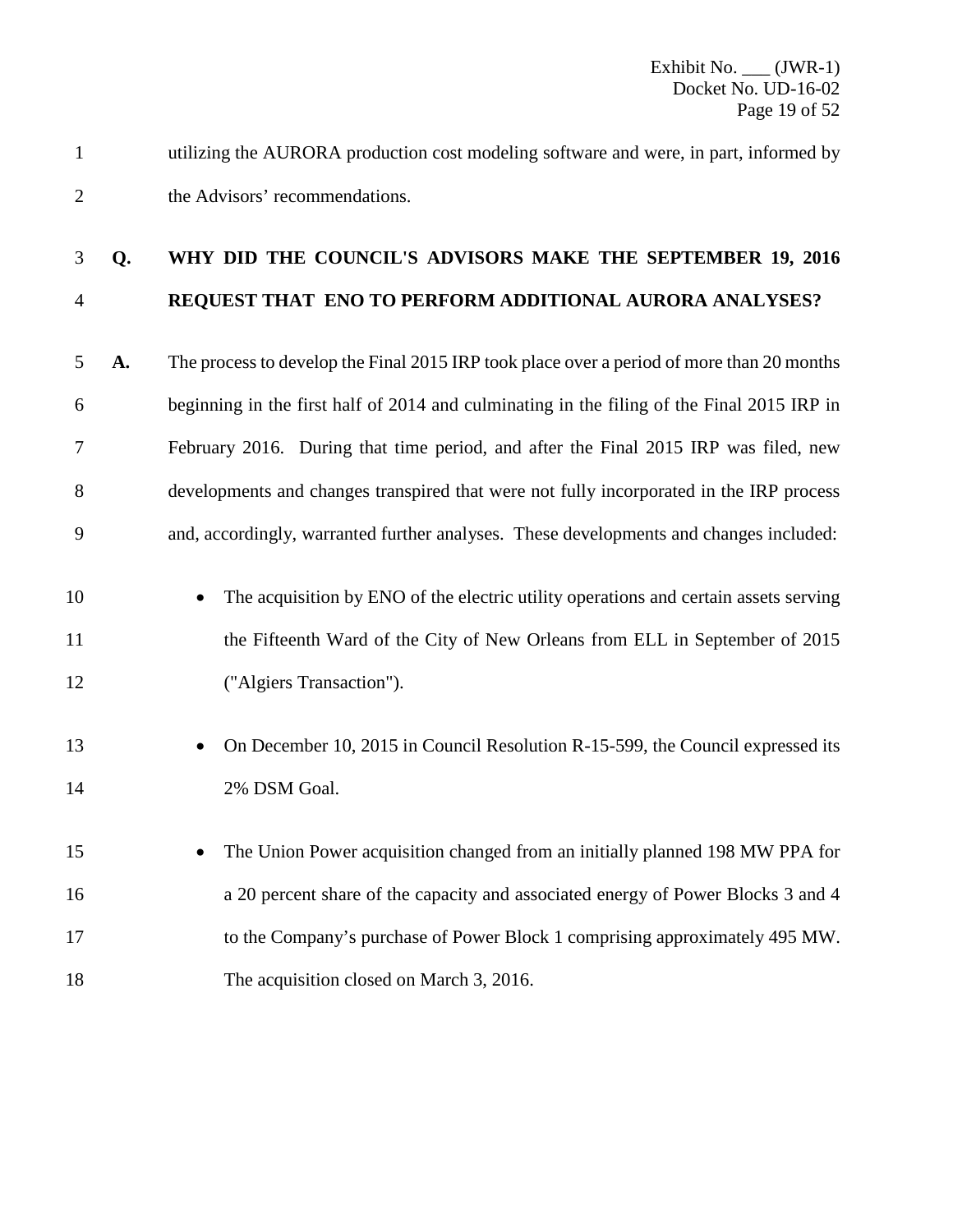| $\mathbf{1}$   | In its June 26, 2016 application in this docket, ENO indicated that "the exclusion           |
|----------------|----------------------------------------------------------------------------------------------|
| $\overline{2}$ | of NOPS would likely involve the construction of multiple new transmission                   |
| 3              | facilities in the greater New Orleans area, each of which would be difficult and             |
| 4              | costly to construct given the limited land availability and environmental challenges         |
| 5              | associated with transmission line construction in that region"; thereby suggesting           |
| 6              | that there may be a transmission alternative to the installation of NOPS.                    |
| 7              | As discussed earlier in my testimony, in its Initial Application in this docket, on          |
| 8              | June 26, 2016, ENO included a load forecast which was dramatically different than            |
| 9              | the forecast used in the Final 2015 IRP forecast.                                            |
| 10             | On August 29, 2016 in response to Advisors discovery question 1-25, ENO                      |
| 11             | informed the Advisors that ENO was committed to deploying AMI within its                     |
| 12             | service territory and would be making a filing seeking Council approval in October           |
| 13             | 2016. ENO submitted the referenced filing to the Council on October 18, 2016.                |
| 14             | ENO made a commitment to the Council that they would seek up to 100 MW of                    |
| 15             | renewables                                                                                   |
| 16             | All of these developments and changes could result in material increases in costs to         |
| 17             | ratepayers and could alter the ultimate decision of the Council with respect to the Project. |
| 18             | The Advisors requested the alternate cases analyses to ensure that the Council had           |
| 19             | additional current information to inform their decisions on the NOPS proposal and other      |
|                |                                                                                              |

issues in the near term – decisions that could likely be made prior to the next iteration of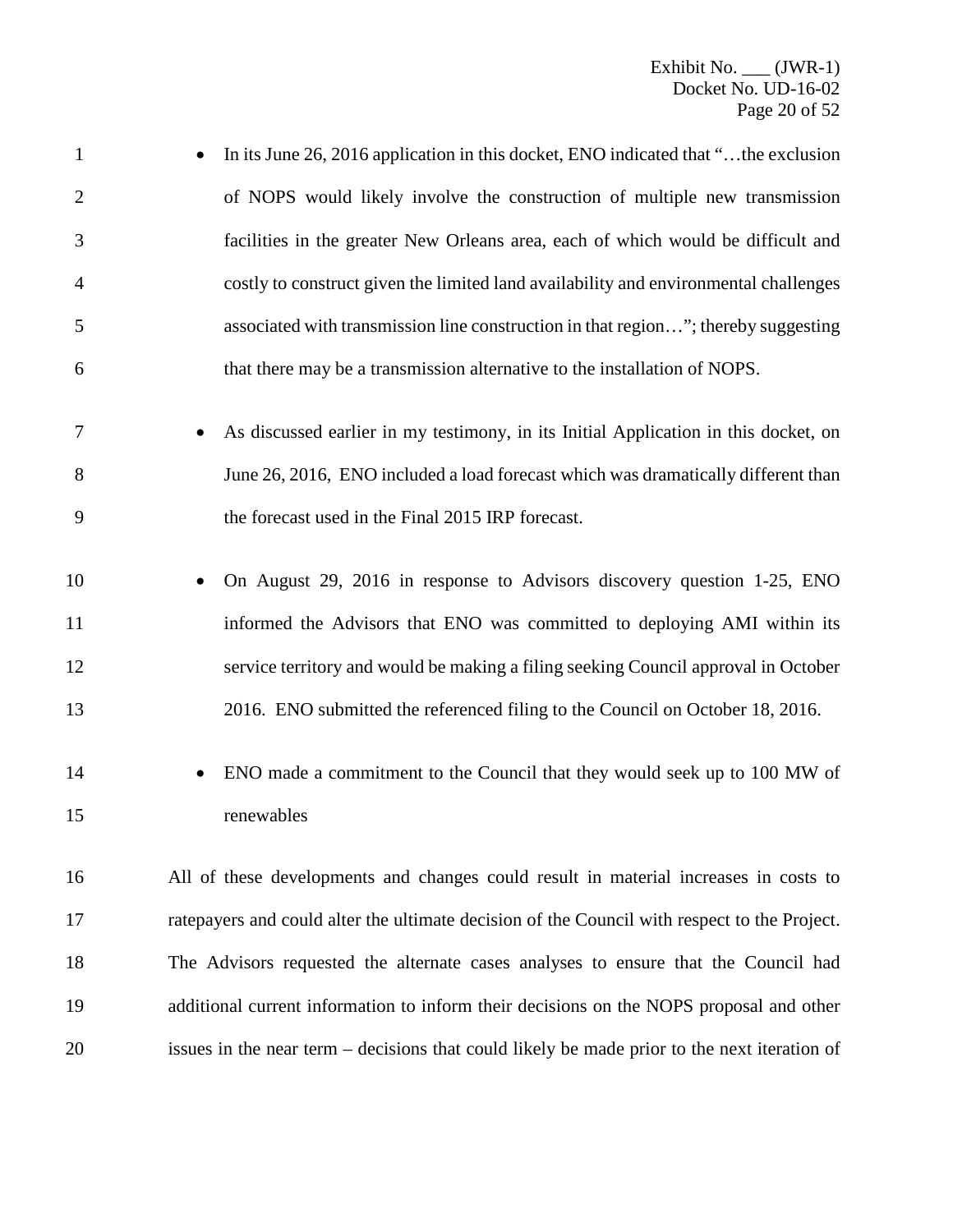the triennial IRP process. For reference I will refer to these analyses as the Alternate Cases Analyses ("A.C.A.").

### **Q. PLEASE DESCRIBE THE ALTERNATE CASES ANALYSES THAT THE ADVISORS ASKED ENO TO PERFORM.**

 **A.** Exhibit SEC-8 included in ENO's November 18, 2016 Supplemental Direct Testimony in this docket is an accurate copy of what the Advisors provided to ENO with respect to the four additional modeling cases. The four cases generally built off of the Stakeholder Input Case from the IRP with updated assumptions including: 1) a load forecast consistent with the Business Plan 16 update and the Initial Application, 2) a natural gas price forecast 10 consistent with the Business Plan 16 update, 3) an updated  $CO<sub>2</sub>$  price forecast, 4) an increase in the renewable capacity to 100 MW, 5) inclusion of the effects of planned and recently completed transmission upgrades, and 6) inclusion of the effects of any planned new generating resources including the proposed St. Charles Power Station.

 The four cases were designed to inform the Council on the effects of three potential decisions facing the Council. Each case was designed to isolate an individual decision by changing only one assumption and thereby provide a cost impact associated with that decision. A.C.A. Case 1 includes NOPS and is the base case. A.C.A. Case 2 sought to inform the Council with respect to the decision to proceed with NOPS by assuming that in lieu of NOPS, ENO makes the necessary transmission upgrades to be in compliance with NERC Standard TPL-001-4. A.C.A. Case 3 sought to inform the Council with respect to the Council's desire to evaluate the goal of increasing the projected savings from the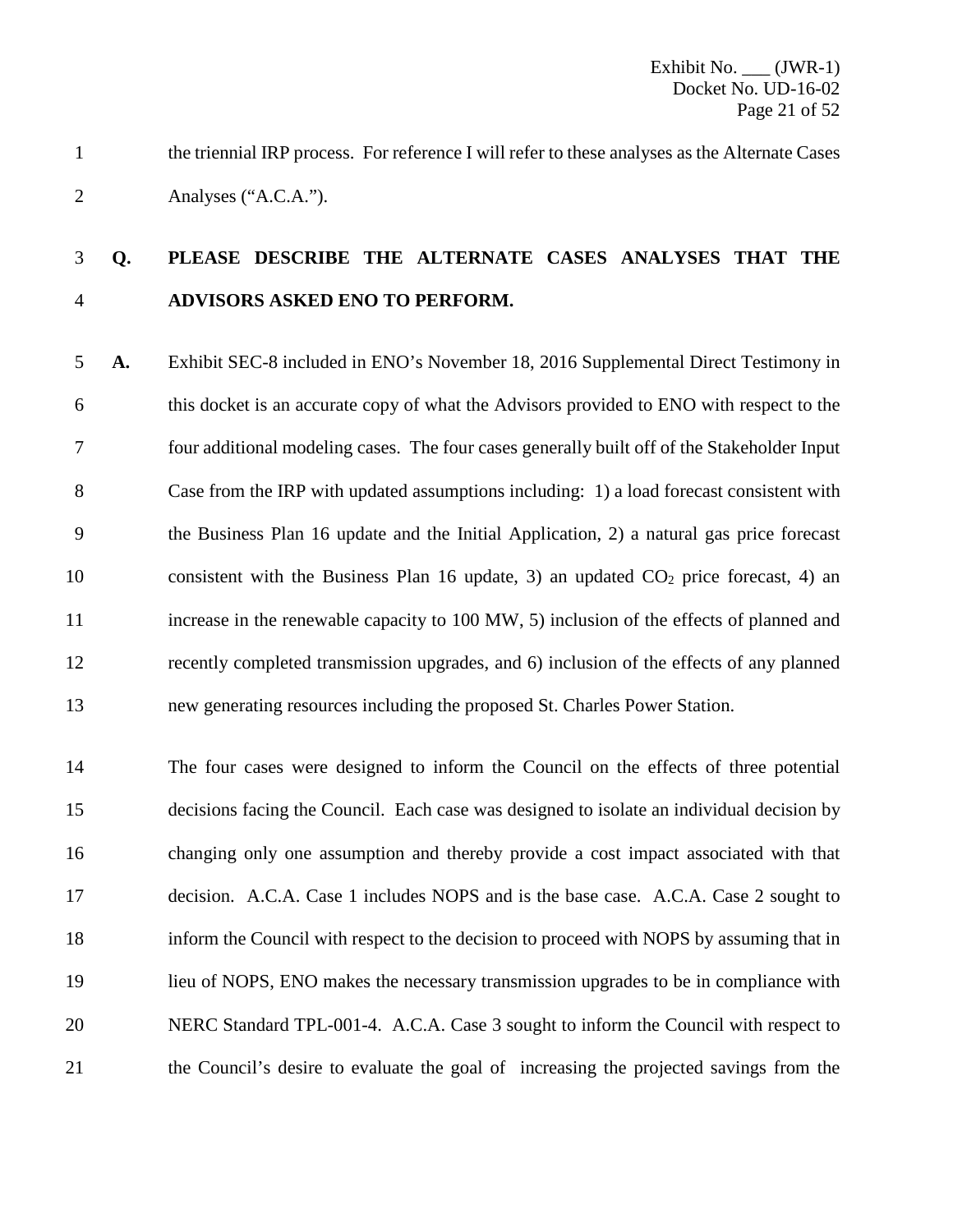Energy Smart program by 0.2% per year, until such time as the program generates kWh savings at a rate equal to 2% of annual kWh sales. Lastly, A.C.A. Case 4 was designed inform the Council on the extent to which AMI will facilitate demand-side management and the impact of AMI on the NOPS proposal.

#### **Q. HAVE YOU REVIEWED THE ALTERNATE CASES ANALYSES?**

 **A.** Yes. I have reviewed the analyses provided in the spreadsheet included with ENO's Supplemental Direct Testimony and the supporting spreadsheets obtained through discovery. I note, for clarity, that ENO chose not to evaluate A.C.A Case 3 as requested; rather ENO developed an breakeven analyses with A.C.A. Case 1 which effectively calculated the level of DSM investment that would result in the same net present value ("NPV") of A.C.A. Case 1.

## **Q. SHOULD THE COUNCIL RELY ON THE ALTERNATE CASES ANALYSES PRESENTED IN THE ENO'S NOVEMBER 18, 2016 SUPPLEMENTAL DIRECT TESTIMONY IN THIS DOCKET ?**

 **A.** No. While those cases were relevant and informative at the time the Advisors requested the alternate case analyses, the cases presented in the November 18, 2016 Supplemental Testimony 1) cannot be directly compared with the analyses presented in the Supplemental Application primarily due to the change in the load forecast; 2) do not contain a scenario with the proposed 128 MW RICE Alternative; and, 3) only partially considered the Council's 2% DSM Goal due to the breakeven style of analyses.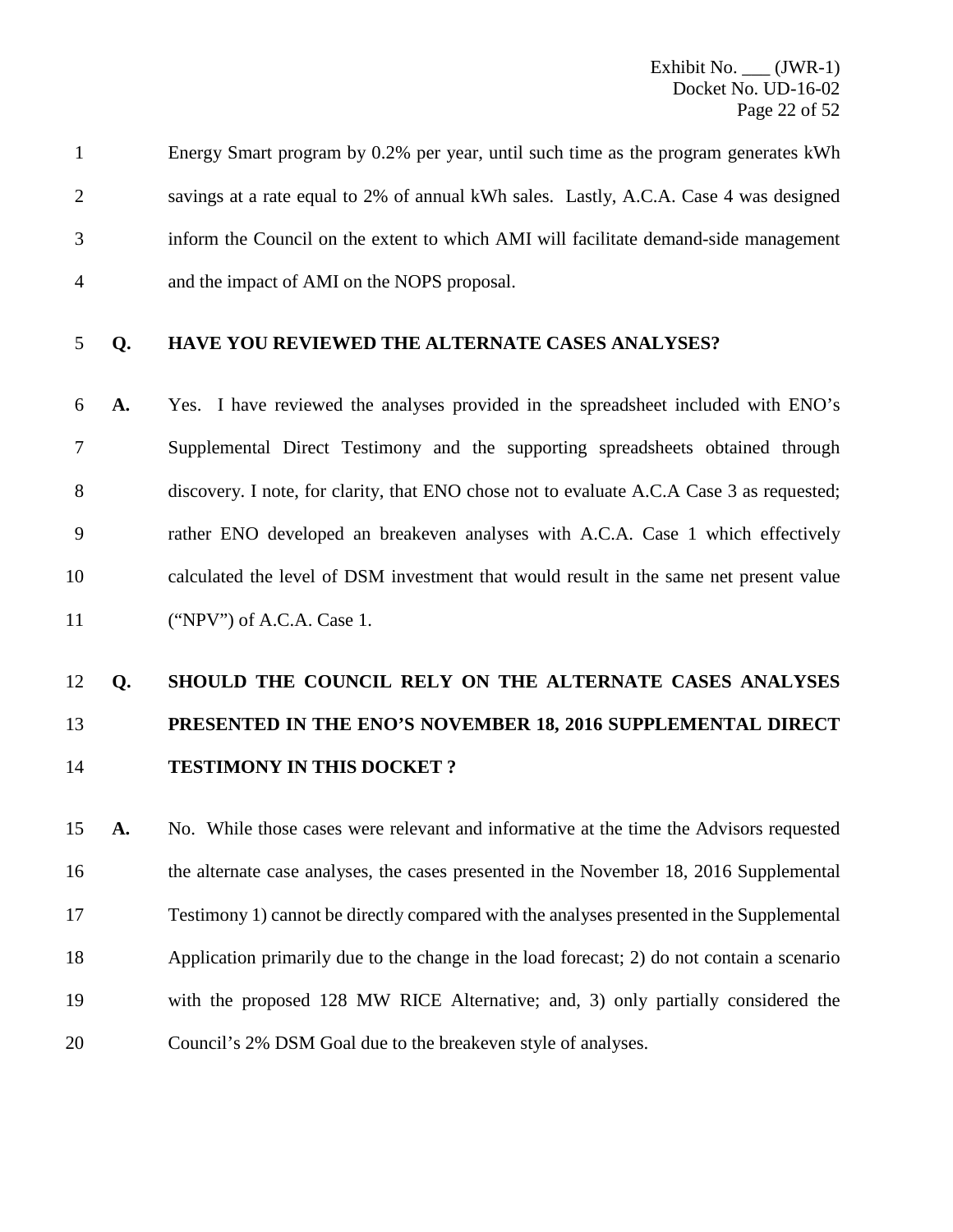### **Q. WHAT CAUSED THE SUPPLEMENTAL APPLICATION AND THE ASSOCIATED ECONOMIC ANALYSES TO BE FILED ?**

 **A.** On February 14, 2017, ENO filed a motion to temporarily suspend the procedural schedule in this docket and requested a subsequent status conference. On February 21, 2017, the Hearing Officer granted the motion to temporarily suspend the procedural schedule and set the requested status conference for March 6, 2017. The status conference was held on March 6, 2017, and ENO reported that due to its new load forecast information, it would be submitting a supplemental amended application within approximately 60-90 days and that it would file a motion before the Council to adopt a new procedural schedule with the amended application.

### **Q. DID THE ADVISORS PROVIDE RECOMMENDATIONS REGARDING ENO'S ANALYSES IN THE SUPPLEMENTAL APPLICATION ?**

 **A.** Yes. To ensure that any amended application filed by ENO contained sufficient and supporting information for the Council, as well as the parties in the Docket, to evaluate any revised request for approval to construct the NOPS; the Council's Advisors provided recommendations to ENO on March 23, 2017. The Advisor's recommendations are 17 attached as Exhibit No. \_\_\_\_(JWR-4).

### **Q. WAS ENO RESTRICTED TO PERFORM ONLY THE ANALYSES THAT THE ADVISORS RECOMMENDED?**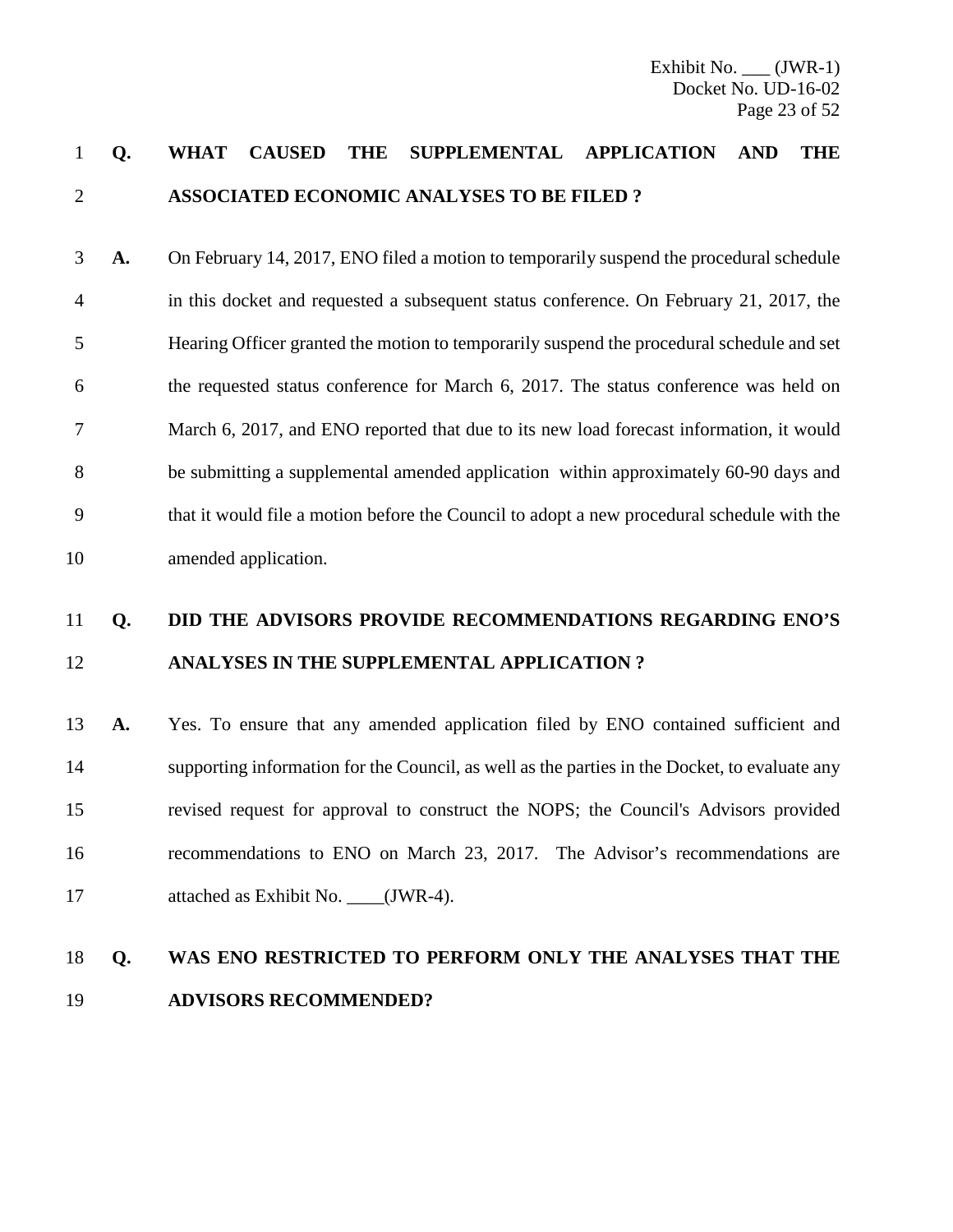**A.** No. In fact it was ENO's proposal that a supplemental application would be appropriate. Presumably, ENO was generally aware of what types of information and analyses would be necessary with their supplemental application when they proposed filing the supplemental application. The Advisors' recommendations with respect to the supplemental filing were specifically identified as a recommended minimum and were designed to ensure that the supplemental filling contained at least the level of information that the Advisors identified as being necessary for the Council and Parties to the docket to evaluate any revised request for approval regarding the Project.

### **Q. WHAT WAS THE NATURE OF THE ADVISORS' RECOMMENDATIONS REGARDING ENO'S ANALYSES IN THE SUPPLEMENTAL APPLICATION?**

 **A.** Similar to the Alternative Cases Analyses, the Advisors wanted to ensure that ENO provided the Council with an 20-year economic analyses that 1) included current and consistent assumptions including the Council's 2% DSM Goal; 2) was based on utilizing the AURORA optimization engine and included at least two optimized portfolios with one being the proposed re-sized NOPS alternative (in this manner the Council would have a least cost optimized portfolio to compare with the NOPS proposal); 3) included sensitivities that addressed fuel costs and capacity prices, and; 4) included the associated transmission load flow analyses consistent with the economic analyses.

 Essentially the analyses requested by the Advisors were designed to partially mimic a portion of the IRP optimization process.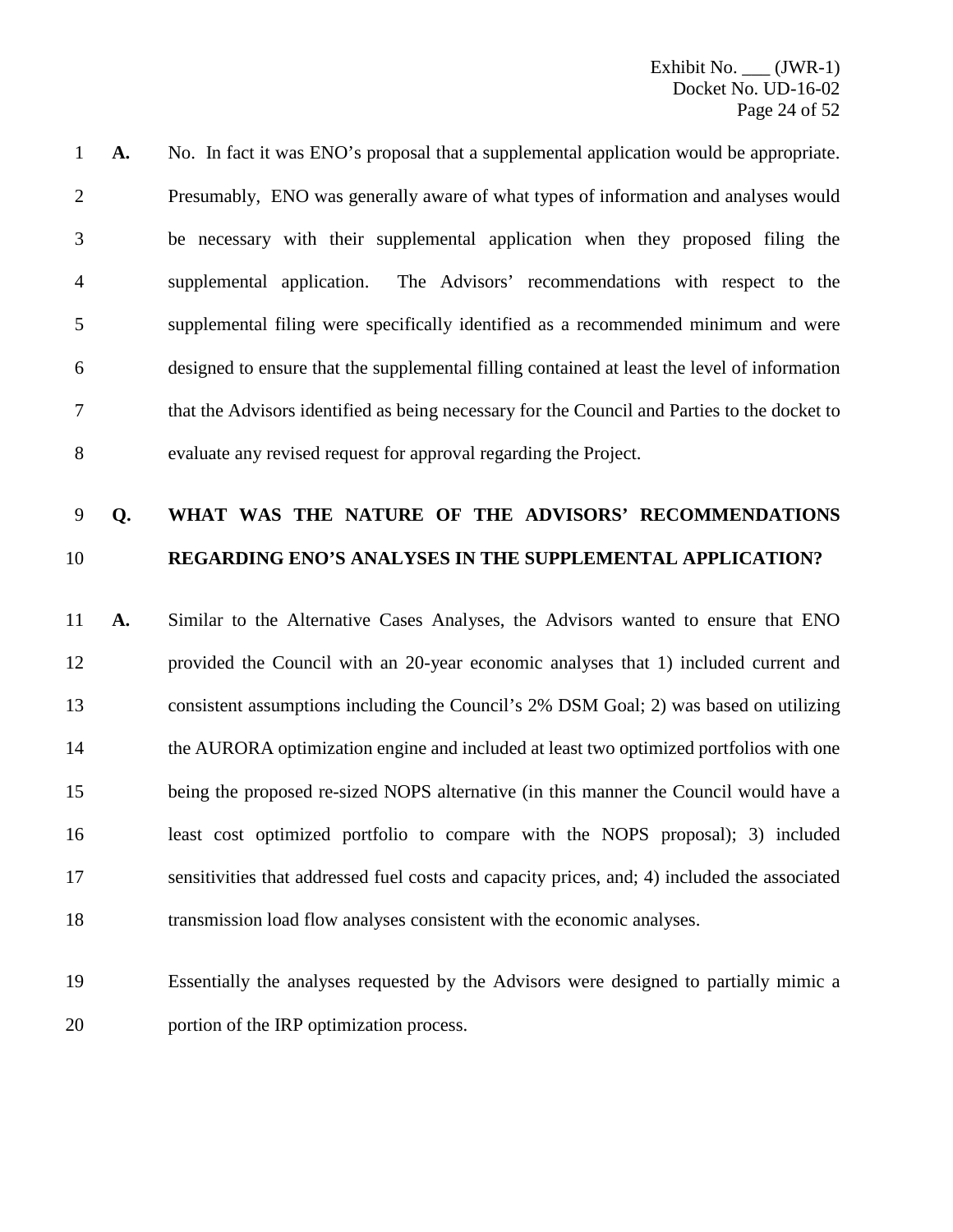### **Q. DID ENO ADHERE TO THE ADVISORS' RECOMMENDATIONS FOR THE ANALYSES IN THE SUPPLEMENTAL APPLICATION?**

 **A.** Only partially, while ENO, through the Supplemental Direct Testimony of Seth E. Cureington portrays the results presented in his Testimony as "requested portfolios" the portfolios and associated analyses are not what the Advisors recommended and were not based on an optimization analyses. Rather, the "requested portfolios" put forth by ENO represent four portfolios that ENO designed. These four portfolios were presented in the Supplemental Application along with three "reference portfolios."

 To avoid perpetuating the myth that the Advisors requested the portfolios that ENO provided, I will refer to the ENO's "reference portfolios" as "cases without additional DSM" and I will refer to ENO's "requested portfolios" as "cases with the Council's 2% DSM Goal". Further, to facilitate a common understanding of the portfolios among all parties, I will utilize the same numbering nomenclature that ENO used for each of the portfolios. In the Supplemental Application, ENO provided analyses for the following portfolios:

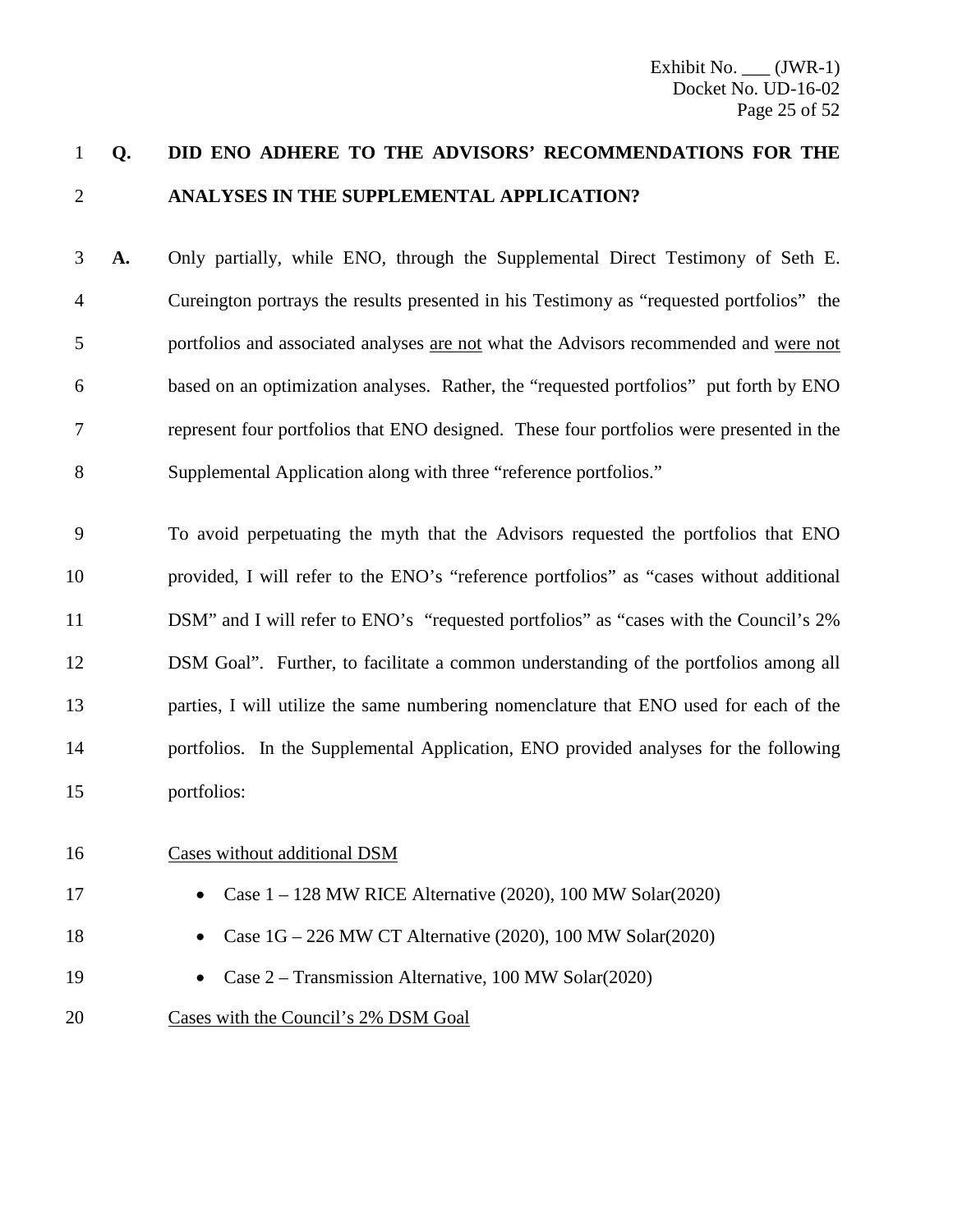| $\mathbf{1}$<br>$\overline{2}$ |    | Case $3 - 128$ MW RICE Alternative (2020), 100 MW Solar(2020), Council's 2%<br><b>DSM</b> Goal            |
|--------------------------------|----|-----------------------------------------------------------------------------------------------------------|
| 3<br>$\overline{4}$            |    | Case $3G - 226$ MW CT Alternative (2020), 100 MW Solar(2020) Council's 2%<br><b>DSM</b> Goal              |
| 5                              |    | Case 4A – 200 MW Solar(2020), Council's 2% DSM Goal<br>$\bullet$                                          |
| 6                              |    | Case 4B - 100 MW Solar(2020), 300 MW Wind (2020), Council's 2% DSM Goal                                   |
| 7                              |    |                                                                                                           |
| 8                              | Q. | HAVE YOU REVIEWED ENO'S ANALYSES IN THE SUPPLEMENTAL                                                      |
| 9                              |    | <b>APPLICATION?</b>                                                                                       |
| 10                             | A. | Yes. I have reviewed the analyses provided in the spreadsheets supporting the results                     |
| 11                             |    | presented in ENO's Supplemental Application.                                                              |
| 12                             | Q. | PLEASE REITERATE THE RESULTS OF<br>ENO'S ANALYSES IN THE                                                  |
| 13                             |    | <b>SUPPLEMENTAL</b><br><b>APPLICATION</b><br><b>UNDER</b><br><b>THE</b><br><b>GAS</b><br><b>REFERENCE</b> |
| 14                             |    | <b>FORECAST?</b>                                                                                          |
| 15                             | A. | Table 1 and Table 2 present the results that ENO provided in the Supplemental Application                 |
| 16                             |    | on page 5 of the Supplemental Direct Testimony of Seth E. Cureington as modified by                       |
| 17                             |    | ENO in response to discovery question Advisors 14-1. I note that discovery question                       |
| 18                             |    | Advisors 14-1 was initiated by the Advisors' discovery of an error made by ENO in the                     |
| 19                             |    | cases related to the CT Alternative (Case 1G and Case 3G). The order of magnitude of the                  |
| 20                             |    | error in each case was nominally \$150 million of additional make whole payments being                    |
| 21                             |    | included in the variable supply cost component. While ENO in response to discovery                        |
| 22                             |    | question Advisors 14-1 acknowledged the error, ENO's revised results of the analyses                      |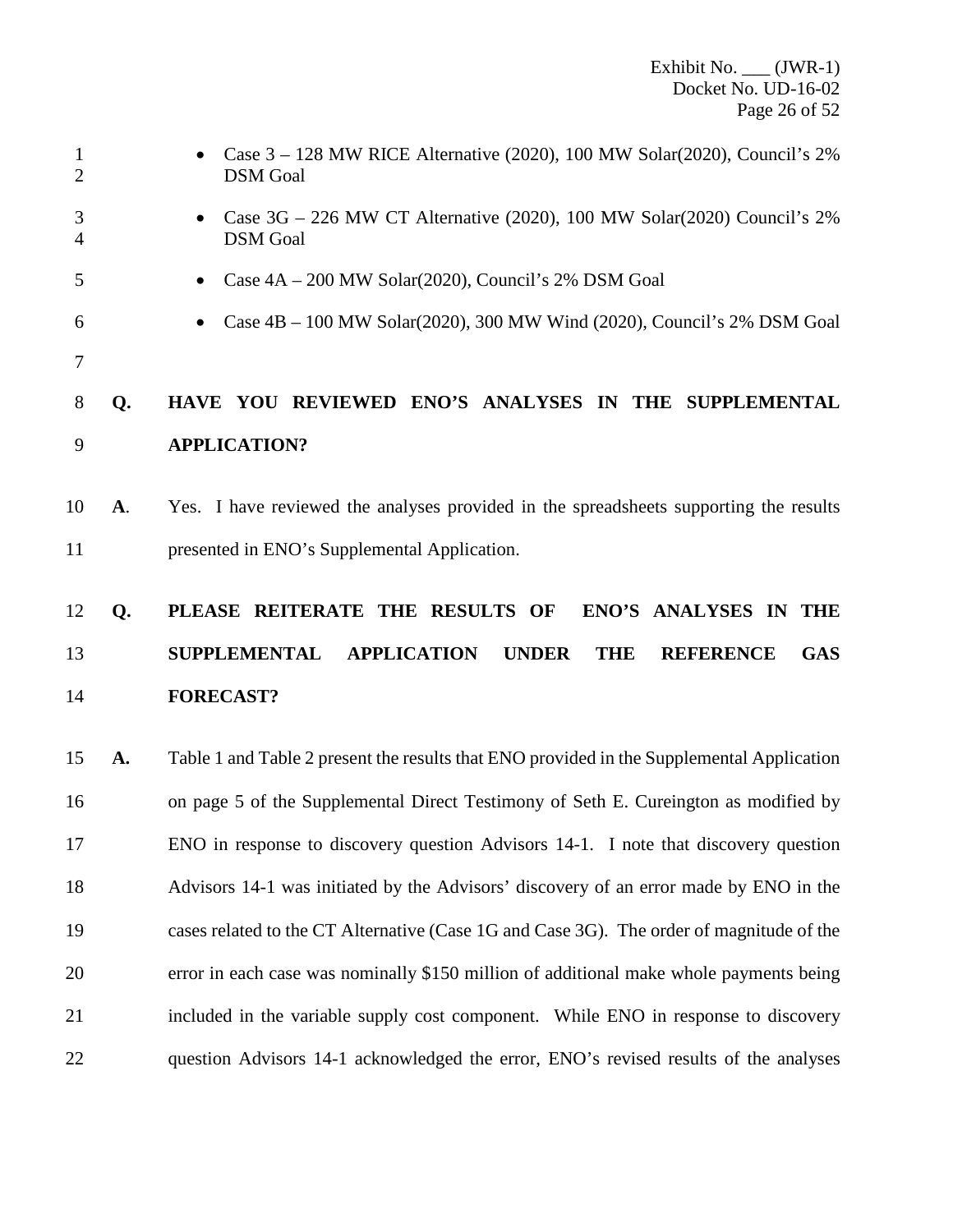oddly showed little change in the overall results after ENO purportedly corrected for the significant error. Upon reviewing the workpapers provided in response to discovery question Advisors 14-1, the Advisors noted that ENO had made adjustments to three of the other components which comprise the variable supply cost. The adjustments to these other components mitigated the effect of the errors related to the make whole payments. The Advisors have, through discovery, requested supplemental information in support of the changes that were curiously included but not revealed or explained in the initial discovery response to the observed error. Accordingly, I reserve the right to amend my testimony based on responses to the outstanding discovery on this matter. That said, Table 1 includes those cases modeled without additional DSM; Table 2 includes those cases modeled by ENO that include the Council's 2% DSM Goal.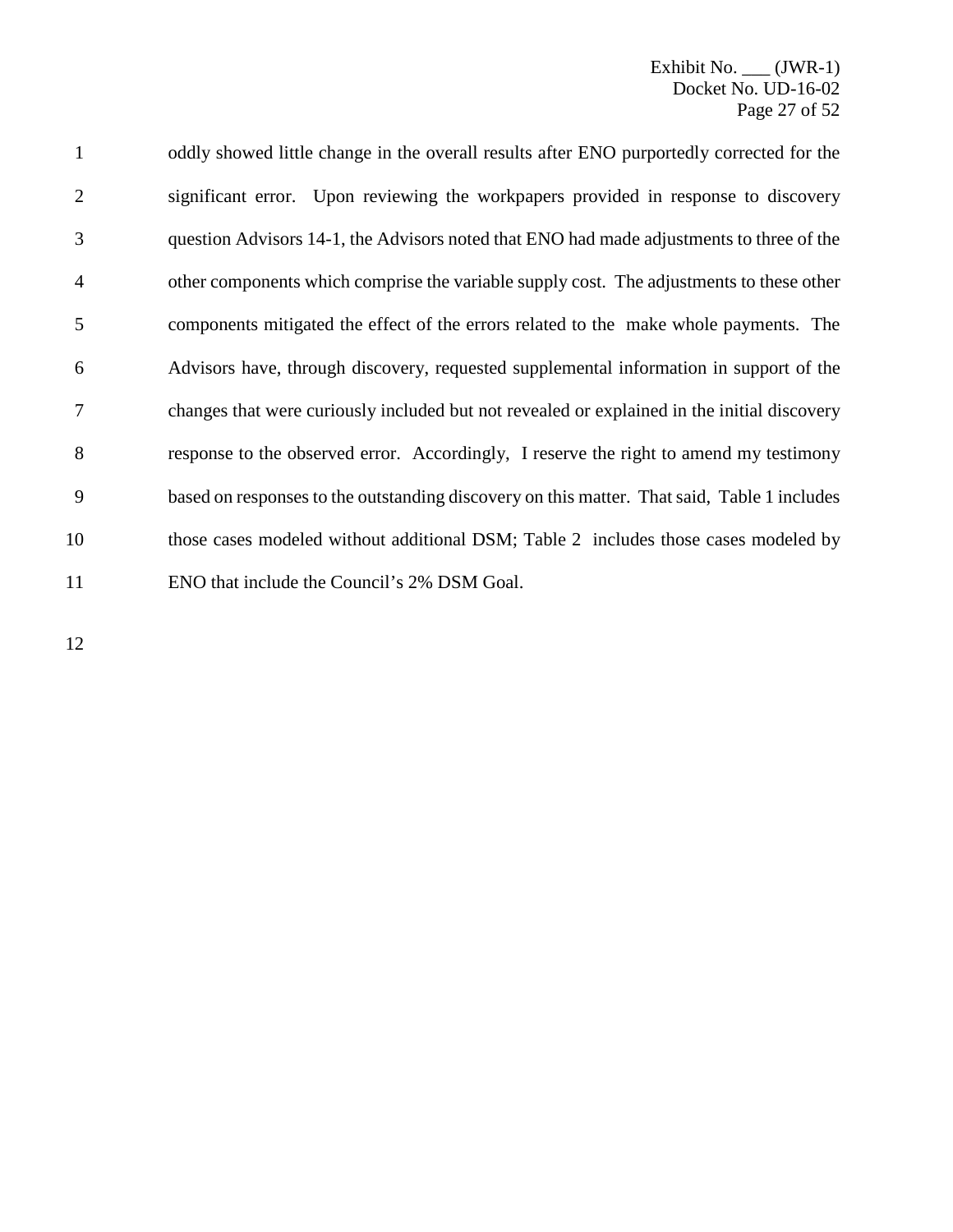|   |                                     |               | \$2017MM, NPV(2017 - 2036) |         |        |
|---|-------------------------------------|---------------|----------------------------|---------|--------|
|   |                                     |               | Case 1                     | Case 1G | Case 2 |
| 1 | Variable Cost                       | [\$MM]        |                            |         |        |
| 2 | <b>DSM Fixed Costs</b>              | [\$MM]        |                            |         |        |
| 3 | <b>RICE Alternative Fixed Costs</b> | [\$MM]        |                            |         |        |
| 4 | CT Alternative Fixed Costs          | [\$MM]        |                            |         |        |
| 5 | <b>Solar Fixed Costs</b>            | [\$MM]        |                            |         |        |
| 6 | <b>Wind Fixed Costs</b>             | [\$MM]        |                            |         |        |
| 7 | <b>Transmission Fixed Costs</b>     | [\$MM]        |                            |         |        |
| 8 | Capacity Purchases/(Sales)          | [\$MM]        |                            |         |        |
|   | <b>Total Cost</b>                   | [\$MM]        |                            |         |        |
|   | <b>Variance to Least Cost</b>       | [\$MM]        |                            |         |        |
|   | % Variance to Least Cost            | $\frac{0}{0}$ |                            |         |        |

 $\frac{2}{3}$ 

| <b>Cases With Council's 2% DSM Goal</b><br><b>ENO's Results as Updated in Response to Advisors 14-1</b><br>\$2017MM, NPV(2017 - 2036) |                                     |               |  |  |  |  |
|---------------------------------------------------------------------------------------------------------------------------------------|-------------------------------------|---------------|--|--|--|--|
|                                                                                                                                       |                                     |               |  |  |  |  |
|                                                                                                                                       |                                     |               |  |  |  |  |
| 1                                                                                                                                     | Variable Cost                       | [\$MM]        |  |  |  |  |
| 2                                                                                                                                     | <b>DSM Fixed Costs</b>              | [\$MM]        |  |  |  |  |
| 3                                                                                                                                     | <b>RICE Alternative Fixed Costs</b> | [\$MM]        |  |  |  |  |
| $\overline{4}$                                                                                                                        | CT Alternative Fixed Costs          | [\$MM]        |  |  |  |  |
| 5                                                                                                                                     | <b>Solar Fixed Costs</b>            | [\$MM]        |  |  |  |  |
| 6                                                                                                                                     | Wind Fixed Costs                    | [\$MM]        |  |  |  |  |
| 7                                                                                                                                     | <b>Transmission Fixed Costs</b>     | [\$MM]        |  |  |  |  |
| 8                                                                                                                                     | Capacity Purchases/(Sales)          | [\$MM]        |  |  |  |  |
|                                                                                                                                       | <b>Total Cost</b>                   | [\$MM]        |  |  |  |  |
|                                                                                                                                       | <b>Variance to Least Cost</b>       | [\$MM]        |  |  |  |  |
|                                                                                                                                       | % Variance to Least Cost            | $\frac{6}{6}$ |  |  |  |  |

*Notes:*

*Case 3 – 128 MW RICE Alternative (2020), 100 MW Solar(2020), Council's 2% DSM Goal Case 3G – 226 MW CT Alternative (2020), 100 MW Solar(2020) Council's 2% DSM Goal Case 4A – 200 MW Solar(2020), Council's 2% DSM Goal*

*Case 4B – 100 MW Solar(2020), 300 MW Wind (2020), Council's 2% DSM Goal*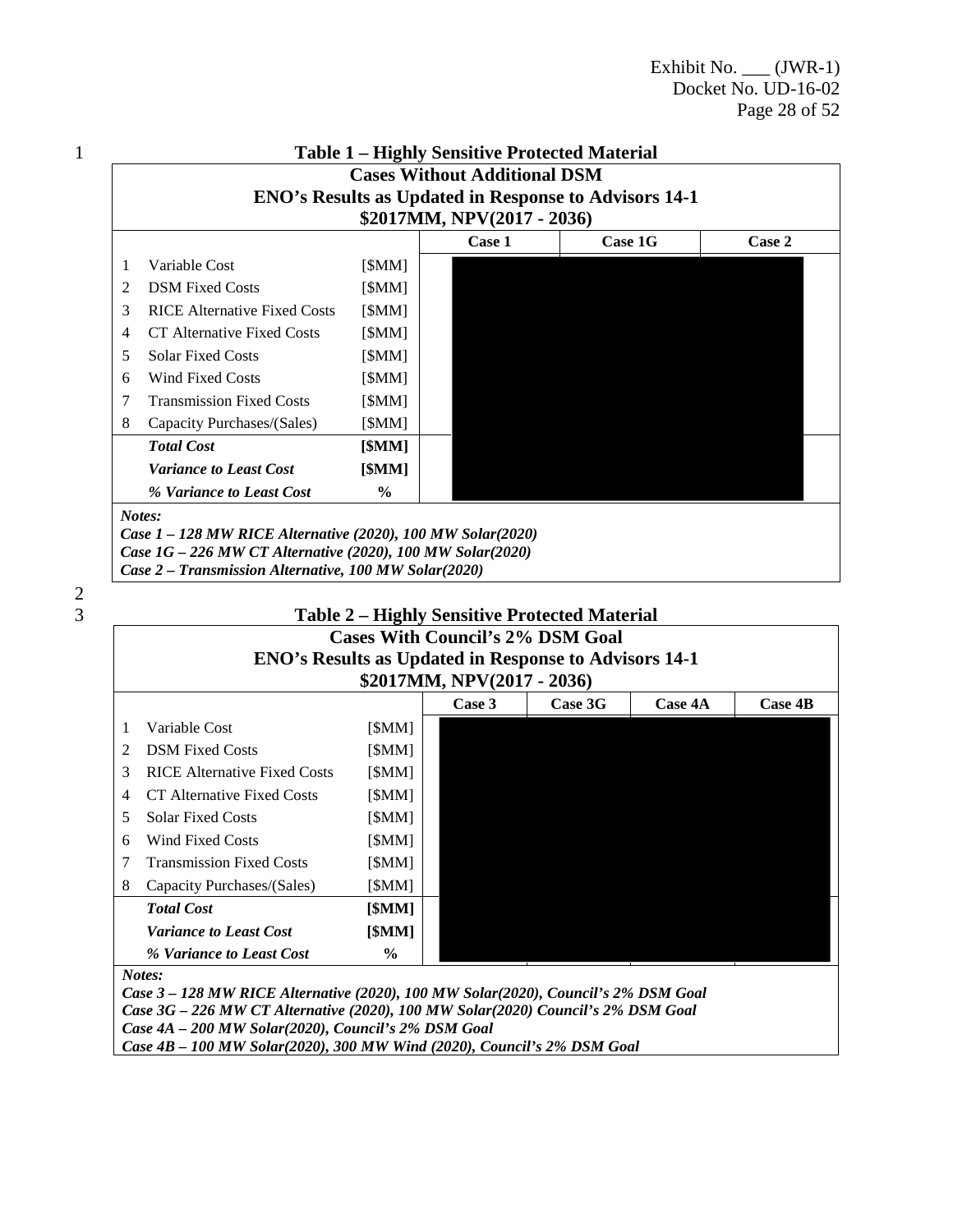## **Q. PLEASE PROVIDE YOUR OBSERVATIONS REGARDING THE RESULTS OF ENO'S ANALYSES IN THE SUPPLEMENTAL APPLICATION AS MODIFIED BY ENO IN RESPONSE TO DISCOVERY QUESTION ADVISORS 14-1 ?**

 **A.** Notwithstanding the observation that in both Table 1 and Table 2 the CT Alternative is shown as the least cost alternative with respect to total cost, I have four general observations. First, with respect to the overall results, I believe it is important to look at the relative differences between the cases in two groups. The first group, Table 1, contains results for cases that assume that no additional DSM beyond maintaining the DSM levels from program year 2016. The second group Table 2 contains results for cases that assume that DSM programs will grow and achieve the Councils' 2% DSM Goal. Accordingly, I do not believe it is appropriate to compare the results of one group with the other unless it is to compare two cases with identical generating portfolios for the purpose of determining the impact of the DSM assumption. In both Table 1 and Table 2, ENO identifies the portfolio with the CT Alternative as the least cost.

 Second, ENO's results as presented in Tables 1 and 2 in my testimony are shown on a "levelized real" basis. The levelization by ENO was performed only on the revenue requirements associated with capital investment and fixed operation and maintenance ("O&M") costs. The levelized method consisted of determining a set of annual numbers escalating at two percent per year for the depreciation life of the asset that have the same net present value as the calculated fixed revenue requirements for the life of the asset. The calculated fixed revenue requirements of an asset are characterized by a generally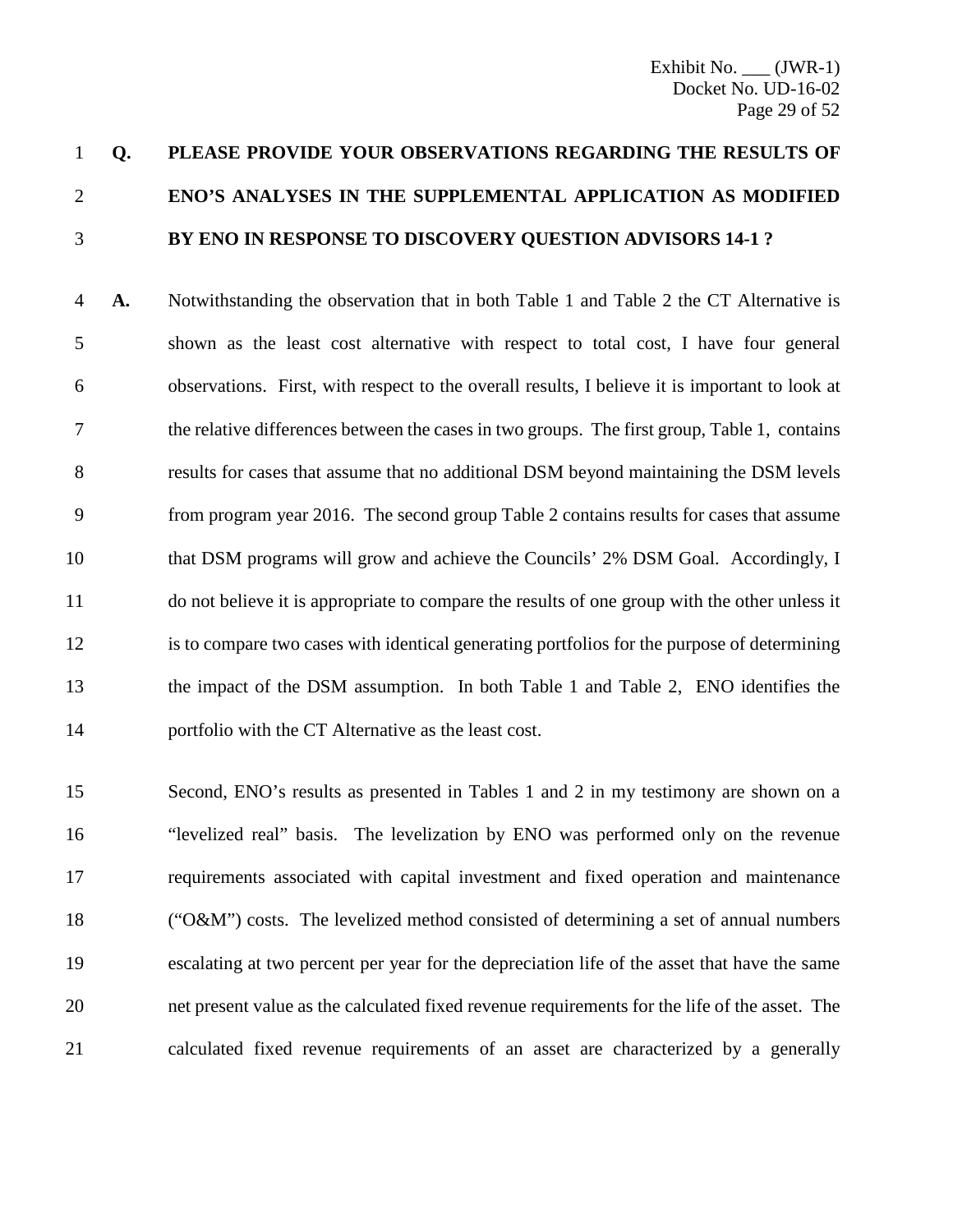decreasing annual revenue requirements due to depreciation. Accordingly, the levelized method ENO used, while it produces the same net present value over the life of the asset, tends to shift annual revenue requirements from earlier years to later years. Additionally, keep in mind that the results as presented consider annual values from 2016 through 2036 and not the complete depreciation life of the asset. Depending on the life of the asset, the levelized method tends to push a portion of the total revenue requirements further outside of the net present value period which extends only to 2036. As such, utilizing the levelized method that ENO used tends to favor cases that are more capital intensive.

 In the spreadsheet that accompanied the Supplemental Direct Testimony, ENO also calculated the results on a more typical non-levelized net present value basis. These non- levelized results more accurately capture the actual annual revenue requirements associated with each of the cases and are appropriate for assessing the impact of a decision over the 20-year planning period.

 Third, as noted in the Direct Testimony of Byron S. Watson, in two of the cases ENO's analyses included transmission upgrade investments that were inconsistent with information subsequently provided by ENO in the docket. As such, ENO's results as presented require adjustment to be consistent with ENO's representations.

 Fourth, a review of Table 1 shows roughly a 3% difference between the Case 1G, the CT Alternative and Case 2, the Transmission Alternative. This relatively small percentage difference in the 20 year net present value suggests that on an economic basis, the Council may be economically indifferent to the two scenarios when considering the accuracy by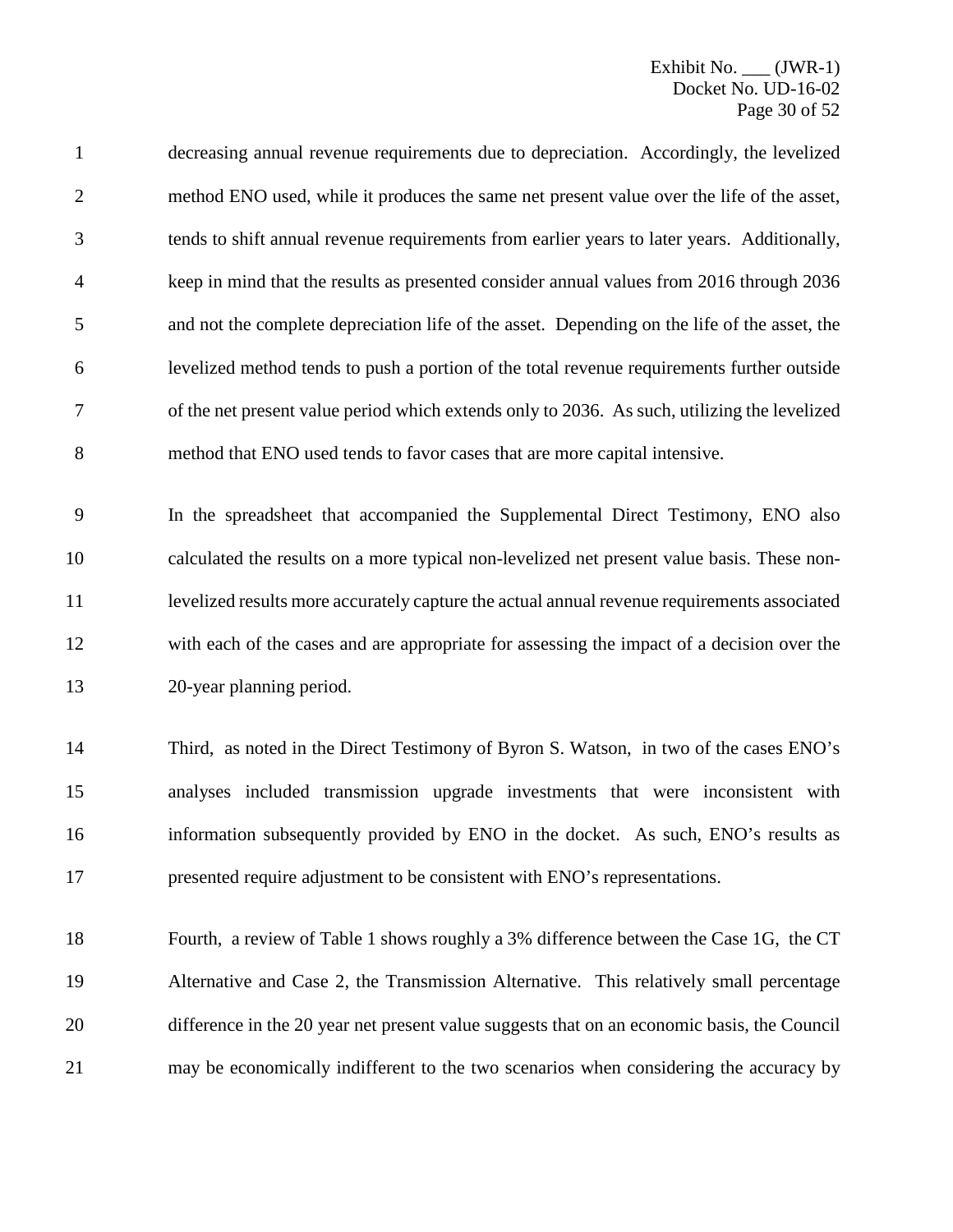which the next 20 years can be estimated. However, the Council may be less indifferent 2 if capacity market price risk is considered. The magnitude of dollars associated with capacity market prices is evident in the swing in MISO capacity purchases and sales. In Case 1G there is \$113 million net present value in MISO capacity market revenues; in Case 2 there is \$72 million net present value in MISO capacity market purchases. This \$185 million net present value swing in MISO capacity costs when compared to the \$19 million net present value difference in variable costs and \$54 million net present value difference 8 in total costs between Case 1G and Case 2 suggests that the results of the analyses are significantly impacted by the level of ENO's PRA capacity price forecast.

### **VI. MISO MARKET RISK**

## **Q. MR. CUREINGTON SUGGESTS THAT NOPS WILL MITIGATE RISK TO ENO'S CUSTOMERS ASSOCIATED WITH PRICE VOLATILITY AND EXPECTED HIGHER CAPACITY PRICES IN THE MISO PLANNING RESOURCE AUCTION; DO YOU AGREE?**

 **A.** No, not exactly. I agree that risk will be mitigated in that ENO's customers will now be paying the known fixed costs associated with NOPS rather than purchasing or selling in the MISO Planning Resource Auction ("PRA") for the Zonal Resource Credits associated with NOPS. However, it is also important to consider the ultimate cost to customers of that risk mitigation and the total load requirements of ENO relative to their supply-side and demand-side resources.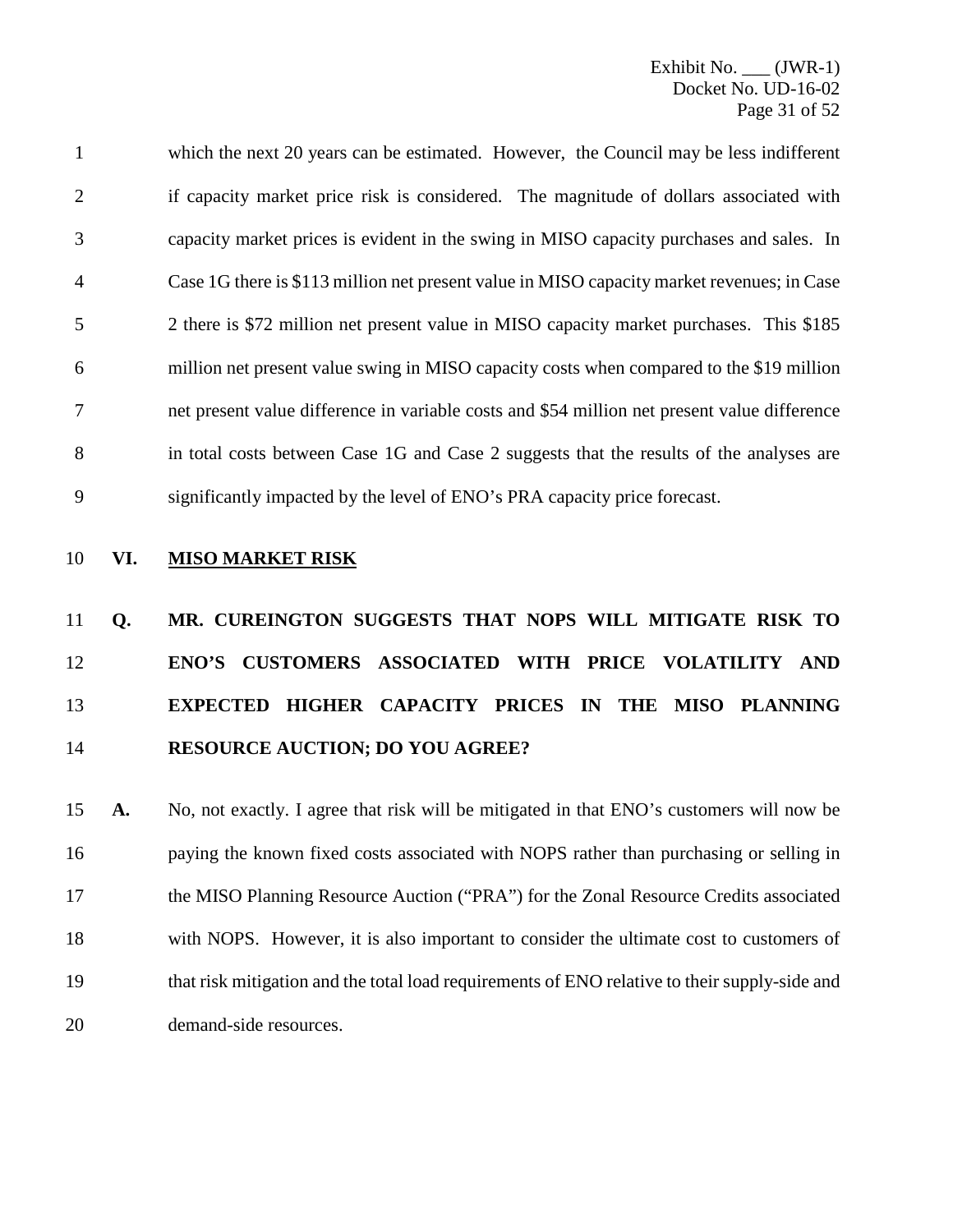1 I agree with the Company that it would not be appropriate to rely on the MISO annual PRA 2 to meet long-term resource needs. However, I also believe that it would not be appropriate to rely on expected revenue stream from the PRA to make a resource decision economic. I believe that a regulated LSE should strive over the long-term to acquire the appropriate mix of resource types (baseload, intermediate, and peaking) that match the LSE's expected load profile and rely on the MISO markets to meet limited short-term differences in resources and loads. With that preface, I believe ENO should acquire resources to match load requirements over the long-term.

 ENO's planning assumption regarding capacity prices is that market equilibrium (where supply and demand balance) in MISO South will occur around 2022. Further, ENO assumes that as market equilibrium approaches, capacity prices will reflect new build prices. A proxy for new build prices in MISO is the Cost of New Entry ("CONE") which is the annualized capital cost of constructing a power plant expected to be operated in a peaking role. CONE is utilized by MISO primarily to establish the maximum clearing price in the Planning Resource Auctions.

 ENO is located in MISO Local Resource Zone ("LRZ") 9. PRA capacity prices in LRZ 9 have been significantly below the Cost of New Entry ("CONE") since LRZ 9 was established when Entergy joined MISO in December of 2013. Table 3 presents a comparison of the historic PRA clearing prices in LRZ9 and the MISO calculated CONE price.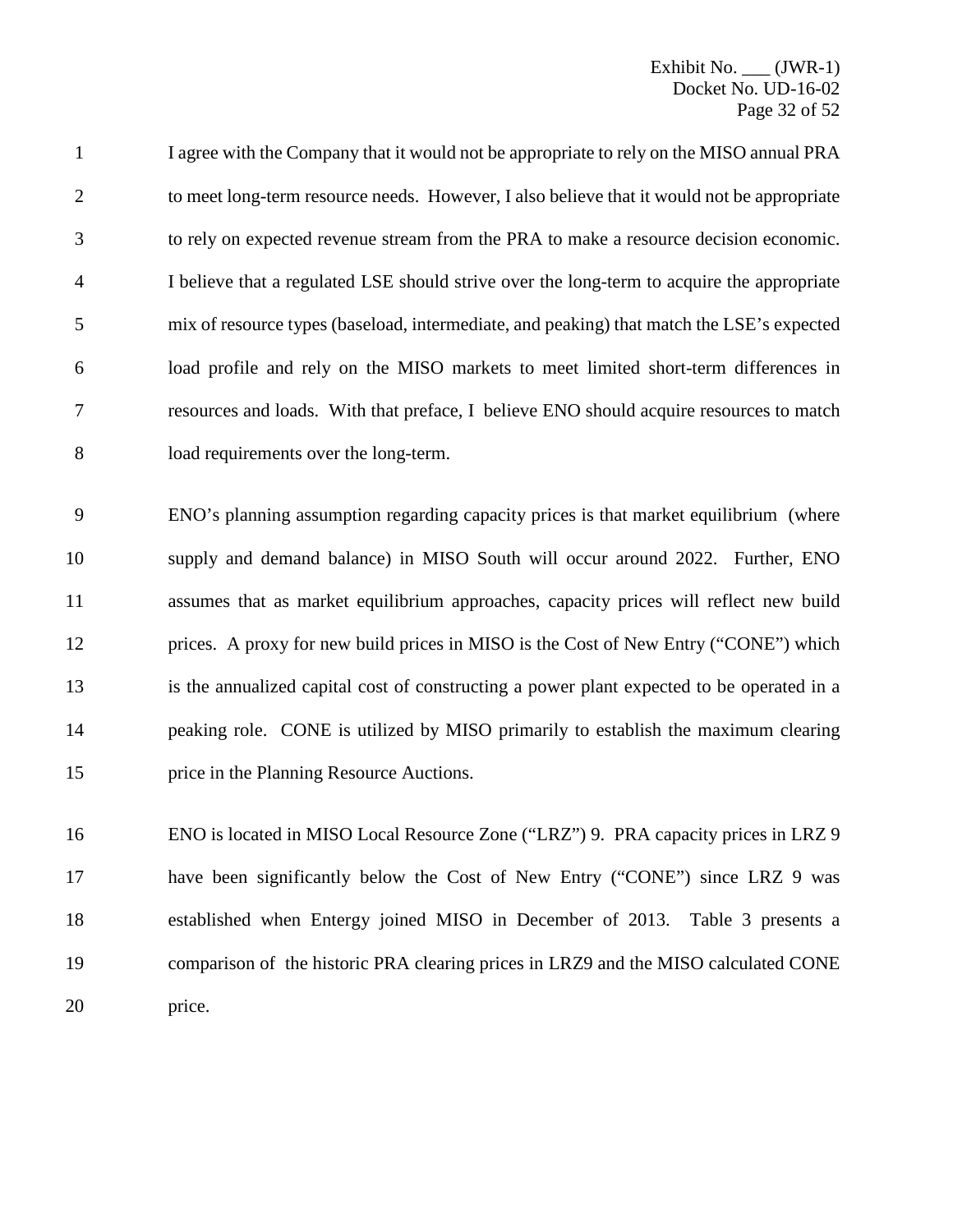| Table 3                                                           |                                           |                             |               |  |  |  |  |  |
|-------------------------------------------------------------------|-------------------------------------------|-----------------------------|---------------|--|--|--|--|--|
| <b>MISO PRA Clearing Price for LRZ 9 vs. CONE Value for LRZ 9</b> |                                           |                             |               |  |  |  |  |  |
| <b>Planning Year</b>                                              | <b>Auction Clearing Price</b><br>for LRZ9 | <b>CONE Value for LRZ 9</b> | ACP % of Cone |  |  |  |  |  |
|                                                                   | $($/kW - Yr)$                             | $(\frac{1}{2}KW - Yr)$      | $($/kW - Yr)$ |  |  |  |  |  |
| 2014-2015                                                         | 6.00                                      | 86.53                       | 7%            |  |  |  |  |  |
| 2015-2016                                                         | 1.20                                      | 86.95                       | 1%            |  |  |  |  |  |
| 2016-2017                                                         | 1.09                                      | 91.69                       | $1\%$         |  |  |  |  |  |
| 2017-2018                                                         | 0.55                                      | 91 77                       | 1%            |  |  |  |  |  |

1

2 A review of the table shows that PRA clearing prices have historically been only a fraction 3 of the CONE value. As I discuss later in my testimony it is currently unknown when or if 4 capacity prices in LRZ 9 will approach CONE.

 Consequently, if ENO does not have enough resources to satisfy its Resource Adequacy Requirements, ENO's customers are subject to the risk that PRA capacity prices will go higher than the cost for which ENO could have acquired its own resource. On the other side of the coin, if ENO acquires excess resources beyond its Resource Adequacy Requirements, ENO's customers are subject to the risk that PRA capacity prices will remain low and they will be saddled with the certain fixed costs of the excess acquired resources without adequate compensation from the PRA to off-set the excess fixed costs.

 Obviously, ENO cannot exactly build to meet its Resource Adequacy Requirements each year, but the closer ENO is able to match load requirements and resources, the lesser the ratepayers of the City of New Orleans will be exposed to risk associated with PRA capacity 15 prices.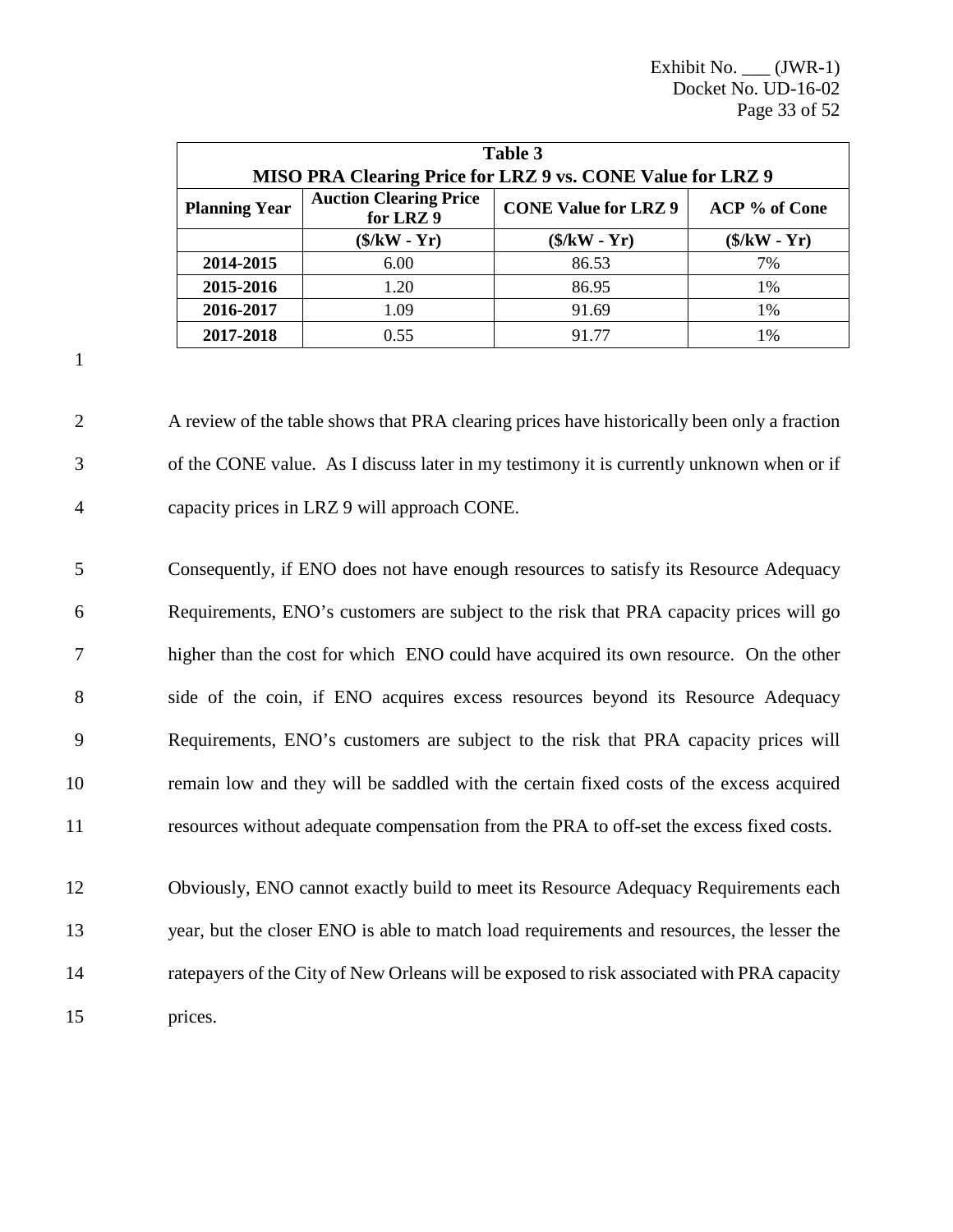## **Q. IS YOUR BELIEF THAT THE PRA SHOULD GENERALLY BE USED TO MEET LIMITED SHORT-TERM DIFFERENCES IN RESOURCES CONSISTENT WITH WHAT THE COMPANY HAS ARGUED?**

 **A.** Yes, I believe it is. First, it is consistent with the Company's plan to meet near-term peaking and reserve capacity and energy needs through the MISO markets until the Project is constructed.[13](#page-34-0) 6 Second, in his Direct Testimony, Mr. Cureington states: *"While the MISO PRA provides a short-term option to meet customers' needs, over-reliance on the short- term market in lieu of long-term resources – especially at a time when market conditions are expected to begin tightening toward equilibrium – involves greater risk compared to a long-termresource such as NOPS...*<sup>"14</sup> Further, Mr. Cureington makes a point of highlighting that the uncertainty associated with relying on the MISO annual PRA to meet 12 long-term resource needs exposes customers to greater risk.<sup>[15](#page-34-2)</sup>

## **Q. YOU MENTIONED THE RISK ASSOCIATED WITH BUILDING IN EXCESS OF ENO'S NEEDS IN RELATION TO THE CAPACITY MARKET; CAN YOU EXPAND ON THAT POINT?**

 **A.** Yes. I believe my point is almost identical to the position ENO took in the Draft 2015 IRP and Final 2015 IRP when they elected to develop the four additional CT portfolios outside of the AURORA optimization process. The exception is that ENO was concerned about

<span id="page-34-0"></span><sup>&</sup>lt;sup>13</sup> Direct Testimony of Seth E. Cureington at page 19

<span id="page-34-1"></span><sup>&</sup>lt;sup>14</sup> Direct Testimony of Seth E. Cureington at page 30

<span id="page-34-2"></span><sup>&</sup>lt;sup>15</sup> Direct Testimony of Seth E. Cureington at page 33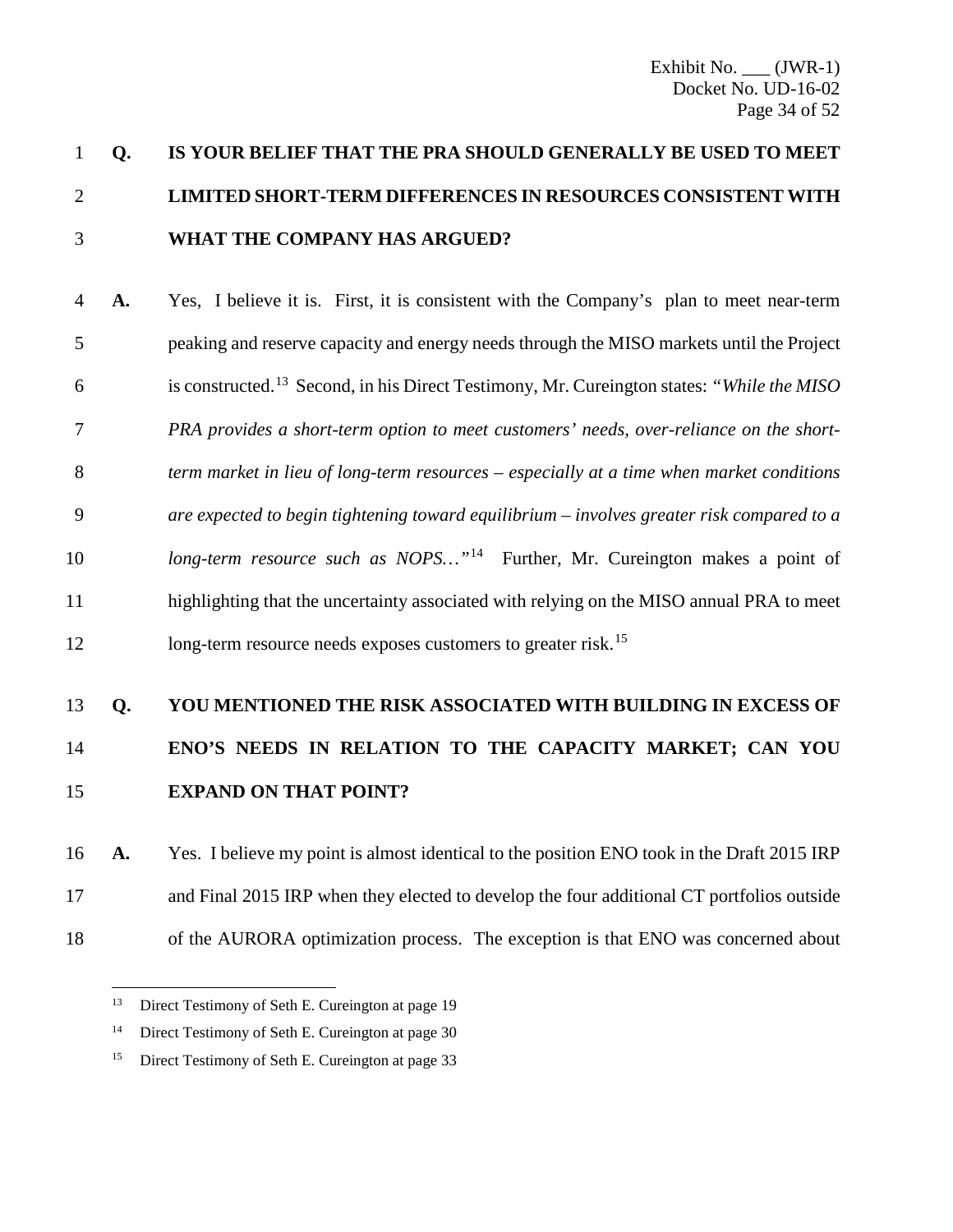| $\mathbf{1}$   |      | MISO energy price risk and I am addressing PRA capacity price risk. In the IRP, ENO              |
|----------------|------|--------------------------------------------------------------------------------------------------|
| $\overline{2}$ |      | was concerned with "exposing its customers to unnecessary risk associated with the               |
| 3              |      | known high fixed cost of CCGT resources as compared to the unknown market price for              |
| $\overline{4}$ |      | the excess energy necessary to make those resource additions economic." <sup>16</sup> Here, I am |
| 5              |      | addressing a concern with exposing ratepayers to unnecessary risk associated with the            |
| 6              |      | known fixed cost of CT resources as compared to the unknown market price for the excess          |
| 7              |      | capacity necessary to make those resource additions economic.                                    |
|                |      |                                                                                                  |
| 8              | VII. | <b>ENO's MISO CAPACITY MARKET PRICE FORECAST</b>                                                 |
| 9              | Q.   | WHAT IS THE BASIS FOR ENO'S CAPACITY MARKET PRICE FORECAST?                                      |
| 10             | A.   | ENO's MISO South Capacity Price Curve (as of May 2016) is incorporated in the                    |
| 11             |      | November 18, 2016 Supplemental Direct Testimony of ENO. ENO's projection for PRA                 |
| 12             |      | capacity prices begins with a price curve that starts at<br>in 2016 and ramps                    |
| 13             |      | up exponentially to MISO South market equilibrium in 2022. The PRA capacity price at             |

16 capacity prices are assumed to increase at a projected inflation rate of Figure 4

15 new-build CT including fixed operation and maintenance costs. Beyond 2022, the PRA

17 presents the historic PRA clearing price for LRZ 9 as compared to ENO's forecast.

<span id="page-35-0"></span> $16\,$ Final 2015 IRP p 55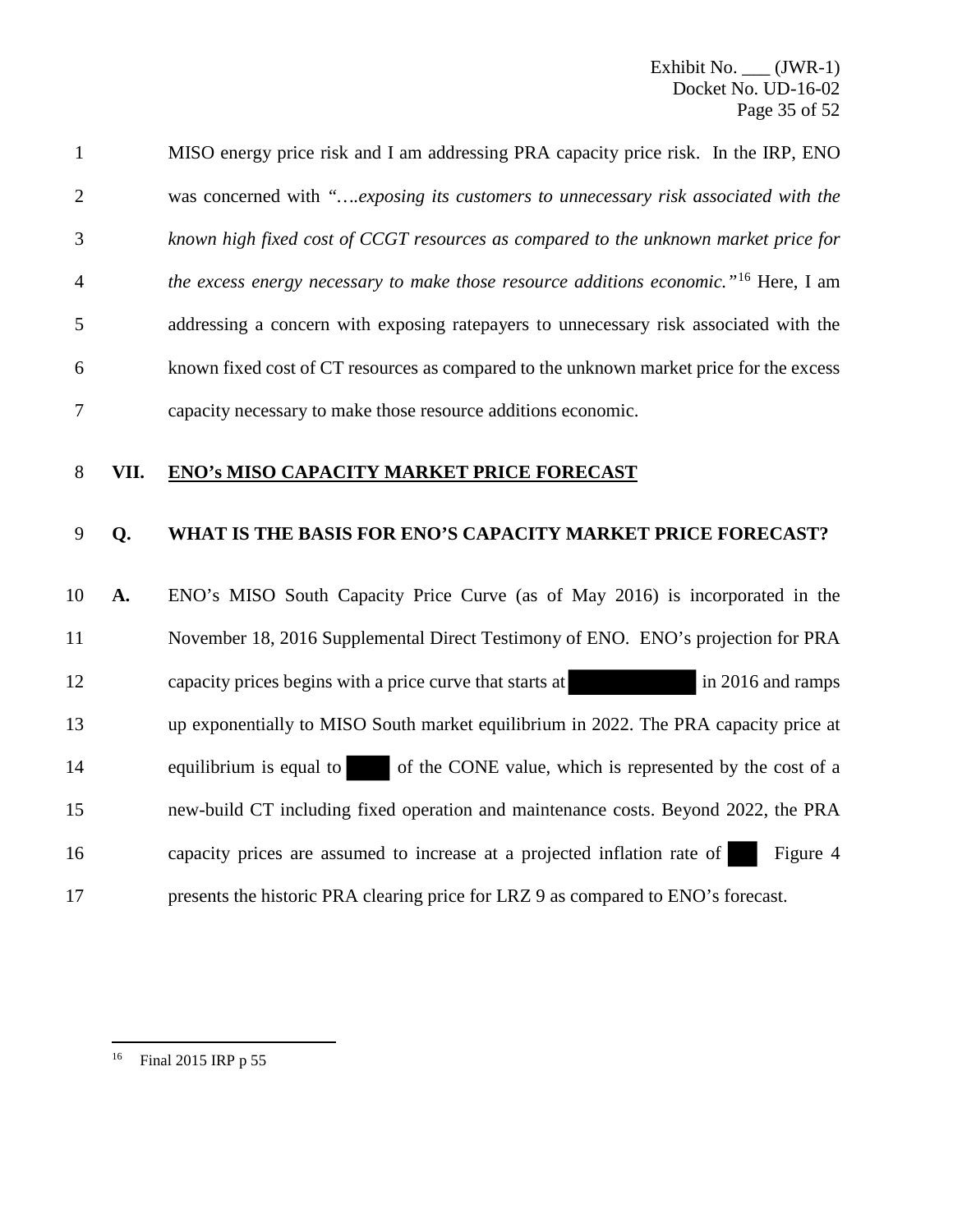Exhibit No. \_\_\_ (JWR-1) Docket No. UD-16-02 Page 36 of 52

1 **Figure 4 – Highly Sensitive Protected Material**



#### 2

## 3 **Q. ENO'S FORECAST OF CAPACITY PRICES IS CONSIDERABLY HIGHER**  4 **THAN THE RECENT ACP IN LRZ 9; DO YOU HAVE ANY CONCERNS**  5 **REGARDING THE MAGNITUDE OF ENO'S CAPACITY PRICE FORECAST?**

6 **A.** Yes. ENO's forecast is based on: 1) ENO's planning assumption that market equilibrium 7 (where supply, including third party resources, and demand balance) in MISO South will 8 occur around 2022, and 2) as market equilibrium approaches, capacity prices will reflect 9 new build prices. ENO's approach is generally based on the theory of supply and demand, 10 however, that theory may not be applicable to capacity prices in MISO South. As the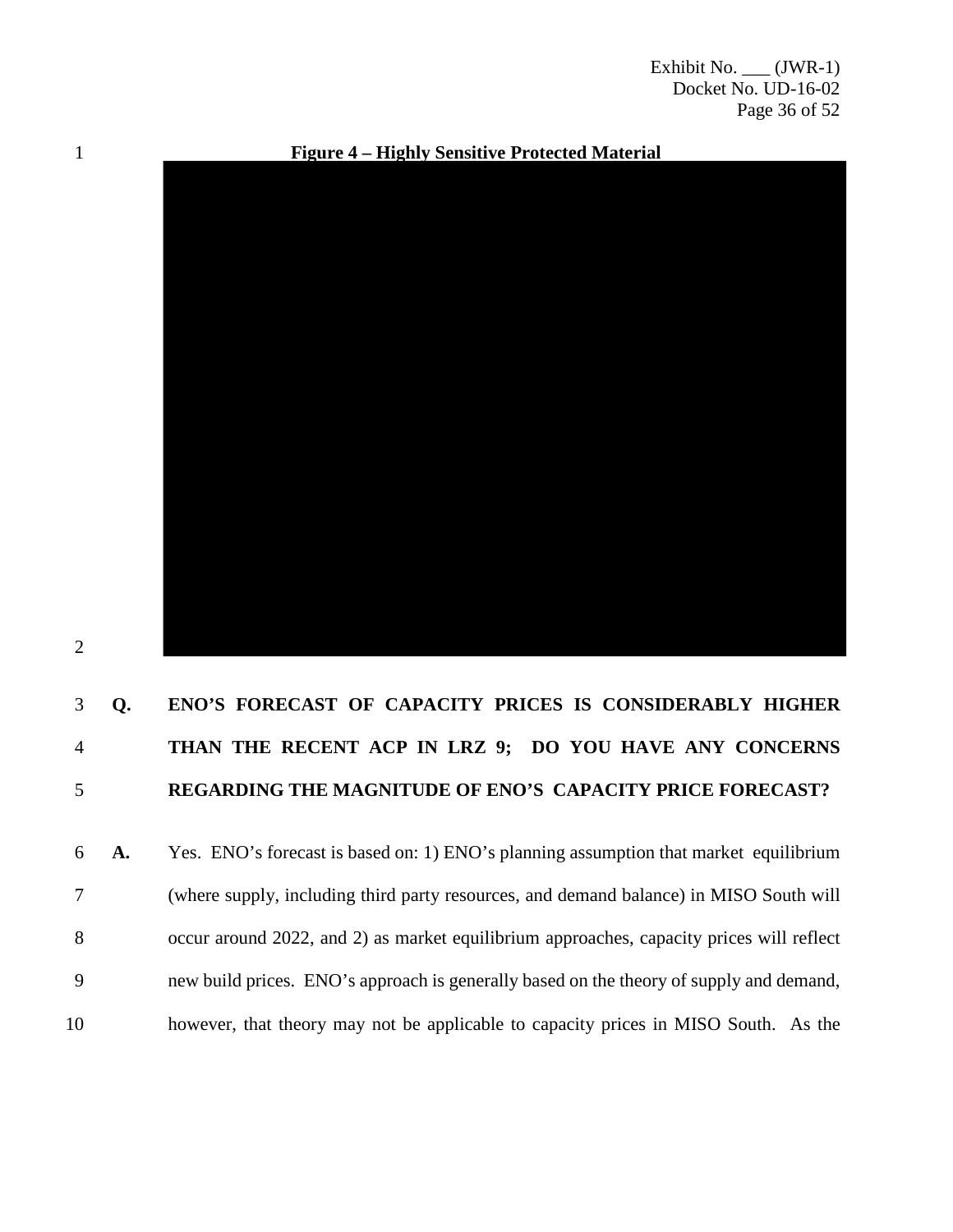- Brattle Group noted in a May 15, 2016 letter to the Director of Natural Resources and
- Environmental Issues in response to U.S. Senators' capacity market questions:

 *"Prices in MISO's capacity auction have been consistently near zero and are not likely to rise sufficiently to attract new generation investments when needed. In most of MISO, capacity needs are satisfied through state resource planning efforts by regulated, vertically-integrated utilities such that there is no need for additional capacity to be attracted through MISO's capacity auction. That is, the capacity market in MISO is not really the prime driver of entry or expansion decisions. Rather, it is more of a balancing market for temporary variance in the timing or performance of assets being developed for other reasons, under state requirements."[17](#page-37-0)*

- 12 This perspective was before FERC in Docket ER-17-284 (Competitive Retail Solution
- Docket). In that docket MISO proposed to implement a three-year forward resource
- 14 auction for only the Competitive Retail Areas<sup>[18](#page-37-1)</sup> of MISO while retaining the existing PRA
- 15 construct for the remainder of MISO. In its November 16, 2016 filing MISO explains:

 "*The vast majority of MISO States do not depend solely on market price signals for generation resource investment. Traditionally-regulated States have successfully ensured, through integrated resource planning, that their load serving entities ("LSEs") have sufficient capacity to meet load obligations. To the extent additional capacity is necessary, LSEs subject to state supervision and authority have a clearly defined process for building new generation and investing in existing generation resources. Consequently, no changes to the current PRA construct are warranted for States that regulate utilities on a traditional basis. MISO is however proposing a new structure for jurisdictions that have implemented retail* 

<span id="page-37-0"></span><sup>&</sup>lt;sup>17</sup> Letter to Dr. Frank Rusco, Director of Natural Resources and Environmental Issues from Johannes P. Pfeifenberger , Samuel A. Newell , Kathleen Spees, and Roger Lueken, Re: Response to U.S. Senators' Capacity Market Questions, May15, 2016, pp. 5-6.

<span id="page-37-1"></span>Local Resource Zones 4 and 7

<span id="page-37-2"></span><sup>&</sup>lt;sup>19</sup> On February 2, 2017, FERC rejected MISO's filing in FERC Docket ER17-284 as not adequately supported. FERC rejected the proposal primarily due to a concern of uncertain, and potentially adverse impacts on price formation due to establishment of two distinct market clearing mechanisms as opposed to a single market-wide clearing process. FERC indicated that typically market-wide clearing processes are more efficient than bifurcated clearing processes.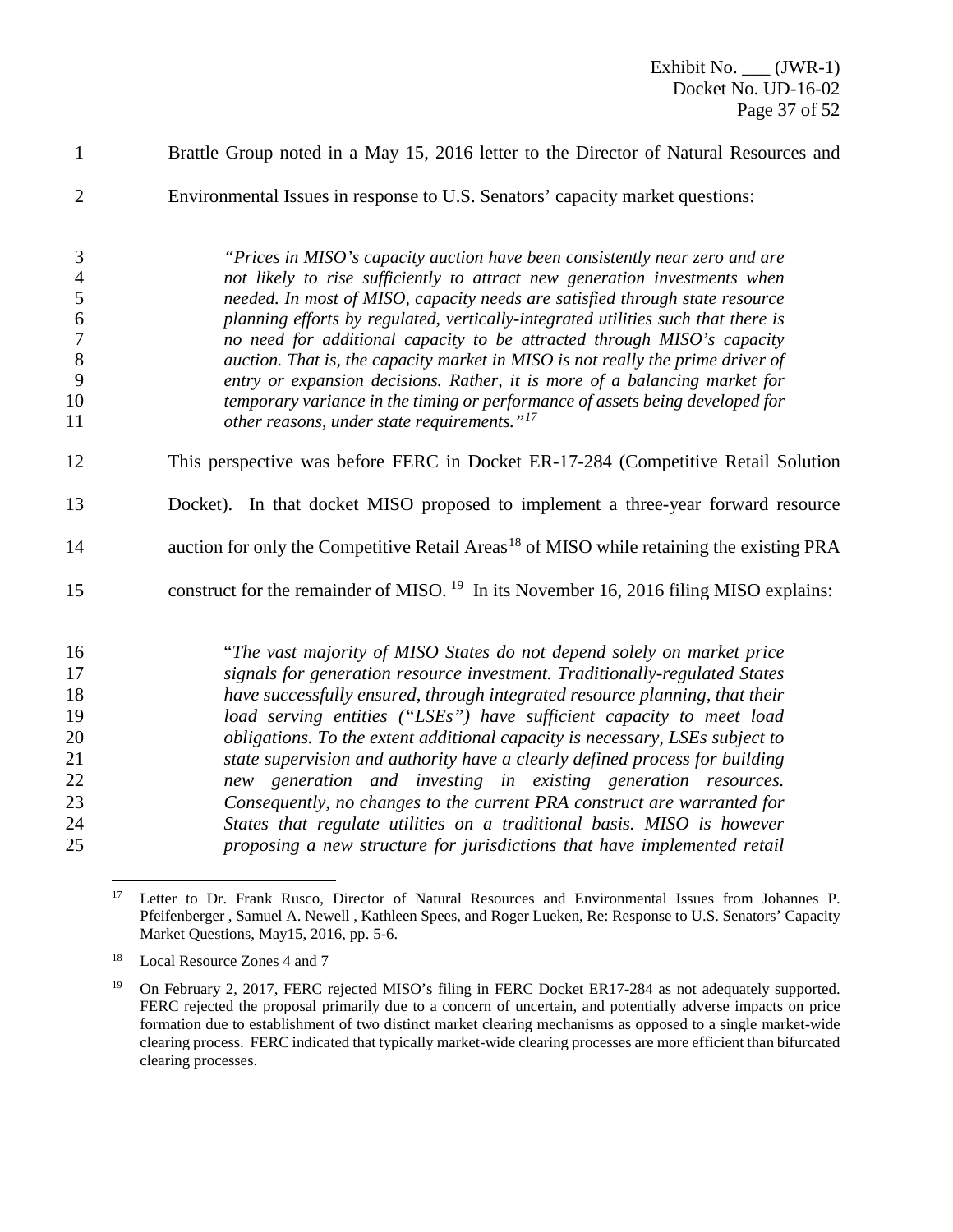*choice and in which no State or local authority has jurisdiction over longterm resource planning."[20](#page-38-0)*

 In FERC Docket ER17-284 MISO's experts found: "… that MISO's current capacity market design is unlikely to attract and retain sufficient merchant capacity to meet MISO's 1-in-10 reliability standard in the long term." Indeed, it may not need to in LRZs that are comprised of traditionally-regulated, vertically integrated utilities such as LRZ9.

 From this standpoint and assuming MISO's current capacity market design is not significantly altered, I would expect that PRA capacity prices for LRZs that are comprised of traditionally-regulated, vertically integrated utilities would generally be below CONE and that the CONE price would only be approached if: 1) mandatory generator retirements due to age or environmental reasons resulted in a short term capacity shortage or, 2) if a large number of regulated utilities were allowed to rely on the PRA and not plan to meet their capacity needs plus reserve margin. Further, I would expect that if the PRA capacity prices approaches or exceeds CONE, it would only be temporary until such time as new capacity was installed through regulated utilities' traditional planning processes.

### **VIII. ADJUSTED ECONOMIC ANALYSES**

### **Q. EARLIER YOU INDICATED FOUR OBSERVATIONS WITH RESPECT TO THE**

### **RESULTS OF ENO'S ECONOMIC ANALYSES, HAVE THE ADVISORS**

<span id="page-38-0"></span>**PREPARED A REVISED ANALYSES BASED ON THOSE OBSERVATIONS?**

<sup>&</sup>lt;sup>20</sup> FERC Docket ER17-284 Proposed Competitive Retail Solution in new Module E-3 and corresponding revisions to existing Tariff sections in Modules A, D, and E-1. P 4,5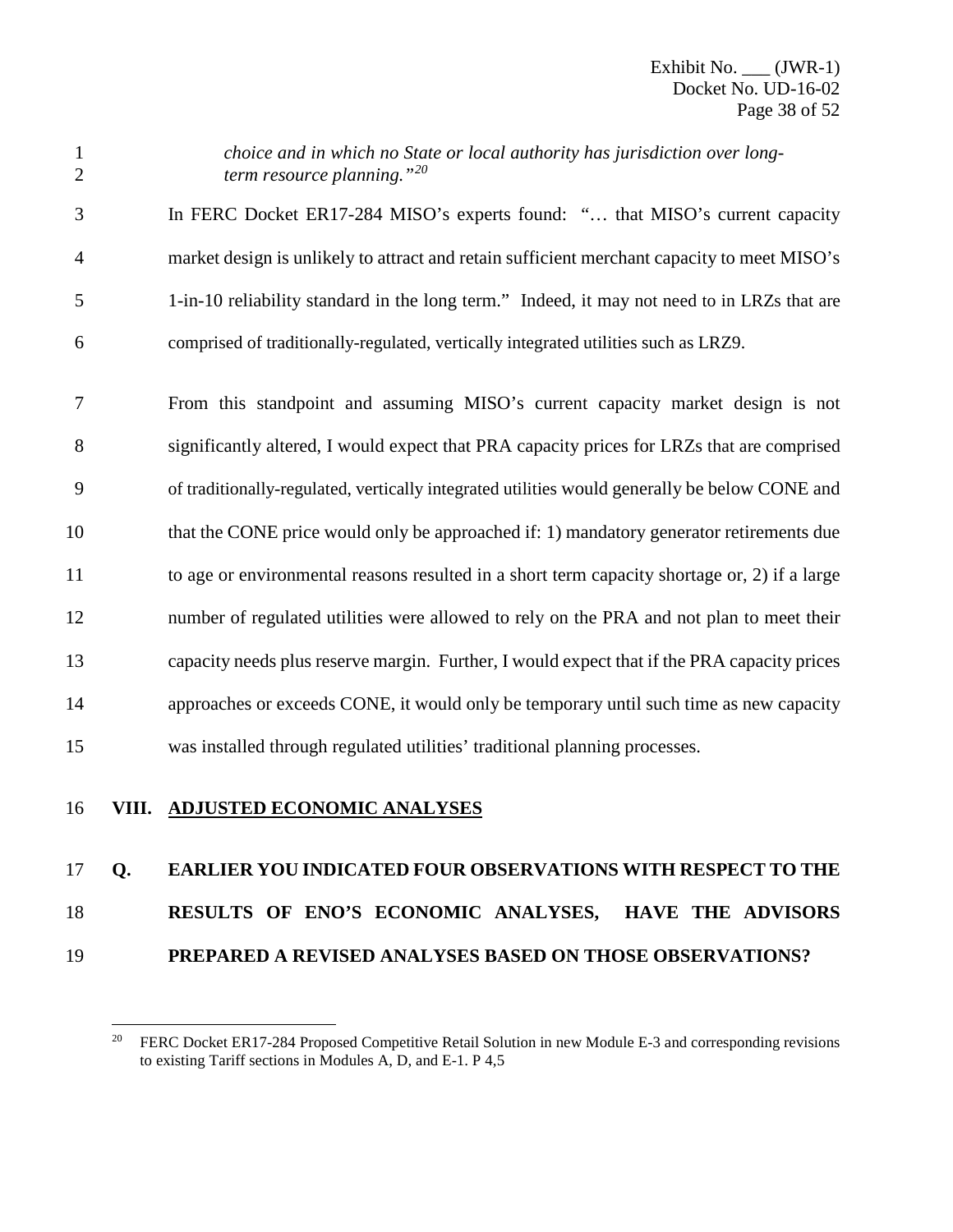**A.** Yes. For reference my four observations can be summarized as follows:

| $\overline{2}$ | 1. A cautionary note about the inability to compare the results of the cases that assume     |
|----------------|----------------------------------------------------------------------------------------------|
| 3              | that no additional DSM with the cases that assume that DSM programs will grow                |
| $\overline{4}$ | and achieve the Council's 2% DSM Goal                                                        |
| 5              | 2. ENO's analyses included transmission upgrade investments that were inconsistent           |
| 6              | with information subsequently provided by ENO                                                |
| 7              | 3. Non-levelized results more accurately capture the actual annual revenue                   |
| 8              | requirements associated with each of the cases and are appropriate for assessing the         |
| 9              | impact of a decision over the 20-year planning                                               |
| 10             | 4. The results of the analyses are significantly impacted by the level of ENO's PRA          |
| 11             | capacity price forecast and the Council may view the cases differently if capacity           |
| 12             | market price risk is considered.                                                             |
| 13             | With respect to the first observation, it is merely informative and there is no need to make |
| 14             | any adjustments to ENO's evaluation. With respect to the other observations I will address   |
| 15             | those changes in tranches such that the adjustments build upon the previous adjustments      |
| 16             | but, by doing it in two tranches, the effects of the changes can be isolated. The second and |
| 17             | third observations are related to corrections to the model and changes in methodology and    |
| 18             | are included in the first tranche of adjustments. CNO witness Byron S. Watson discusses      |
| 19             | these changes and presents the results of modifying ENO's analyses in Exhibit                |
| 20             | No. (BSW 4). The second tranche of adjustments considers my fourth observation and           |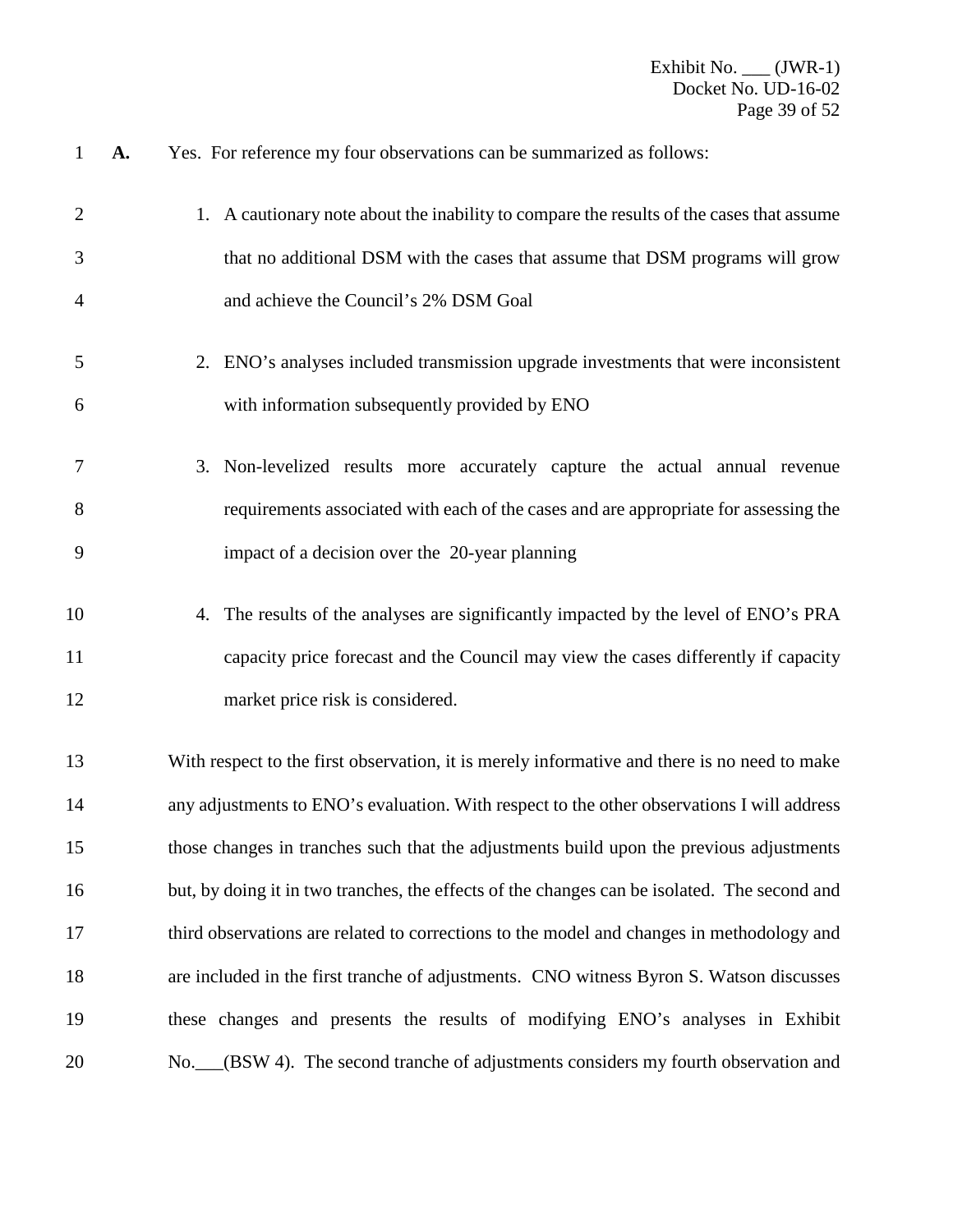| provides the results of the analyses utilizing an alternate value for the capacity market price. |
|--------------------------------------------------------------------------------------------------|
| CNO witness Byron S. Watson discusses this change and presents the results of modifying          |
| ENO's analyses in Exhibit No. (BSW 5).                                                           |

### Q. **WHAT IS ALTERNATE VALUE FOR CAPACITY MARKET PRICE THAT WAS UTILIZED IN BSW-5 ?**

## A. I requested that Mr. Watson in his analyses utilize a capacity market value equal to the highest clearing price experienced in MISO PRA Zone 9 since the establishment of Zone 9; roughly 16.44 \$/MW-day which is equivalent to 6.00 \$/kW-yr. ENO's analyses employs a general 2% escalation and, for consistency, I have employed that same escalation with respect to the capacity price beginning in 2017.

### **Q. TO BE CLEAR, ARE YOU ARE FORECASTING THAT MISO PRA CLEARING PRICES FOR ZONE 9 WILL BE 16.44 \$/MW-DAY?**

 **A.** No, the 16.44 \$/MW-day represents a sensitivity price by which to measure the effects of capacity market price on ENO's analyses. As I indicated, this is equal to the highest clearing price experienced in MISO PRA Zone 9 since the establishment of Zone 9. This clearing price was established for the 2014-2015 planning year. Since that time, the auction clearing prices for in MISO PRA Zone 9 have decreased to the level established in for the 2017-2018 planning year of 1.50 \$/MW-day and have yet to exhibit an increasing trend.

### **Q. PLEASE SUMMARIZE THE RESULTS AND PROVIDE YOUR OBSERVATIONS REGARDING THE RESULTS OF THE ANALYSES WHICH MODIFIES ENO'S**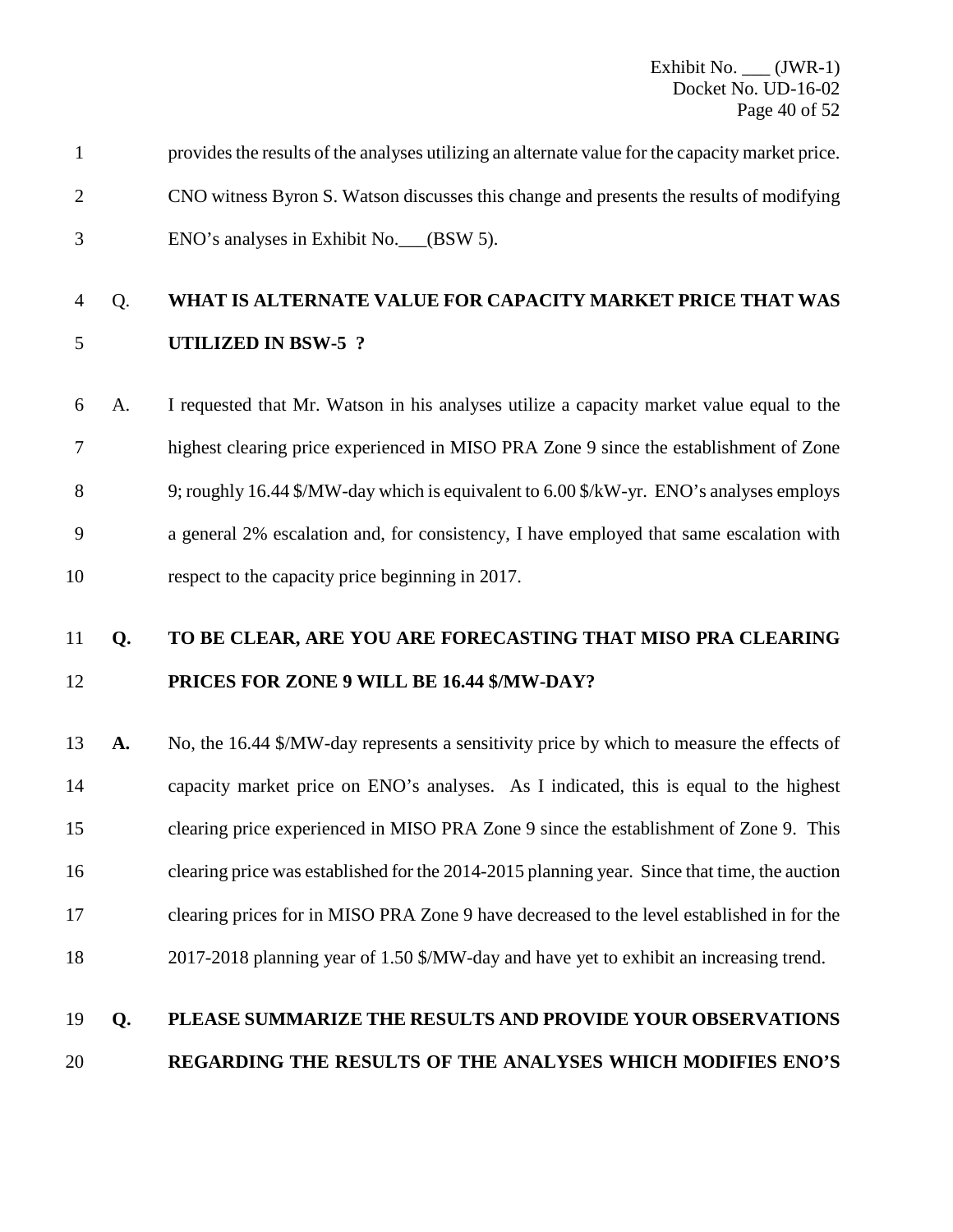### **ANALYSES TO ADJUST FOR CORRECTIONS TO THE MODEL AND CHANGES TO A NON-LEVELIZED EVALUATION BASIS ?**

**A.** Tables 4 and 5 present the results of the analyses presented in Exhibit No. (BSW 4). A review of Table 4, the cases without additional DSM, shows that the CT Alternative is still the favored alternative mathematically, However considering the less than ½ percent difference between the least cost case, the CT Alternative, and the next least cost case, the Transmission Alternative; I believe that on an economic basis that the Council may be indifferent to the two alternatives. The results in Table 5, show that under the non- levelized evaluation method (including corrections), that the 200 MW solar case has edged out the CT alternative as being the least cost alternative among the cases with the Council's DSM Goal. While I have included the results in Tables 4 and 5 in my testimony, I do not believe they are wholly deterministic on what is the best economic option for the Council. The primary reason is that these results still contain ENO's forecast of capacity prices which, as I discussed earlier, are uncertain. To be clear, it is not only the concern of the uncertainty in the capacity price forecasts, but also the magnitude by which the capacity purchases/(sales) dramatically influence the results.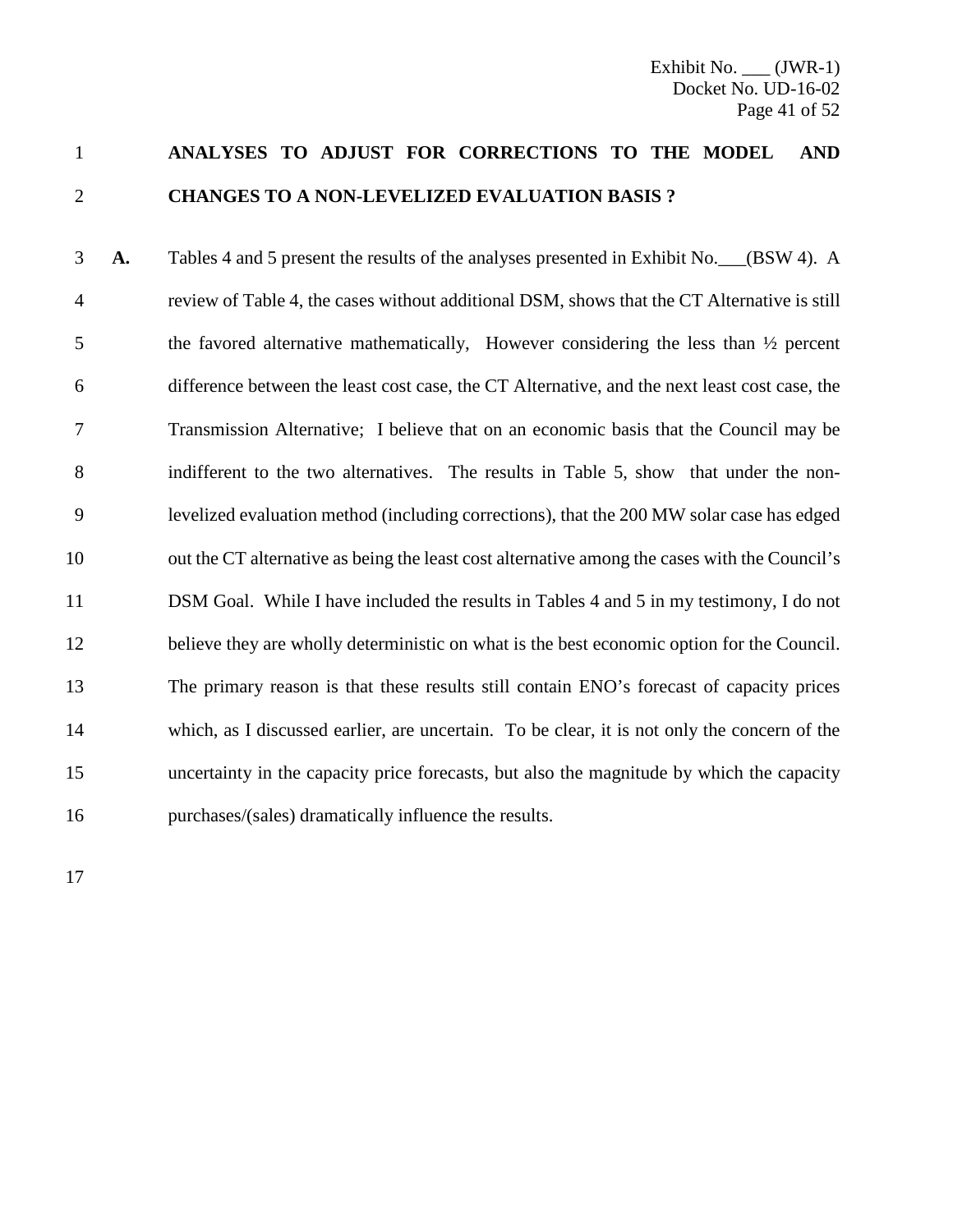|                             |                                     |               | \$2017MM, NPV(2017 - 2036) |  |  |  |  |  |  |
|-----------------------------|-------------------------------------|---------------|----------------------------|--|--|--|--|--|--|
| Case 1<br>Case 1G<br>Case 2 |                                     |               |                            |  |  |  |  |  |  |
| 1                           | Variable Cost                       | [\$MM]        |                            |  |  |  |  |  |  |
| 2                           | <b>DSM Fixed Costs</b>              | [\$MM]        |                            |  |  |  |  |  |  |
| 3                           | <b>RICE Alternative Fixed Costs</b> | [\$MM]        |                            |  |  |  |  |  |  |
| 4                           | CT Alternative Fixed Costs          | [\$MM]        |                            |  |  |  |  |  |  |
| 5                           | <b>Solar Fixed Costs</b>            | [\$MM]        |                            |  |  |  |  |  |  |
| 6                           | <b>Wind Fixed Costs</b>             | [\$MM]        |                            |  |  |  |  |  |  |
| 7                           | <b>Transmission Fixed Costs</b>     | [\$MM]        |                            |  |  |  |  |  |  |
| 8                           | Capacity Purchases/(Sales)          | [\$MM]        |                            |  |  |  |  |  |  |
|                             | <b>Total Cost</b>                   | [\$MM]        |                            |  |  |  |  |  |  |
|                             | <b>Variance to Least Cost</b>       | [\$MM]        |                            |  |  |  |  |  |  |
|                             | % Variance to Least Cost            | $\frac{0}{0}$ |                            |  |  |  |  |  |  |
|                             |                                     |               |                            |  |  |  |  |  |  |



### 3 **Table 5 – Highly Sensitive Protected Material**

### **Cases With Council's 2% DSM Goal**

|               | <b>ENO's Results Adjusted to a Non-Levelized Basis (including corrections)</b> |        |  |        |         |                |         |  |  |  |
|---------------|--------------------------------------------------------------------------------|--------|--|--------|---------|----------------|---------|--|--|--|
|               | \$2017MM, NPV(2017 - 2036)                                                     |        |  |        |         |                |         |  |  |  |
|               |                                                                                |        |  | Case 3 | Case 3G | <b>Case 4A</b> | Case 4B |  |  |  |
| $\mathbf{1}$  | Variable Cost                                                                  | [\$MM] |  |        |         |                |         |  |  |  |
| $\mathcal{L}$ | <b>DSM</b> Fixed Costs                                                         | [\$MM] |  |        |         |                |         |  |  |  |
| 3             | <b>RICE Alternative Fixed Costs</b>                                            | [\$MM] |  |        |         |                |         |  |  |  |
| 4             | CT Alternative Fixed Costs                                                     | [\$MM] |  |        |         |                |         |  |  |  |
| 5             | <b>Solar Fixed Costs</b>                                                       | [\$MM] |  |        |         |                |         |  |  |  |
| 6             | Wind Fixed Costs                                                               | [\$MM] |  |        |         |                |         |  |  |  |
| 7             | <b>Transmission Fixed Costs</b>                                                | [\$MM] |  |        |         |                |         |  |  |  |
| 8             | Capacity Purchases/(Sales)                                                     | [\$MM] |  |        |         |                |         |  |  |  |
|               | <b>Total Cost</b>                                                              | [\$MM] |  |        |         |                |         |  |  |  |
|               | <i>Variance to Least Cost</i>                                                  | [\$MM] |  |        |         |                |         |  |  |  |
|               | % Variance to Least Cost                                                       | $\%$   |  |        |         |                |         |  |  |  |
| $\cdots$      |                                                                                |        |  |        |         |                |         |  |  |  |

*Notes:*

*Case 3 – 128 MW RICE Alternative (2020), 100 MW Solar(2020), Council's 2% DSM Goal Case 3G – 226 MW CT Alternative (2020), 100 MW Solar(2020) Council's 2% DSM Goal Case 4A – 200 MW Solar(2020), Council's 2% DSM Goal Case 4B – 100 MW Solar(2020), 300 MW Wind (2020), Council's 2% DSM Goal*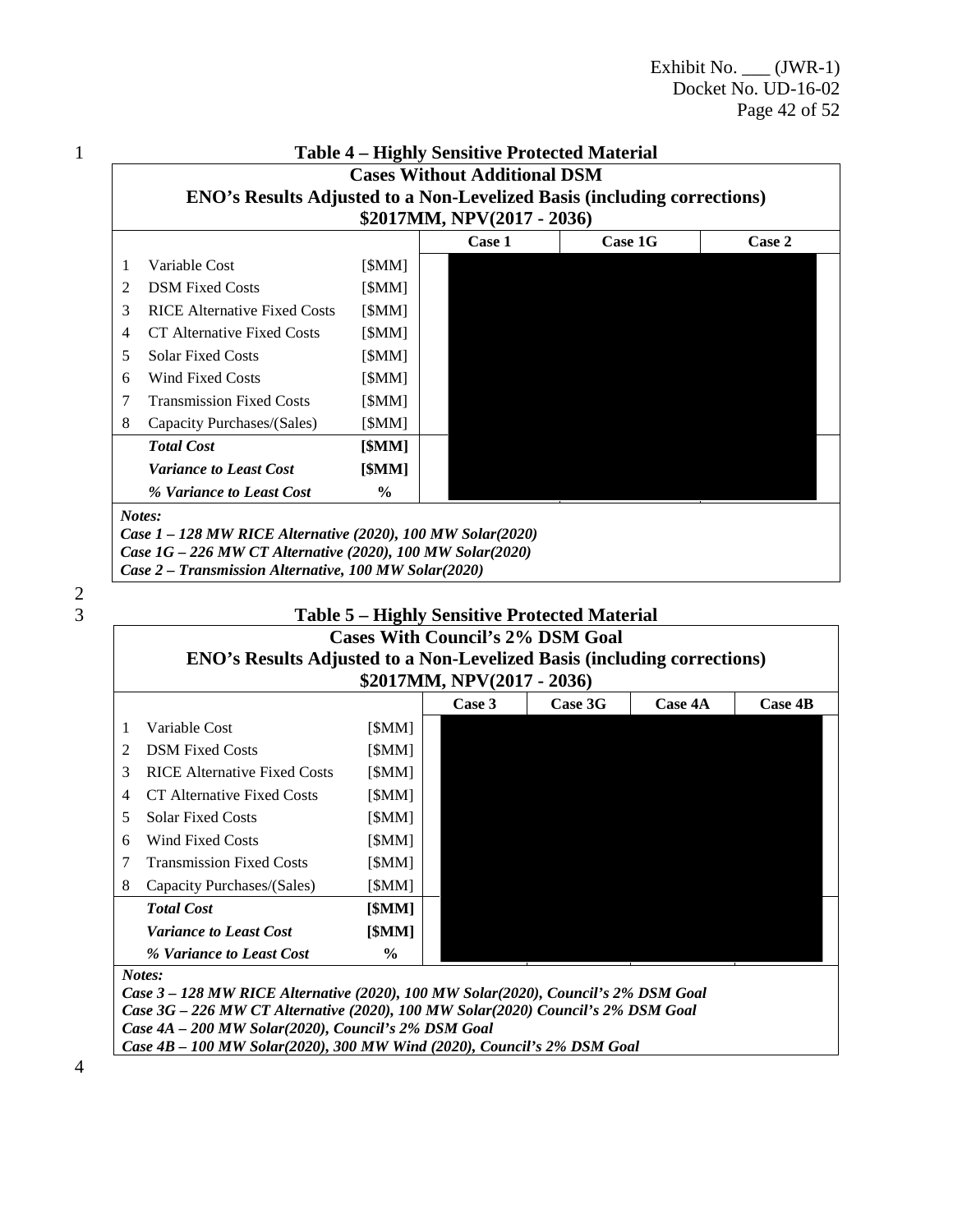## **Q. PLEASE SUMMARIZE THE RESULTS AND PROVIDE YOUR OBSERVATIONS REGARDING THE RESULTS OF THE ANALYSES WHICH BUILDS FROM EXHIBIT BSW-5 AND MODIFIES THE CAPACITY PRICE ASSUMPTIONS?**

 **A**. Tables 6 and 7 present the results of the analyses presented in Exhibit No.\_\_\_(BSW 5). These results are important, primarily because they address the concern that capacity markets may not escalate at the rapid pace that ENO has forecasted. These tables in coordination with Tables 4 and 5, seek to identify the impact of capacity price risk on the economic evaluation.

 A review of Table 6, the cases without additional DSM, shows that the Transmission Alternative has become the least cost alternative. Regarding the results in Table 7, the analyses shows that the 200 MW solar case is the least cost alternative of the cases modeled with the Council's DSM Goal.

 In each of the Tables (Tables 6 and 7). The next best least cost alternative is the RICE Alternative. However, the variances between the least cost and the next best least cost alternative have increased strikingly. Lastly, worthy of note in Tables 6 and 7, is the approximately 1 percent relative difference between the CT Alternative and the RICE Alternative. Suggesting that, if capacity market prices remain at their current levels and the Council elects to proceed with installing a natural gas fired generator at Michoud, that 19 the Council may be economically indifferent between the alternatives.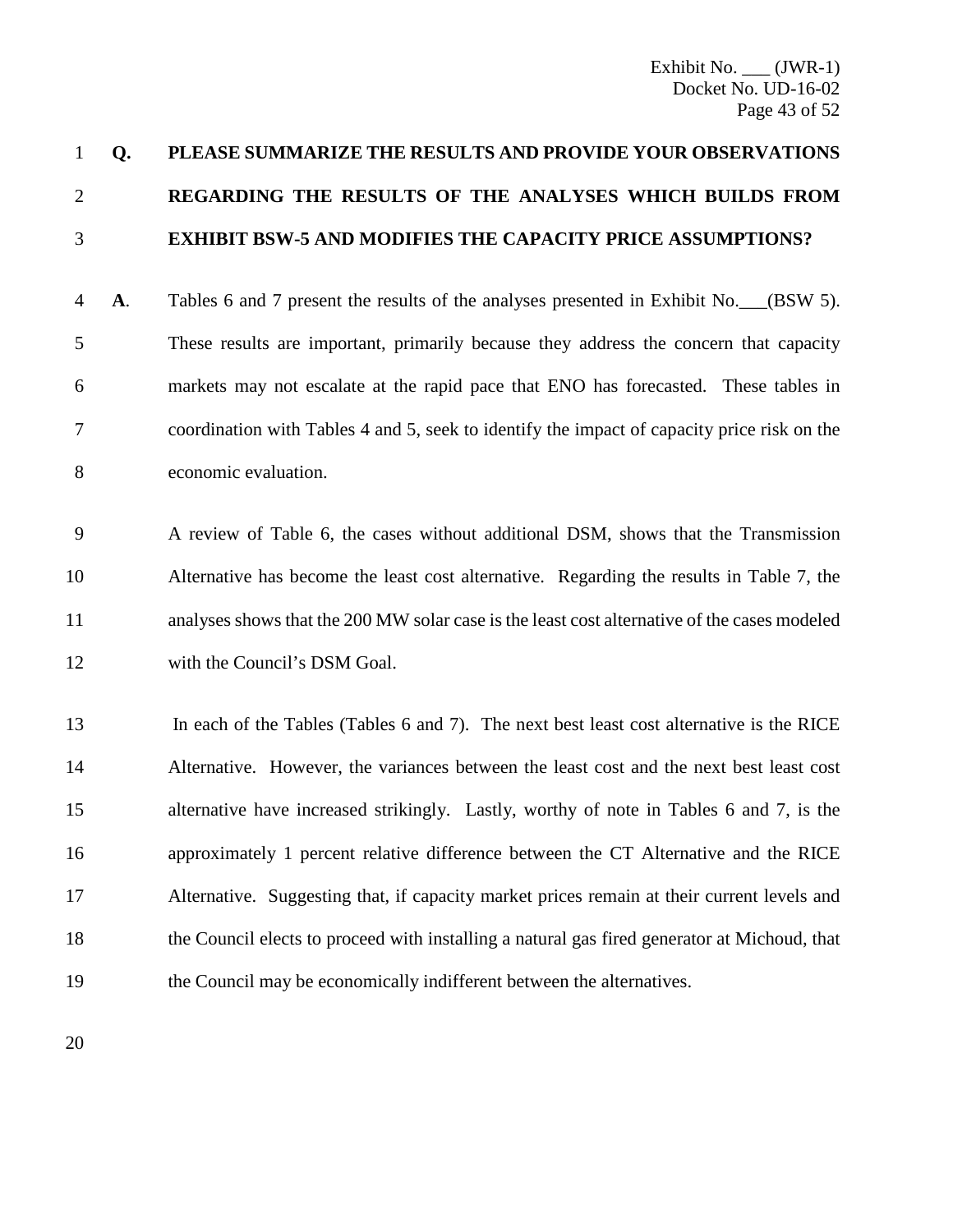| \$2017MM, NPV(2017 - 2036) |                                     |               |        |         |        |  |
|----------------------------|-------------------------------------|---------------|--------|---------|--------|--|
|                            |                                     |               | Case 1 | Case 1G | Case 2 |  |
| 1                          | Variable Cost                       | [\$MM]        |        |         |        |  |
| $\mathfrak{D}$             | <b>DSM</b> Fixed Costs              | [\$MM]        |        |         |        |  |
| 3                          | <b>RICE Alternative Fixed Costs</b> | [\$MM]        |        |         |        |  |
| 4                          | CT Alternative Fixed Costs          | [\$MM]        |        |         |        |  |
| 5                          | <b>Solar Fixed Costs</b>            | [\$MM]        |        |         |        |  |
| 6                          | Wind Fixed Costs                    | [\$MM]        |        |         |        |  |
| 7                          | <b>Transmission Fixed Costs</b>     | [\$MM]        |        |         |        |  |
| 8                          | Capacity Purchases/(Sales)          | [\$MM]        |        |         |        |  |
|                            | <b>Total Cost</b>                   | [\$MM]        |        |         |        |  |
|                            | <b>Variance to Least Cost</b>       | [\$MM]        |        |         |        |  |
|                            | % Variance to Least Cost            | $\frac{6}{9}$ |        |         |        |  |

 $\frac{2}{3}$ 

### 3 **Table 7– Highly Sensitive Protected Material**

|                            | <b>Cases With Council's 2% DSM Goal</b>                                              |        |  |  |  |  |  |  |  |  |
|----------------------------|--------------------------------------------------------------------------------------|--------|--|--|--|--|--|--|--|--|
|                            | <b>ENO's Results Adjusted to a Non-Levelized Basis with Revised Capacity Pricing</b> |        |  |  |  |  |  |  |  |  |
| \$2017MM, NPV(2017 - 2036) |                                                                                      |        |  |  |  |  |  |  |  |  |
|                            | Case 3<br>Case 3G<br>Case 4A<br>Case 4B                                              |        |  |  |  |  |  |  |  |  |
| 1                          | Variable Cost                                                                        | [SMM]  |  |  |  |  |  |  |  |  |
| 2                          | <b>DSM</b> Fixed Costs                                                               | [\$MM] |  |  |  |  |  |  |  |  |
| 3                          | <b>RICE Alternative Fixed Costs</b>                                                  | [\$MM] |  |  |  |  |  |  |  |  |
| 4                          | CT Alternative Fixed Costs                                                           | [\$MM] |  |  |  |  |  |  |  |  |
| 5.                         | <b>Solar Fixed Costs</b>                                                             | [\$MM] |  |  |  |  |  |  |  |  |
| 6                          | Wind Fixed Costs                                                                     | [\$MM] |  |  |  |  |  |  |  |  |
| 7                          | <b>Transmission Fixed Costs</b>                                                      | [\$MM] |  |  |  |  |  |  |  |  |
| 8                          | Capacity Purchases/(Sales)                                                           | [\$MM] |  |  |  |  |  |  |  |  |
|                            | <b>Total Cost</b>                                                                    | [\$MM] |  |  |  |  |  |  |  |  |
|                            | <i>Variance to Least Cost</i>                                                        | [\$MM] |  |  |  |  |  |  |  |  |
|                            | % Variance to Least Cost                                                             | $\%$   |  |  |  |  |  |  |  |  |

*Notes:*

*Case 3 – 128 MW RICE Alternative (2020), 100 MW Solar(2020), Council's 2% DSM Goal Case 3G – 226 MW CT Alternative (2020), 100 MW Solar(2020) Council's 2% DSM Goal Case 4A – 200 MW Solar(2020), Council's 2% DSM Goal Case 4B – 100 MW Solar(2020), 300 MW Wind (2020), Council's 2% DSM Goal*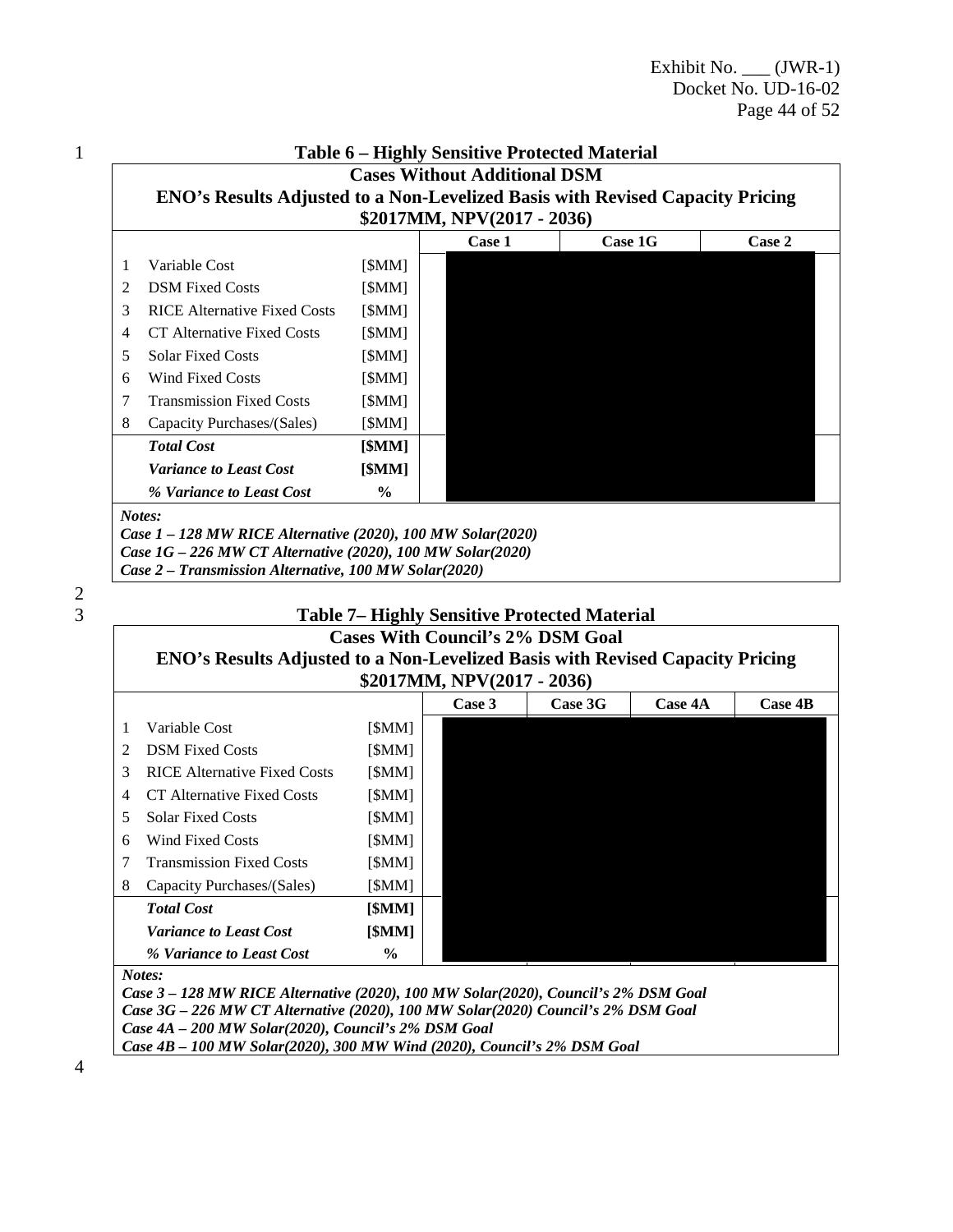#### **IX. OPTIONS BEFORE THE COUNCIL**

### **Q. BASED ON YOUR ANALYSES WHAT IS THE ECONOMICALLY PREFERRED ALTERNATIVE?**

 **A.** Of the cases modeled, the economically preferred alternative appears to be, Case 2, the Transmission Alternative which includes transmission upgrades and 200 MW of solar capacity. A review of my Table 4 shows Case 2 has a net present value that is nearly identical to the next least cost alternative, Case 1G which includes CT Alternative. A review of Table 6, shows the Case 2, the Transmission Alternative, is approximately 9 percent better than the next least cost alternative, Case 1 which includes RICE Alternative. This suggests that the Transmission Alternative compares favorably under a significant 11 range of capacity market price forecasts.

### **Q. SHOULD THE COUNCIL BASE ITS DECISION IN THIS PROCEEDING SOLELY ON ECONOMICS?**

**A.** No. In my testimony thus far I have reviewed ENO's application to construct NOPS based on capacity need, economics, and sensitivity to the capacity market. Witness Movish has provided testimony regarding reliability needs with respect to transmission, voltage and regulation support, transmission constructability considerations, the benefits of black start capability, and storm restoration considerations. Witness Watson has provided estimates of the potential rate impacts on customers as a result of the Council's ultimate decision in this docket. The Council must weigh all these factors when considering a path forward.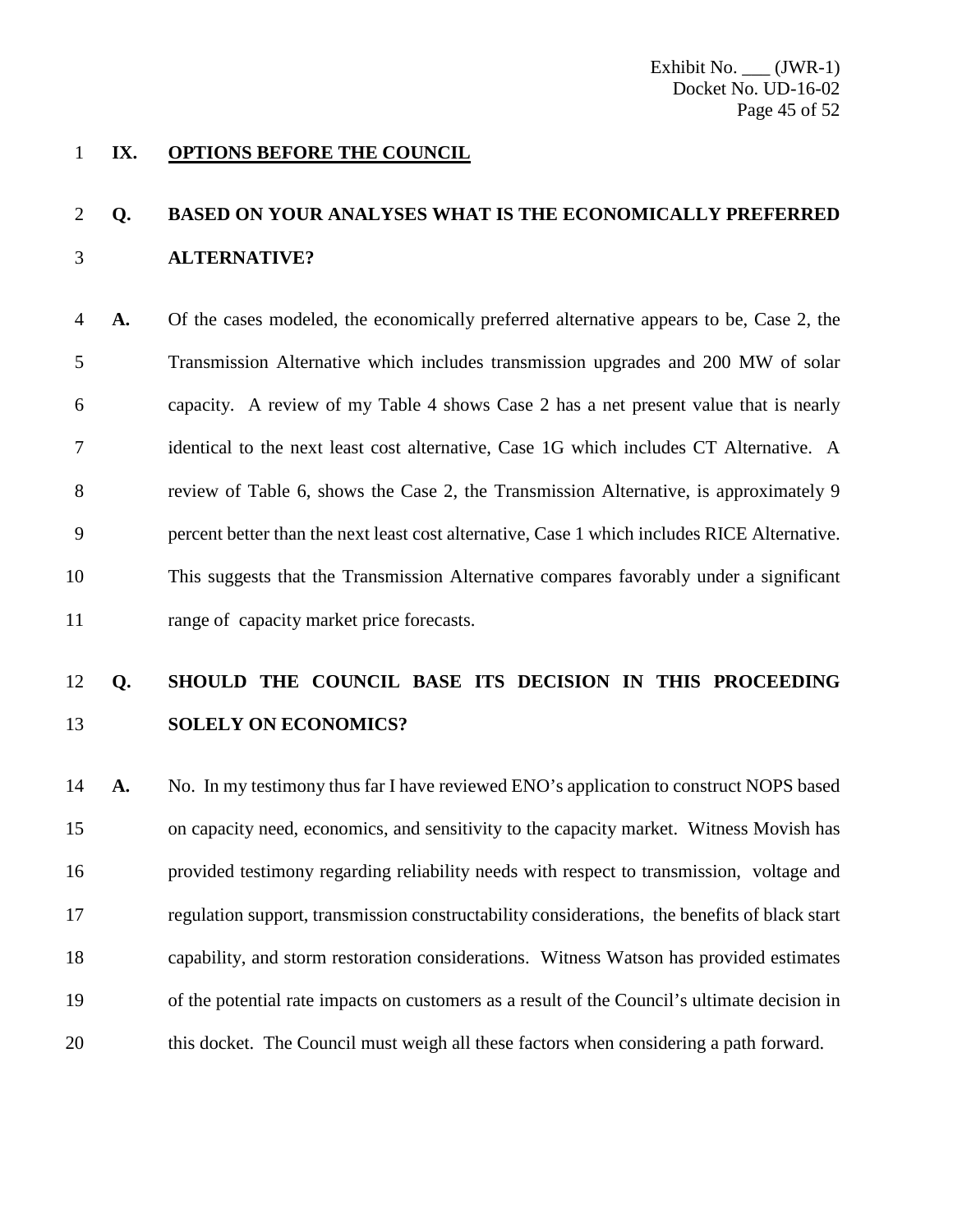## 1 **Q. ARE YOU AWARE OF ANY OTHER FACTORS, FROM YOUR PERSPECTIVE**  2 **THAT THE COUNCIL MAY WANT TO CONSIDER WHEN MAKING A**  3 **DETERMINATION IN THIS DOCKET?**

- 4 **A.** Yes. In reviewing the modeling and discovery in this docket I have identified two other 5 areas that may be of interest to the Council in their decision making process: 1) the level 6 of certainty in the capital cost estimates and, 2) several physical parameters of the RICE 7 Alternative that potentially make it operationally more attractive to the Council.
- 8 With respect to the capital cost estimates, the estimates for the RICE Alternative and the 9 CT Alternative are fairly certain and based upon negotiated Engineer, Procure and 10 Construct ("EPC") contracts. On the other hand, as Mr. Movish discusses in his testimony, 11 the transmission cost estimates are based on generic high-level cost per mile based estimate 12 rather than a cost estimate based on a specific design.<sup>[21](#page-46-0)</sup> Similar to my concern regarding 13 the capacity market prices, the uncertainty in the transmission capital cost estimates is a 14 concern that should be considered as well.
- 15 With respect to physical parameters of the RICE Alternative, I have the following 16 observations. The economic modeling performed by ENO for the RICE Alternative under 17 the reference gas scenario has the unit operating with a to annual capacity factor; 18 the CT Alternative operates at a higher range with annual capacity factors between to 19 over the study period. Further, a review of the hourly modeling data shows that the

<span id="page-46-0"></span> $21$ ENO Response to Advisors 12-6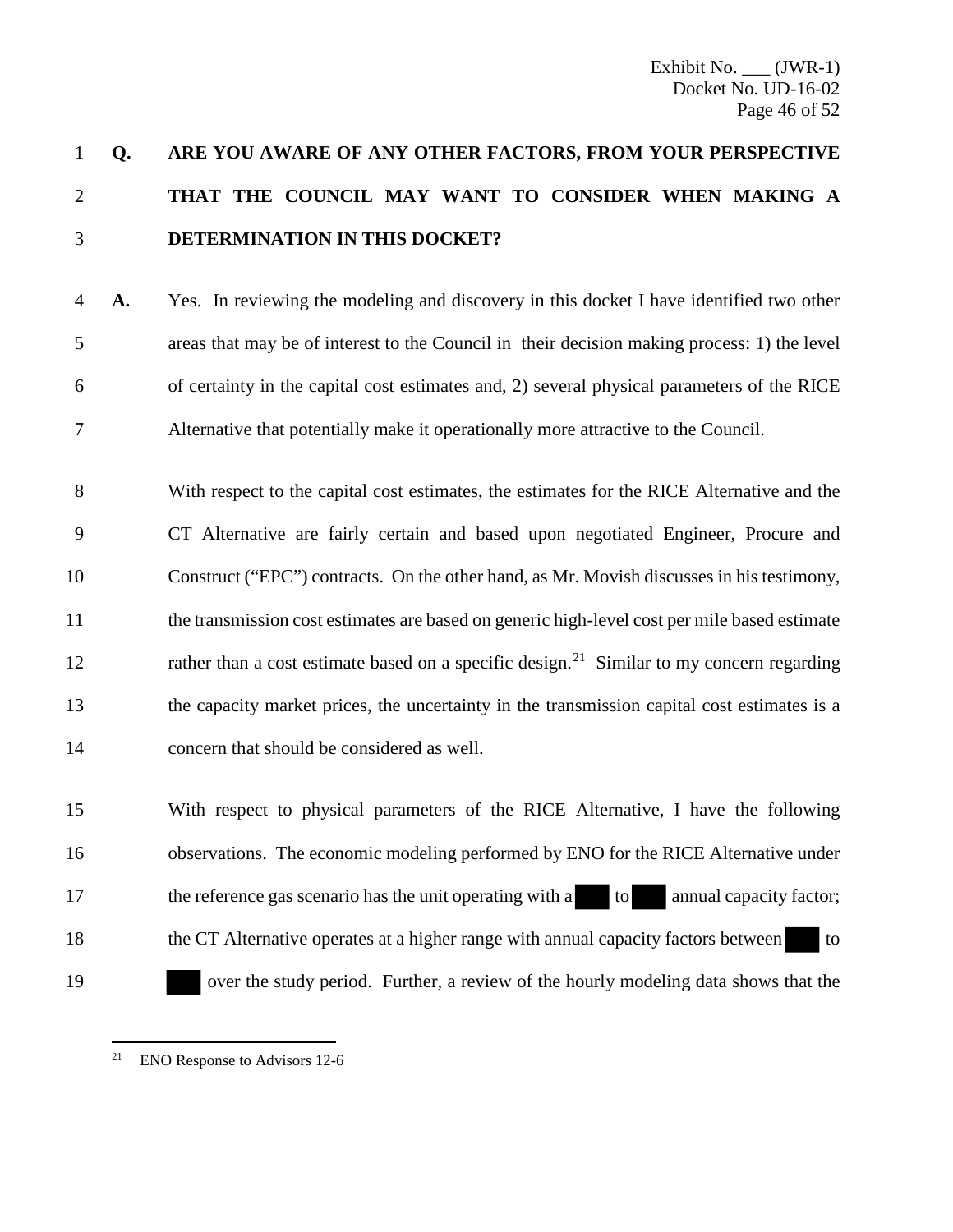CT Alternative, as compared to the RICE Alternative, was dispatched in a less economic operating mode. More precisely, on a relative comparison basis the RICE Alternative had a higher percentage of generation with a generation cost that was below the locational marginal price. While, in MISO a unit operated out of economic dispatch will typically be compensated with make whole payments, the modeling information suggests that the RICE Alternative was more flexible with respect to commitment and dispatch and was a better fit for the generation needs of the region modeled. I believe this is due primarily to the modular nature of the RICE alternative. At any given hour with the RICE Alternative, the facility can be operated with a subset of the seven units producing electricity. That is if MISO only needs 36 MW of generation from NOPS, with the RICE Alternative ENO only needs to turn on two of the engines. On the other hand, the CT alternative would have to be operated at its less efficient practical minimum load of approximately 50% or 110 MW. Accordingly, the RICE Alternative compared to the CT Alternative can more precisely match part load requirements and can most likely be dispatched with the RICE Alternative engines operating at or near their most efficient operating points. Further, at its full load operation, the RICE Alternative has a heat rate that is roughly 18 percent better than the CT Alternative. Accordingly, the RICE Alternative can be expected to have lower per MWh fuel costs as well as being less susceptible to fuel price risk.

### **Q. YOU INDICATED THAT ENO'S CAPITAL COST ESTIMATES FOR THE NATURAL GAS FIRED NOPS GENERATION ALTERNATIVES ARE BASED ON**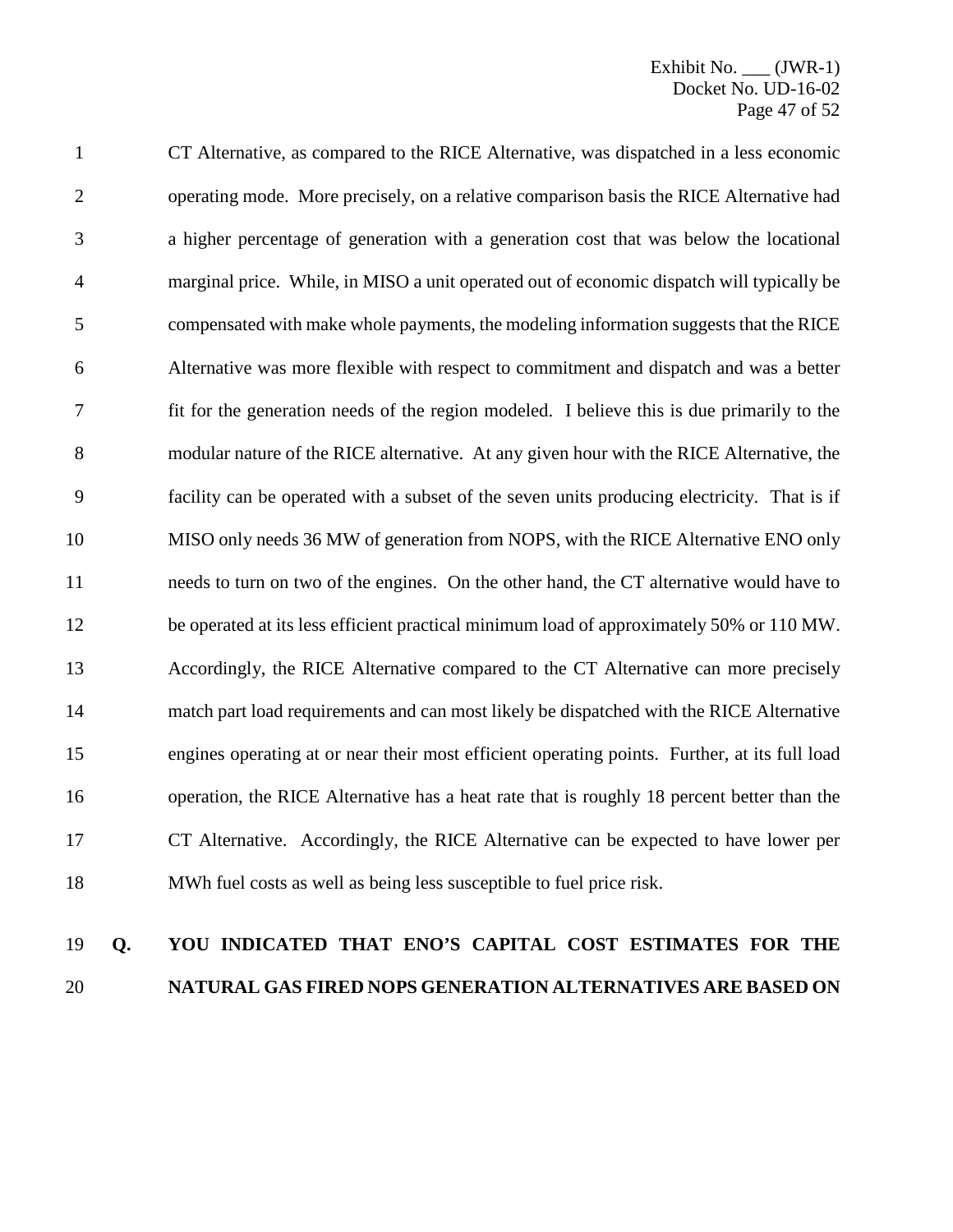### **EPC CONTRACTS; ARE THE CAPITAL COST ESTIMATES FOR THE NOPS GENERATION ALTERNATIVES REASONABLE?**

- **A.** Yes. The estimated total project cost for the 226 MW CT Alternative is \$232 million, or approximately \$1,026 per kW; total project cost for the 128 MW RICE Alternative is \$210 million, or approximately \$1,640 per kW. I have reviewed the \$/kW installed costs of the RICE Alternative and the CT Alternative and find them to be reasonable.
- **X. MONITORING PLAN**

### **Q. PLEASE BRIEFLY DESCRIBE THE PROPOSED MONITORING PLAN IF NOPS IS APPROVED .**

 **A.** ENO requests that the Council approve a proposed Monitoring Plan under which the Company will report to the Council Advisors on a quarterly basis the status of NOPS. The proposed Monitoring Plan is provided in Exhibit SLM-2 and details the elements of the quarterly progress monitoring reports and includes: summary of status of project schedule; project budget status, project financing details; business issues pertinent to the project; transmission interconnection and Network Resource Interconnection Service (NRIS) 16 status; project safety; environmental compliance; updates in ENO's forecasted cost of natural gas; information regarding material changes in the cost of alternative technology that could serve the same supply role; material changes in the cost to complete the project; material incremental changes in the cost of environmental compliance; and an affirmation as to whether continuing construction of the Project remains in the public interest. The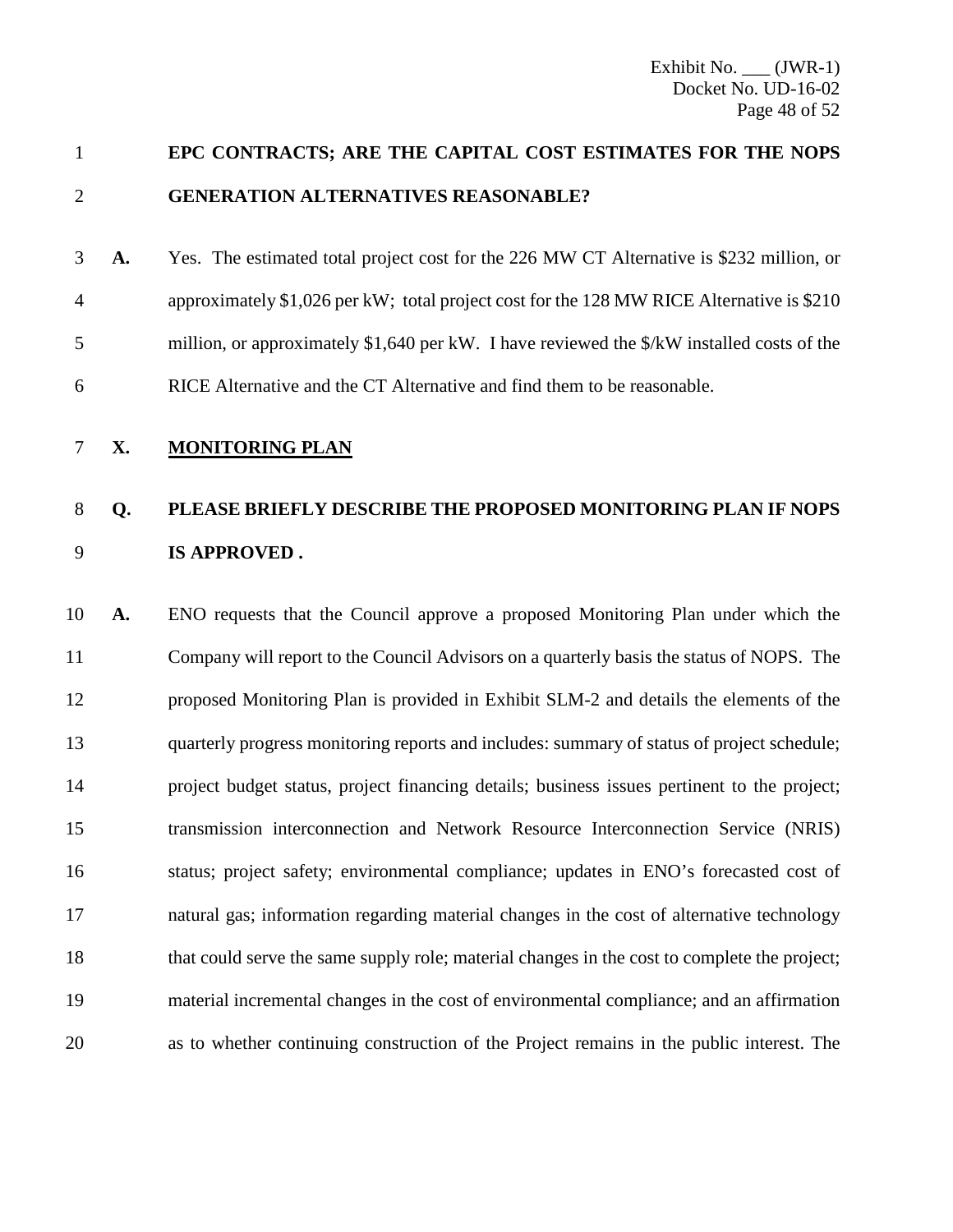proposed Monitoring plan also requires: that within 30 days of the submission of the quarterly monitoring report, the Advisors will acknowledge receipt of the report, in writing, and provide any questions regarding the report; ENO is to provide to the Advisors informal reports of any significant developments occurring between the more formal quarterly reports; and that ENO arrange for the Advisors to undertake site visits once or twice per year, or as deemed necessary.

#### **Q. DO YOU AGREE WITH THE PROPOSED MONITORING PLAN?**

 **A.** Yes, with the condition that upon receipt of the quarterly reports the Advisors should modify, upon coordination and agreement with ENO regarding information that may be readily available and of interest to the Council, the then going forward format and requirements of the quarterly monitoring reports. Provided, of course, that such changes to the format and requirements do not place an undue burden on ENO.

 My concern stems from the fact that the quarterly reports will generally contain summary level information. As such, depending on the level of detail that ENO provides, it may not be possible for the Advisors or the Council to fully understand that cause of any change in schedule or cost and/or the ultimate effect of that change on the overall project. While ENO's outline of the reporting elements for the proposed monitoring reports appears, upon initial review, to be sufficient, there may be elements that require adjustment, once the Advisors and the Council are able to review the actual level of detail provided by ENO.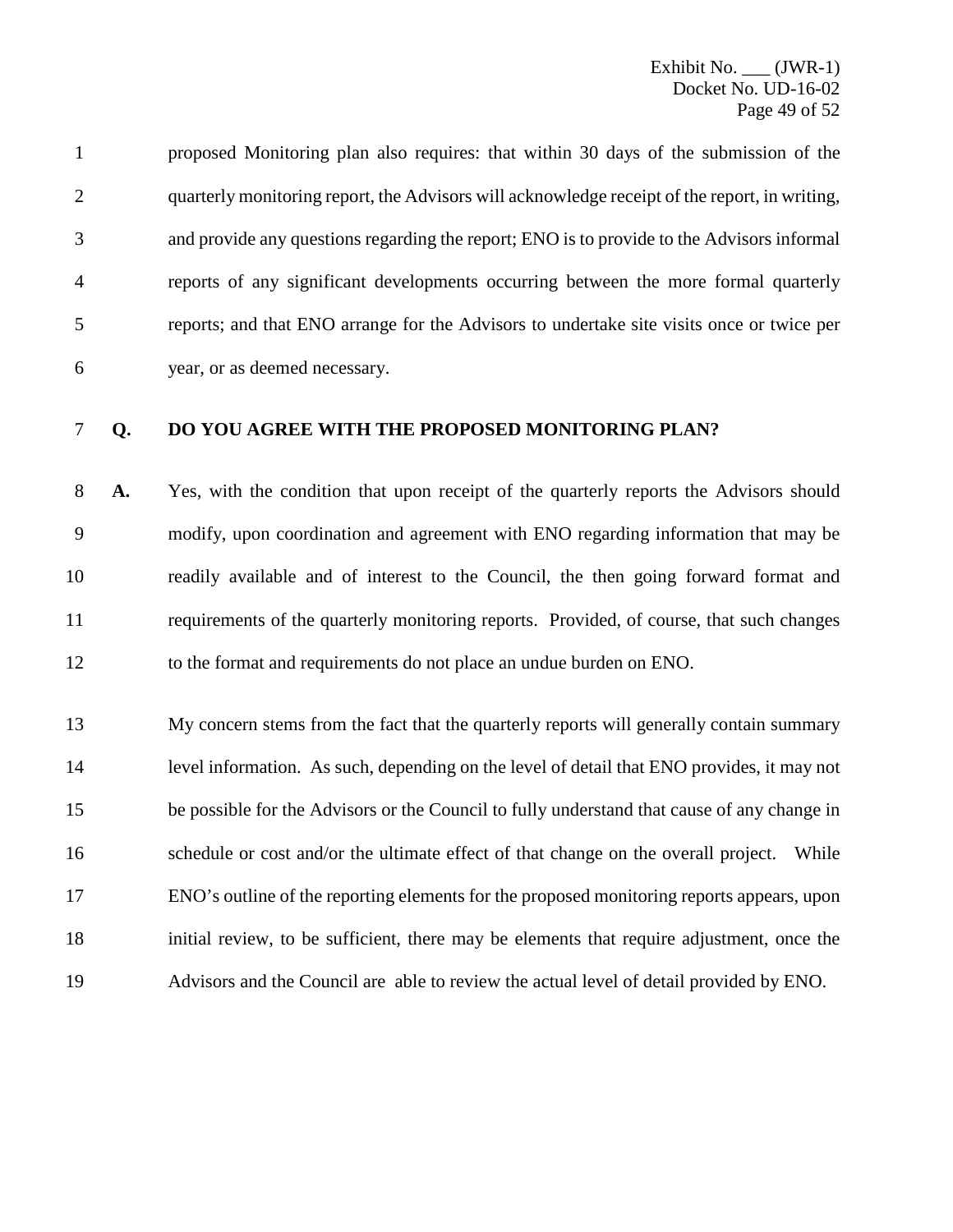#### **XI. CONCLUSIONS**

### **Q. BASED ON YOUR REVIEW OF THE APPLICATION, WHAT DO YOU RECOMMEND TO THE COUNCIL?**

 **A.** Of the cases modeled, the economically preferred alternative appears to be the Transmission Alternative which includes transmission upgrades and 100 MW of solar capacity. Utilizing ENO's forecast of capacity prices, the Transmission Alternative is nearly identical in net present value cost to the next least cost case, which includes the CT Alternative. Under the capacity market price sensitivity, the Transmission Alternative is approximately 9 percent better than the next least cost alternative, suggesting that the Transmission Alternative compares favorably under a significant range of capacity market price forecasts. However, as Mr. Movish describes, the Transmission Alternative includes other risk that must be considered: constructability risk, operational timing risk, and price risk.

 Based on load flow analyses the Company has identified a current and immediate need for a solution to mitigate the potential risk of outages in New Orleans. As Mr. Movish has testified, modeling shows that this outage risk mitigation can be accomplished by the Company's Transmission Alternative, CT Alternative, or RICE alternative. However, with respect to the Transmission Alternative, Mr. Movish testifies that reliance on upon the Transmission Alternative poses potentially excessive risk to ENO's customers, and that this Transmission Alternative should not be considered as a realistic alternative until such 21 time as ENO files additional information with the Council. Further, the Company designed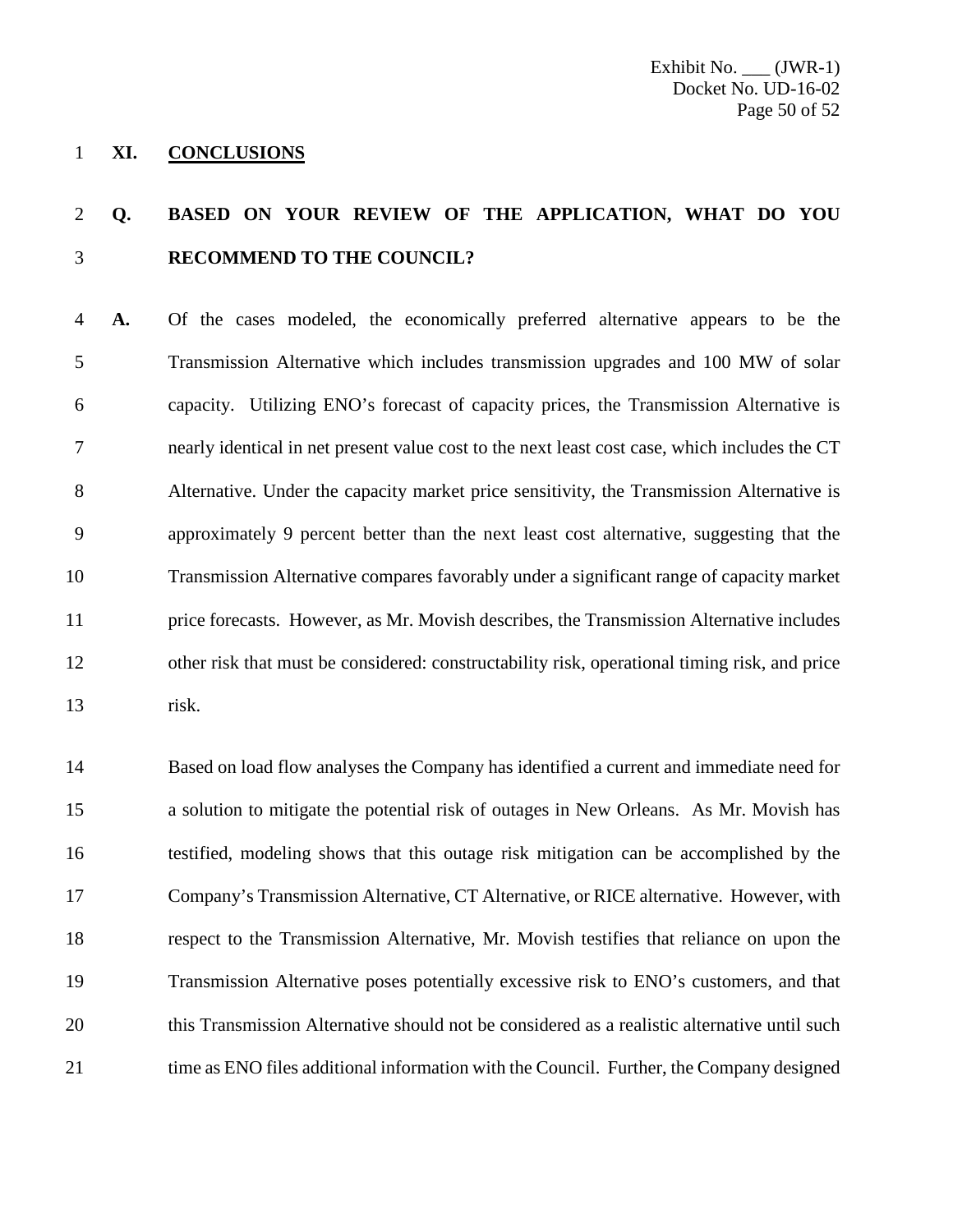300 MW wind and 200 MW solar resource portfolio alternatives, modeled as delivering power at the Michoud Site, are less likely to mitigate the potential risk of outages identified in the modeling because of the reality of the inadequate ability to site or deliver the power to the load areas identified by the modeling.

 If in weighing the risks, the Council elects to proceed with constructing the NOPS unit, I recommend that the Council strongly consider favoring the RICE Alternative. Under the economic analyses modeled either with or without achieving the Council's 2% DSM Goal there is not much difference between the RICE Alternative and the CT Alternative. However, there are operational and physical aspects of the RICE unit that, I believe, cause it to be the preferred alternative. As I have indicated in my testimony the RICE Alternative 11 is a better fit with ENO's load and capability needs especially when considering the Council's 2% DSM Goal. The roughly 18 percent better heat rate of the RICE Alternative, and the flexibility of operation due to the modular nature of the RICE units, can be expected to result in lower per MWh fuel costs and less susceptibility to fuel price risk, as compared to the CT Alternative. Further, I also believe the ability to black start the RICE Alternative in the event that New Orleans becomes disconnected from the regional transmission grid is an advantage that is invaluable and cannot be overlooked.

### Lastly, If the Council elects to construct NOPS, ENO's requested monitoring and reporting requirements should be modified as I have identified in my testimony.

### **Q. DOES THIS CONCLUDE YOUR TESTIMONY?**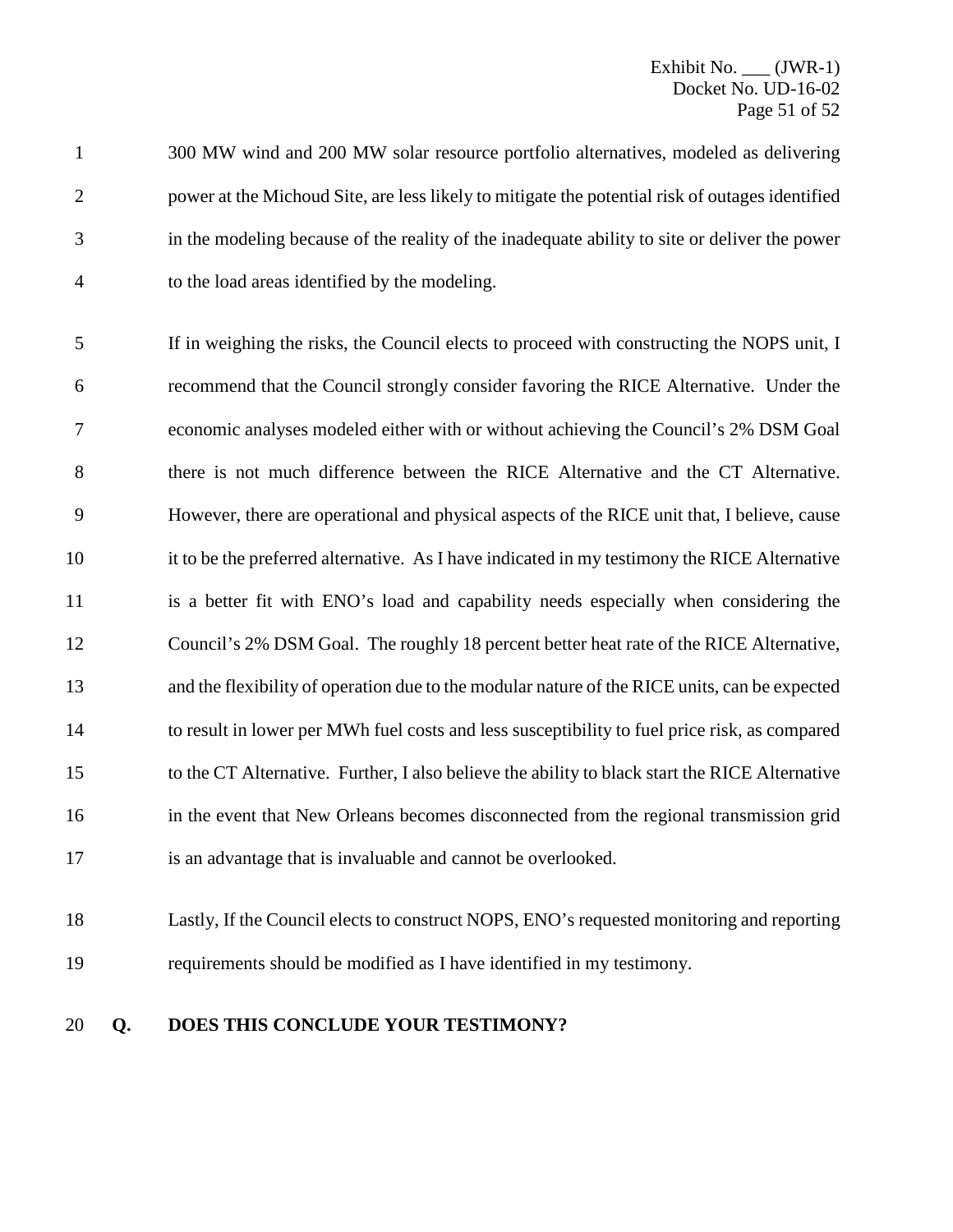Exhibit No. \_\_\_ (JWR -1) Docket No. UD-16-02 Page 52 of 5 2

1 **A.** Yes.